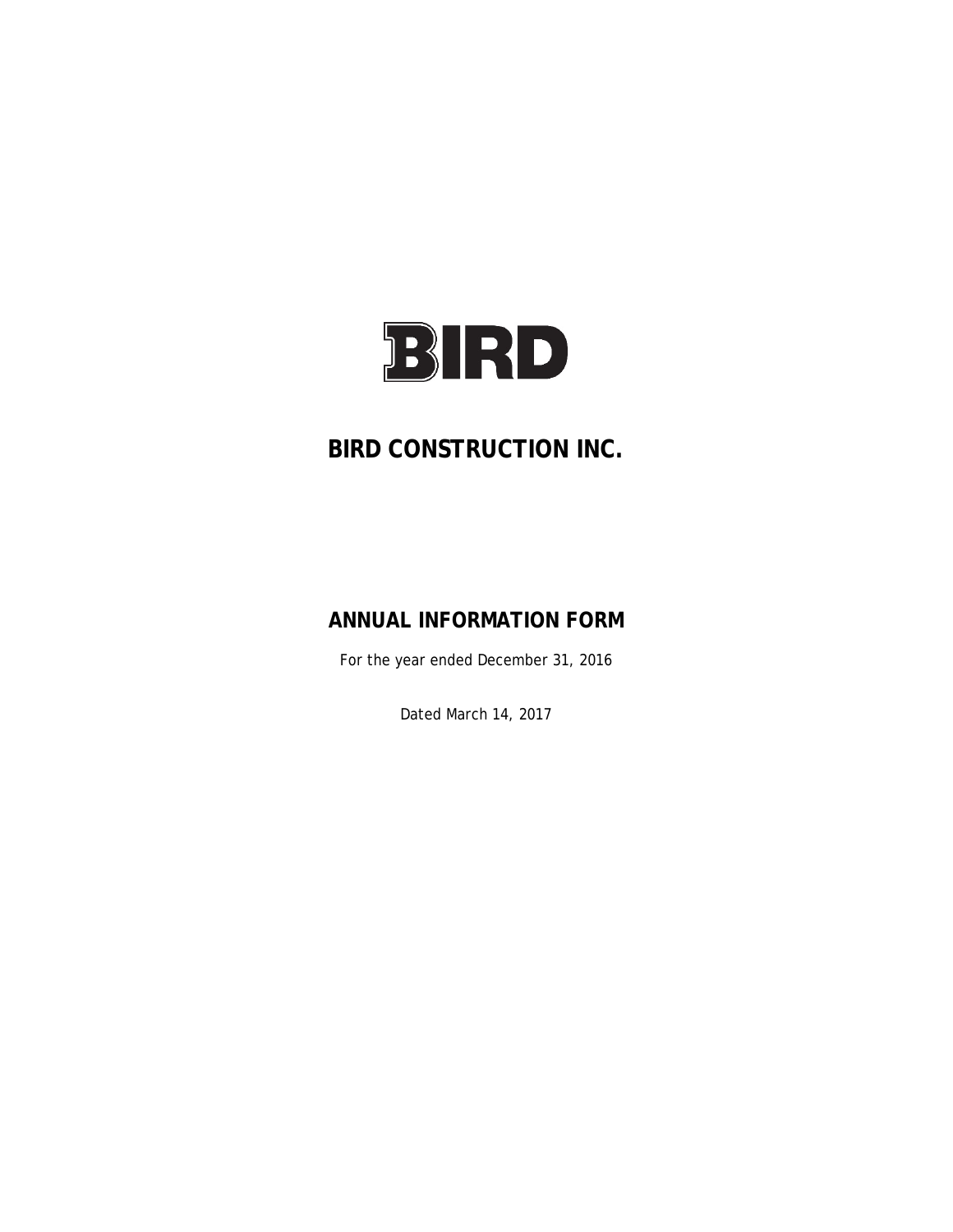| 1.                | <b>CORPORATE STRUCTURE</b>                                                                                                           | 4              |
|-------------------|--------------------------------------------------------------------------------------------------------------------------------------|----------------|
| 1.1               | NAME, ADDRESS AND INCORPORATION                                                                                                      | 4              |
| 1.2               | <b>INTER-CORPORATE RELATIONSHIPS</b>                                                                                                 | $\overline{4}$ |
| 2.                | <b>GENERAL DEVELOPMENT OF THE BUSINESS</b>                                                                                           | $\overline{5}$ |
| $\frac{2.1}{2.2}$ | THE BUSINESS                                                                                                                         | 5              |
|                   | SIGNIFICANT ACQUISITIONS AND RECENT EVENTS                                                                                           | $\overline{7}$ |
| 3.                | <b>DESCRIPTION OF THE BUSINESS</b>                                                                                                   | $\overline{7}$ |
| 3.1               | THE BUSINESS<br><u> 1989 - Johann Barn, amerikan bernama di sebagai bernama dan bernama di sebagai bernama dalam bernama dalam b</u> |                |
|                   | 3.1.1                                                                                                                                |                |
|                   | 3.1.2                                                                                                                                |                |
|                   | 3.1.3                                                                                                                                |                |
|                   | 3.1.4                                                                                                                                |                |
|                   | 3.1.5                                                                                                                                |                |
|                   | 3.1.6                                                                                                                                |                |
|                   | 3.1.7<br>3.1.8                                                                                                                       |                |
|                   |                                                                                                                                      |                |
|                   | 3.1.9                                                                                                                                |                |
|                   |                                                                                                                                      |                |
|                   | 3.1.12                                                                                                                               |                |
|                   |                                                                                                                                      |                |
|                   |                                                                                                                                      |                |
| 3.2               | <b>RISKS RELATING TO THE BUSINESS</b>                                                                                                | 12             |
|                   | 3.2.1                                                                                                                                |                |
|                   | 3.2.2                                                                                                                                |                |
|                   | 3.2.3                                                                                                                                |                |
|                   | 3.2.4                                                                                                                                |                |
|                   | 3.2.5                                                                                                                                |                |
|                   | 3.2.6                                                                                                                                |                |
|                   | 3.2.7                                                                                                                                |                |
|                   | 3.2.8                                                                                                                                |                |
|                   | 3.2.9                                                                                                                                |                |
|                   |                                                                                                                                      |                |
|                   |                                                                                                                                      |                |
|                   |                                                                                                                                      |                |
|                   |                                                                                                                                      |                |
|                   |                                                                                                                                      |                |
|                   |                                                                                                                                      |                |
|                   |                                                                                                                                      |                |
|                   |                                                                                                                                      |                |
|                   |                                                                                                                                      |                |
|                   |                                                                                                                                      |                |
|                   |                                                                                                                                      |                |
|                   |                                                                                                                                      |                |
|                   |                                                                                                                                      |                |
|                   |                                                                                                                                      |                |
| 3.3               | RISKS RELATING TO THE SHARES                                                                                                         | 18             |
|                   | 3.3.1                                                                                                                                |                |
|                   | 3.3.2                                                                                                                                |                |
| 4.                | <b>DIVIDENDS AND DISTRIBUTIONS</b>                                                                                                   | 18             |
| 5.                | DESCRIPTION OF CAPITAL AND DEBT STRUCTURE                                                                                            | 19             |
| $\frac{5.1}{5.2}$ | <b>SHARE CAPITAL</b>                                                                                                                 | 19             |
|                   | <b>INDEBTEDNESS</b>                                                                                                                  | 20             |
| 6.                | MARKET FOR SECURITIES OF THE ISSUER                                                                                                  | 20             |
| 7.                | <b>DIRECTORS AND OFFICERS</b>                                                                                                        | 21             |
| 7.1               | <b>DIRECTORS AND EXECUTIVE OFFICERS</b>                                                                                              | 21             |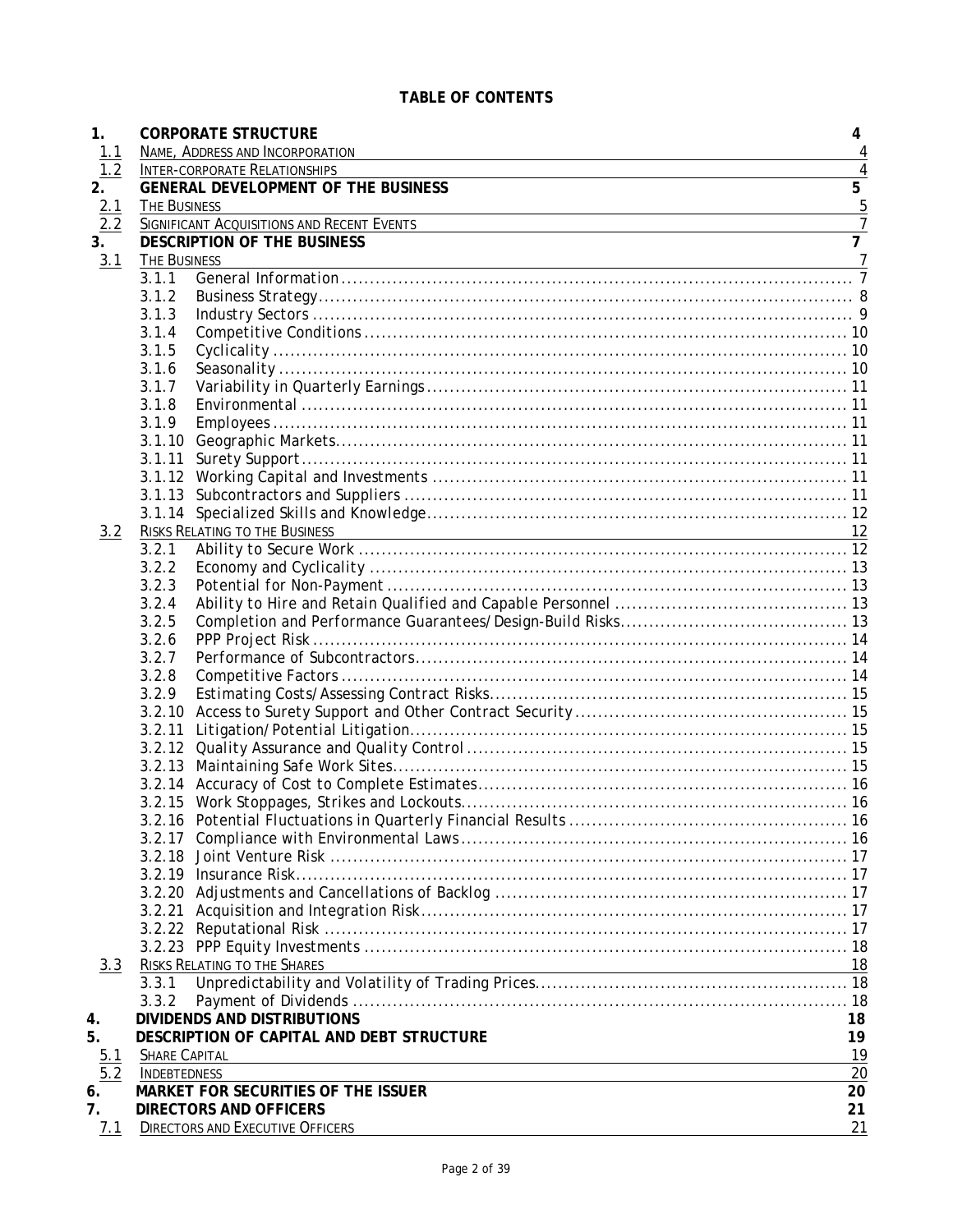| 7.2             | <b>COLLECTIVE SHAREHOLDINGS</b>                            | 24              |
|-----------------|------------------------------------------------------------|-----------------|
| 7.3             | CORPORATE CEASE TRADE ORDERS AND BANKRUPTCIES              | 25              |
| 7.4             | <b>PENALTIES OR SANCTIONS</b>                              | 25              |
| 7.5             | <b>CONFLICTS OF INTEREST</b>                               | 25              |
| 7.6             | <b>BOARD COMMITTEES</b>                                    | 25              |
| 8.              | <b>AUDIT COMMITTEE INFORMATION</b>                         | 26              |
| 8.1             | <b>AUDIT COMMITTEE</b>                                     | 26              |
| 8.2             | PRE-APPROVAL POLICIES AND PROCEDURES                       | 27              |
| 8.3             | EXTERNAL AUDITOR SERVICE FEES (BY CATEGORY)                | 27              |
| 8.4             | <b>AUDIT COMMITTEE CHARTER</b>                             | 27              |
| 9.              | <b>LEGAL PROCEEDINGS</b>                                   | 27              |
| 10.             | INTEREST OF MANAGEMENT AND OTHERS IN MATERIAL TRANSACTIONS | 27              |
| 11.             | <b>TRANSFER AGENTS AND REGISTRARS</b>                      | 28              |
| 12.             | <b>MATERIAL CONTRACTS</b>                                  | 28              |
| 13.             | <b>INTERESTS OF EXPERTS</b>                                | 28              |
| 14.             | <b>ADDITIONAL INFORMATION</b>                              | 28              |
| 15.             | <b>BOARD OF DIRECTORS MANDATE - APPENDIX A</b>             | 29              |
|                 | <b>CORE RESPONSIBILITIES</b>                               | 29              |
|                 | <b>BOARD COMPOSITION</b>                                   | 30              |
|                 | <b>BOARD COMMITTEES</b>                                    | 31              |
|                 | <b>BOARD MEETING PROCEDURES</b>                            | 31              |
|                 | <b>EXPECTATIONS OF DIRECTORS</b>                           | 31              |
|                 | <b>BOARD COMPENSATION</b>                                  | $\overline{32}$ |
|                 | <b>CHAIR OF THE BOARD</b>                                  | $\overline{32}$ |
| 16.             | <b>AUDIT COMMITTEE CHARTER - APPENDIX B</b>                | $\overline{34}$ |
| <b>PURPOSE</b>  |                                                            | 34              |
|                 | <b>COMPOSITION &amp; QUALIFICATIONS</b>                    | $\overline{34}$ |
|                 | <b>DUTIES &amp; RESPONSIBILITIES</b>                       | $\overline{34}$ |
|                 |                                                            |                 |
|                 |                                                            |                 |
|                 |                                                            |                 |
|                 |                                                            |                 |
|                 |                                                            |                 |
|                 | Compliance 38                                              |                 |
|                 |                                                            |                 |
|                 |                                                            |                 |
|                 |                                                            |                 |
| CHAIR           |                                                            | 38              |
| <b>MEETINGS</b> |                                                            | 38              |
| QUORUM          |                                                            | 39              |
|                 | <b>REMOVAL AND VACANCY</b>                                 | 39              |
|                 | <b>EXPERTS AND ADVISORS</b>                                | $\overline{39}$ |
|                 | ORIENTATION                                                | $\frac{39}{2}$  |
|                 | <b>SECRETARY AND MINUTES</b>                               | $\overline{39}$ |
|                 | <b>OTHER ADVISORS</b>                                      | 39              |
|                 | LIMITATION ON COMMITTEE'S DUTIES                           | 39              |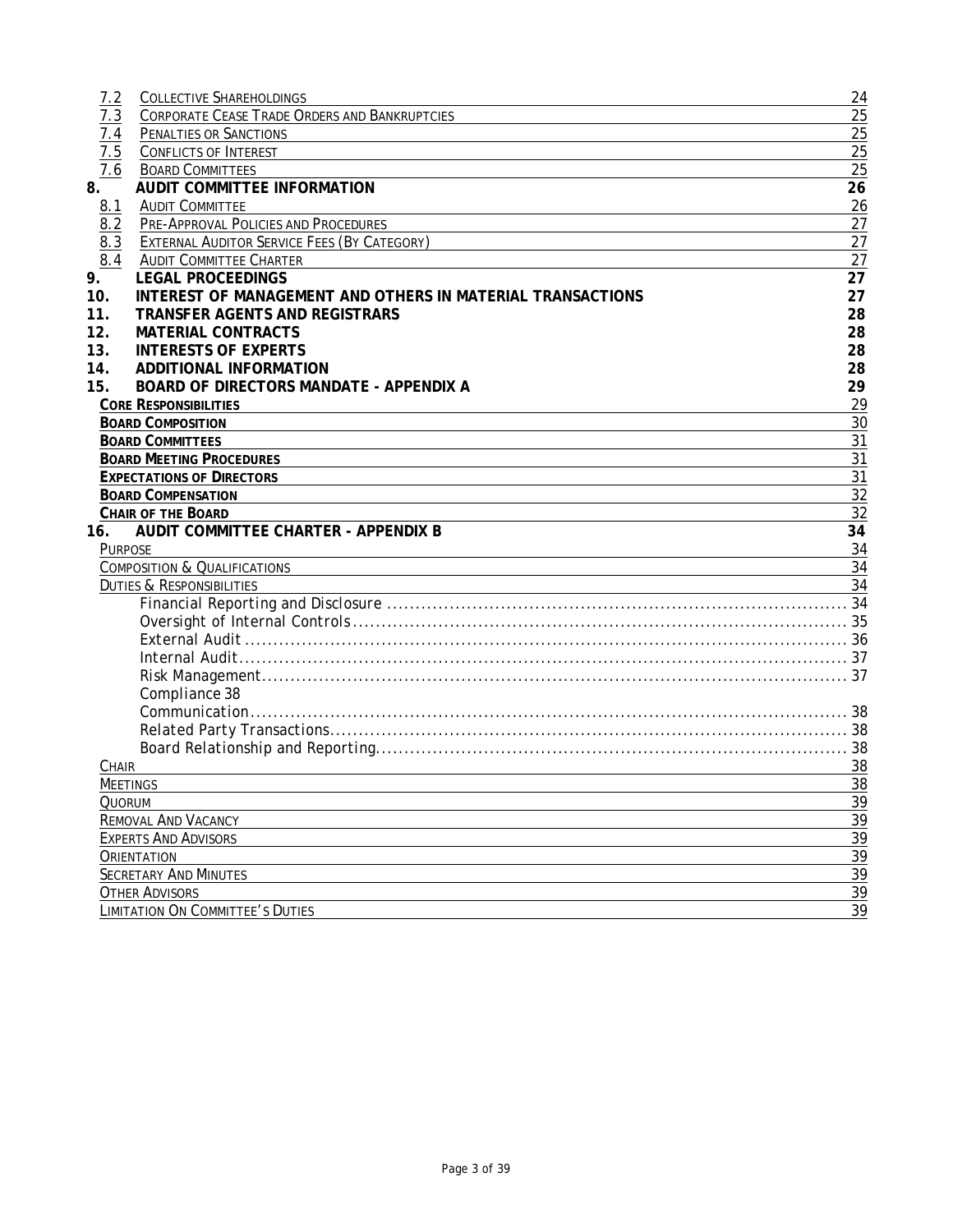# **1. CORPORATE STRUCTURE**

# **1.1 Name, Address and Incorporation**

Bird Construction Inc. (the "Company" or "Bird") was incorporated on March 5, 2010 under the *Business Corporations Act* (Ontario) for purposes of converting the former Bird Construction Income Fund to a corporate structure. The Company's common shares are listed on the Toronto Stock Exchange under the trading symbol BDT.

The Company's registered and principal office is located at 5700 Explorer Drive, Suite 400, Mississauga, Ontario, L4W 0C6.

### **1.2 Inter-corporate Relationships**

The following diagram illustrates the organizational structure of the Company, its principal subsidiaries, and its investment in the limited partnerships and interests in joint ventures relating to the execution of selected construction contracts, including Public Private Partnerships ("PPP").



Bird conducts a number of its construction projects using joint ventures which offer the benefits of competitive advantages, pooling of resources required to complete projects and sharing of risk between joint venture partners. The joint ventures are formed to undertake specific projects, are jointly controlled by the partners and are dissolved upon completion of the project. Bird, in the past, has used a joint venture structure to undertake select construction projects and will continue to do so in the future where appropriate.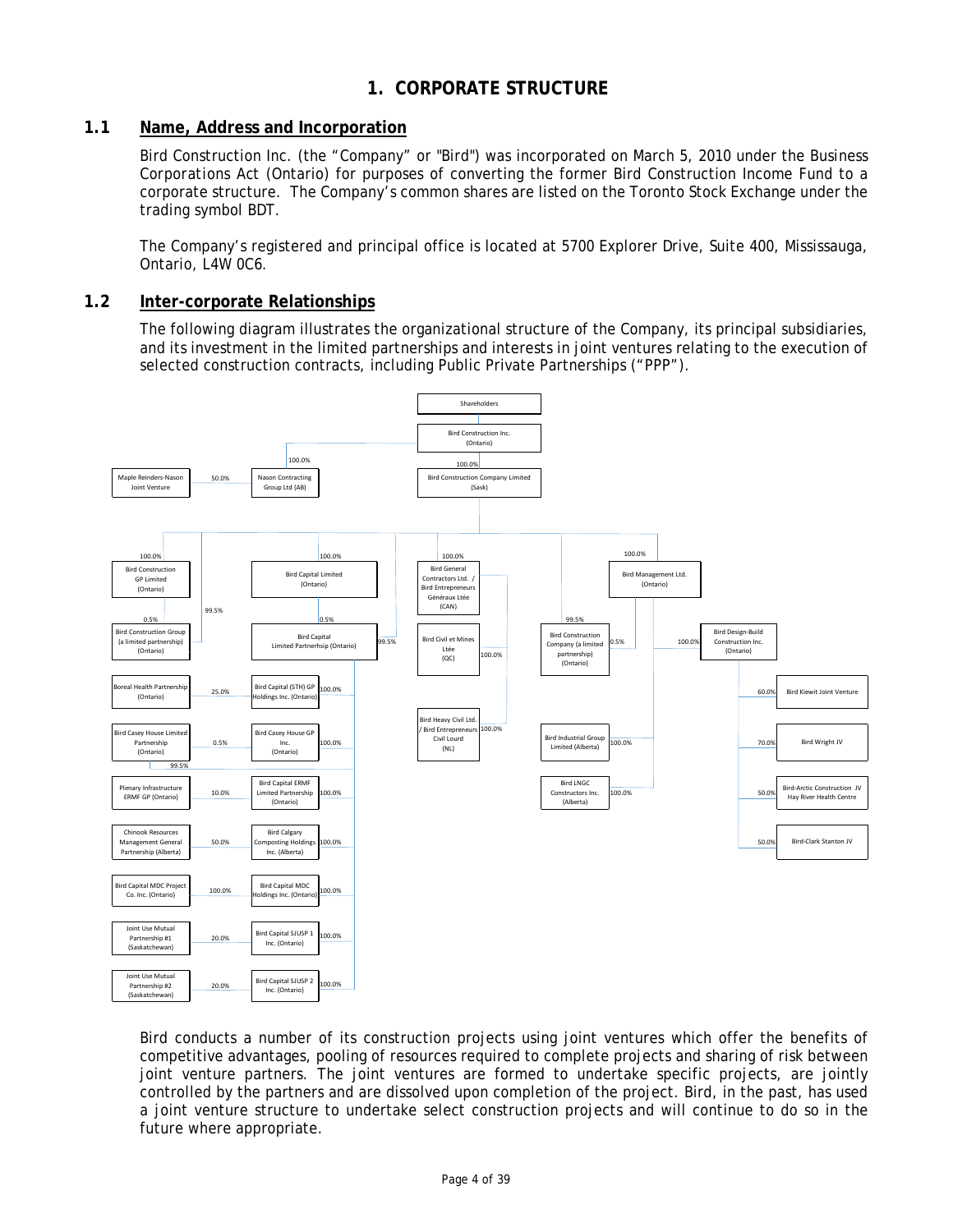# **2. GENERAL DEVELOPMENT OF THE BUSINESS**

# **2.1 The Business**

The Company operates as a general contractor in the Canadian construction market with offices in St. John's, Halifax, Saint John, Wabush, Montreal, Toronto, Winnipeg, Calgary, Edmonton, and Vancouver. The Company and its predecessors have been in operation for 97 years. The Company focuses primarily on projects in the industrial, commercial and institutional sectors of the general contracting industry.

Within the industrial sector, Bird constructs industrial buildings and performs civil construction operations including site preparation, concrete foundations, metal & modular fabrication, mechanical process work, underground piping and earthwork for clients, primarily operating in the oil and gas and mining businesses.

Within the commercial sector, Bird's operations include the construction and renovation of shopping malls, big box stores, office buildings, hotels and selected high rise condominiums and apartments.

Within the institutional sector, Bird constructs hospitals, post-secondary education facilities, schools, prisons, courthouses, government buildings, retirement & senior housing, and environmental facilities that include water and wastewater treatment centres, composting facilities and biosolids treatment and management facilities. The Company has developed expertise in the construction of transportation related projects and will continue to enhance our abilities as governments plan to increase stimulus spending to address aging infrastructure. Bird also invests in equity in PPP projects as a means to support construction operations.

In all sectors, Bird contracts with its clients using a combination of fixed price, unit price, cost reimbursable and guaranteed maximum price, and provides services that include construction, designbuild and construction management delivery methods.

While Bird self-performs some elements of its projects, particularly in the industrial market and in conjunction with its civil construction and contract mining operations, a significant portion of the overall construction risk rests with Bird's subcontractors. The scope of work of each subcontractor is generally defined by the same contract documents that form the basis of the Company's agreements with its clients. The terms of the agreements between the Company and its clients are generally replicated in the agreements between the Company and its subcontractors.

These "flow-down" provisions substantially mitigate the risk borne by the Company. Depending on the value of the work, the Company may require bonds or other forms of contract security including enrolling our subcontractors in Bird's subcontractor default insurance program which will mitigate exposure to possible additional costs should a subcontractor not be able to meet its contractual obligations.

Bird's primary constraint on growth is the ability to secure new work at reasonable margins and the availability of qualified professional staff who can be assigned to manage the projects.

At the end of 2016, the Company had a backlog of \$1,137.0 million, compared with \$1,662.8 million at the end of 2015 and \$1,149.7 million at the end of 2014.

Construction activity is tied to the general state of the economy, the economic conditions facing the Company's clients in the industrial, commercial and institutional market sectors and the degree of Company success in securing new contract awards from clients. The Company's annual revenues were \$1,589.9 million in 2016, \$1,444.8 million in 2015, and \$1,364.5 million in 2014 although the relative significance of the revenues derived from the industrial, commercial and institutional market sectors has changed in each of the past three years. Since 2014, revenues derived from the industrial sector have been declining with lower commodity prices impacting the industrial sector, while revenues derived from the institutional sector have been increasing with the Company's success in securing work in the Public Private Partnership ("PPP") market. In 2016, revenues grew 10.0% and the proportion of revenues derived from the commercial and institutional sectors outweighed those of the industrial sector. In 2015, the amount of construction revenues were 5.9% higher than those recorded in 2014.

Net income was \$25.0 million in 2016, \$21.5 million in 2015 and \$36.2 million in 2014. The lower earnings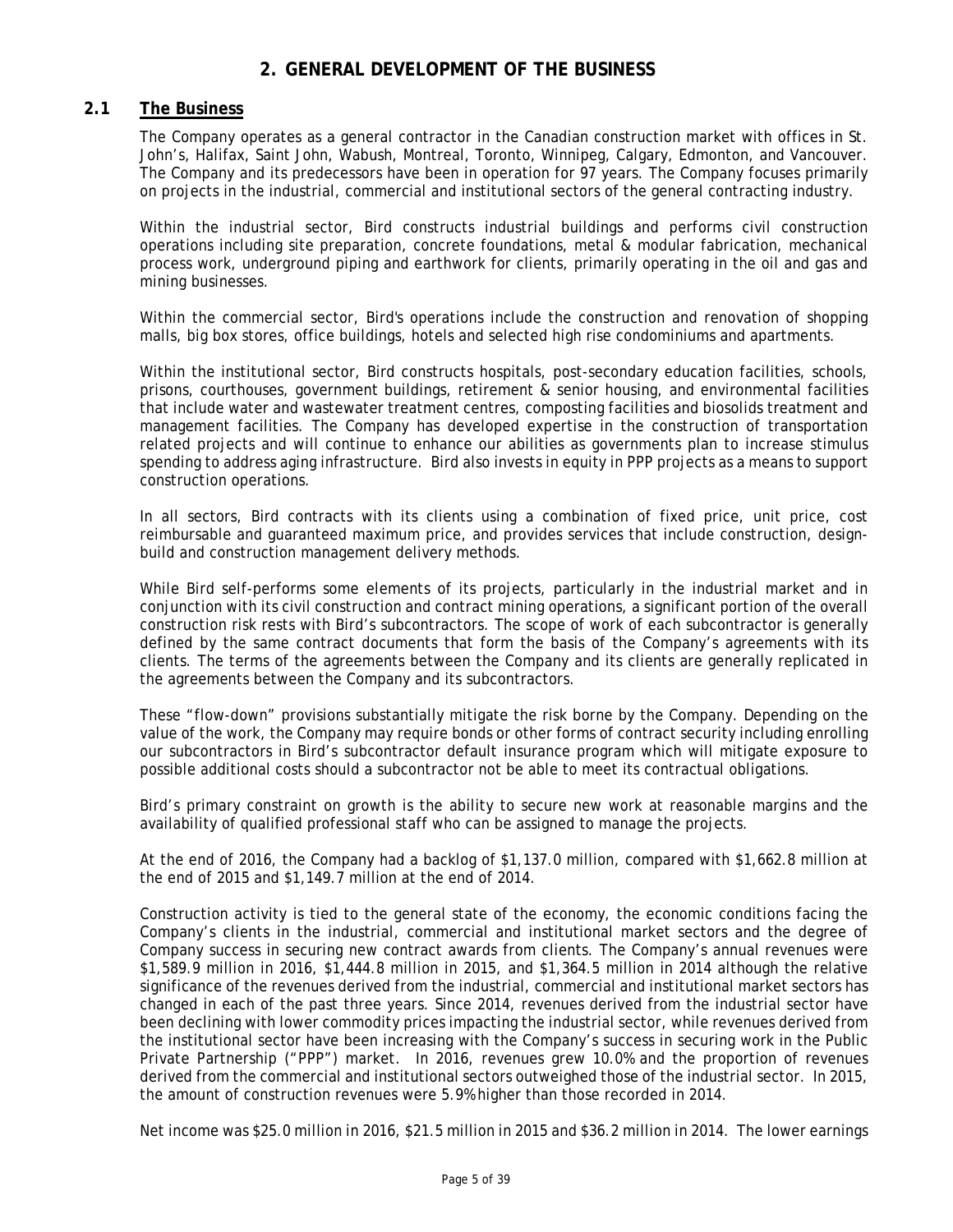in 2015 included a non-cash charge to earnings of \$22.4 million (\$20.3 million after deferred tax reversals) for the impairment of goodwill and intangible assets relating to the Company's investment in its wholly owned subsidiary H.J. O'Connell Limited ("O'Connell"), now renamed Bird General Contractors Limited. Adjusting for the non-cash after-tax impairment charges related to O'Connell of \$2.7 million in 2016 on equipment and \$20.3 million goodwill and intangibles in 2015, the Company's adjusted net income (a non-GAAP measure) in 2015 and 2016 was \$41.8 million and \$27.7 million, respectively. Adjusted net income in 2016 of \$27.7 million was less than 2015 adjusted net income of \$41.8 million by \$14.1 million or 33.6%.

The decrease in 2016 adjusted net income is primarily a result of lower gross profit due to a shift in the mix of the work program from comparatively higher margin industrial work to lower margin institutional work. In addition, the wildfires in northern Alberta had a negative impact on the execution of several projects, resulting in delays and additional costs that reduced gross profit by approximately \$4.0 million in 2016. The net income reduction was partially offset through efficiencies in general and administrative expenses, improved finance income, lower finance costs, and an increase in deferred income tax recovery.

The Company's 2015 net income was lower than 2014 net income by \$14.8 million. Adjusting for the non-cash after-tax impairment charge of \$20.3 million, the Company's adjusted net income was \$41.8 million (a non-GAAP measure) in 2015. Adjusted 2015 net income of \$41.8 million exceeded 2014 net income of \$36.2 million by \$5.6 million or 15.4%. The increase in 2015 adjusted net income compared with 2014 net income is a result of higher gross profit resulting from higher construction revenues and an improvement in the gross profit percentage. A reduction in 2015 general and administrative expenses also contributed to the improvement in 2015 adjusted net income.

The institutional market sector contributed 56% of 2016 revenues (34% in 2015). In the institutional sector, investment by the various levels of government is expected to increase in 2017 to address the infrastructure deficit and boost economic activity. The federal government has announced a number of infrastructure funding programs with specific emphasis on post-secondary education through the Post-Secondary Institutions Strategic Investment Fund; public transit systems through the Public Transit Infrastructure Fund; clean water and green initiatives through the Green Infrastructure funding and Clean Water and Waste Water Fund; and community projects through Social Infrastructure funding.

While funding for these programs has been announced, actual projects have been slow to emerge, although the Company anticipates this to change, particularly as it relates to indigenous and environmental projects. In addition, there continues to be a strong PPP and alternative finance market with numerous opportunities expected to be bid in 2017 and beyond. The Company is in a strong position to benefit from this increase in infrastructure spending and is actively pursuing a number of these opportunities that are currently available.

New contract awards of institutional projects slowed in the second half of 2016 due to the limited number of larger scale projects available owing to the timing and stage of procurement. As stated, activity in the pursuit of major projects increased in the fourth quarter and subsequent to the 2016 year-end, the Company announced it has signed a contract for the design and construction of the Mental Health Facility and Energy Centre at Royal Columbian Hospital and was part of a consortium named as preferred proponent for the Hamilton Biosolids project, which will be added to the Company's backlog in 2017 if and when financial close is achieved. The revenue and earnings contribution in 2017 derived from the institutional sector is expected to be strong.

The industrial market sector contributed 29% of 2016 revenues (51% in 2015). Though the uncertainty in the energy sector in western Canada has resulted in a reduction in the number and size of construction opportunities, it is expected that new projects, primarily in the midstream oil and gas market segment, will be available and we believe the Company is well positioned to pursue these opportunities, although competition is expected to remain strong, placing downward pressure on fees.

Similarly, lower iron ore and commodity prices have resulted in a reduction in the number and size of construction opportunities for O'Connell in eastern Canada. Recently, however, there has been an increase in bidding activity in the gold, lithium and iron ore sectors though this has not translated into any significant wins for the Company, owing primarily to heavy price competition. The challenging economic environment related to resource development that has persisted since 2014 is not expected to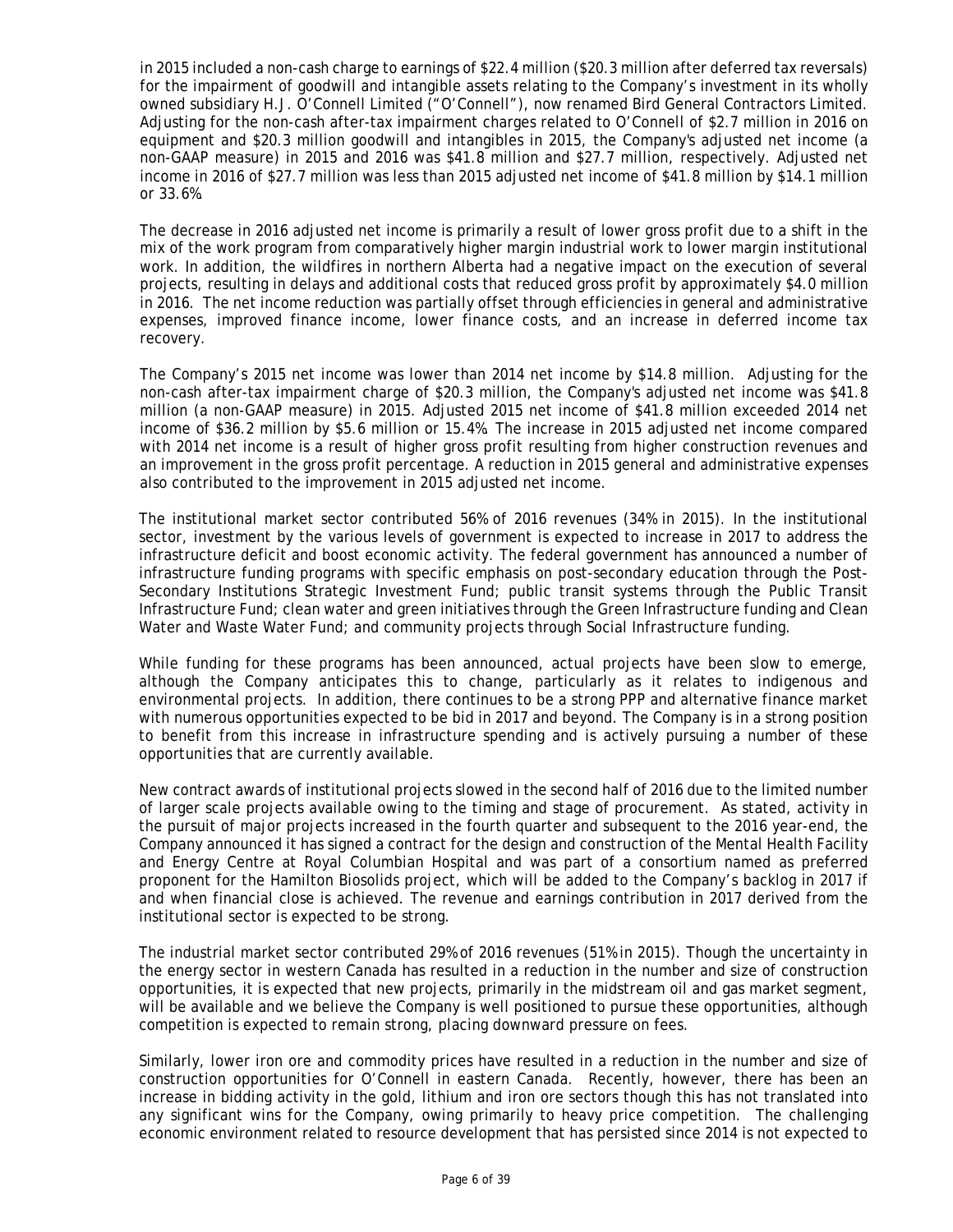change significantly in the near term. Although we continue to receive new contract awards in the industrial sector, the projects are smaller and shorter cycle in nature and have been secured at lower margins due to the increased level of competition. Accordingly, we expect the revenue and gross profits in this sector to continue to be under pressure in 2017.

The retail and commercial sector contributed 15% of 2016 revenues (15% in 2015). The Company continues to secure new work in this market, although investment by private developers in many geographic regions appears to be measured due to slow growth and uncertain economic conditions. While the Company is seeing an increase in mixed use condominium work for select clients in the greater Toronto area, the expectation is that the retail and commercial sector will remain relatively unchanged in 2017.

# **2.2 Significant Acquisitions and Recent Events**

On February 27, 2017, Bird Construction Inc. announced the appointment of Luc J. Messier to its Board of Directors. Mr. Messier will also serve on the Audit Committee and Human Resources, Safety and Governance Committee.

On March 14, 2017, Bird Construction Inc. announced the appointment of Karyn Brooks to its Board of Directors. Ms. Brooks will also serve on the Audit Committee and Human Resources, Safety and Governance Committee.

In the fourth quarter 2016, the Company determined that there were indicators of impairment in the carrying amount for equipment relating to its wholly owned subsidiary O'Connell. Continued unfavourable economic and market conditions in the mining industry in eastern Canada, primarily due to low iron-ore prices have resulted in customers curtailing resource development expenditures or selfperforming their mining operations. In addition, for the limited number of opportunities that were available to the O'Connell business, strong competition resulted in work being difficult to secure and a reduction in backlog in 2016 compared to a year ago. Lower utilization and the fact more equipment was made available in the resale market has placed downward pressure on equipment resale values. As a result of these factors, the Company recorded an impairment expense in costs of construction of \$3.9 million (\$2.7 million after deferred tax reversals) in fiscal 2016 on O'Connell equipment.

Effective June 30, 2016, Mr. Stephen Entwistle retired from the position of Chief Financial Officer and his position as Assistant Secretary of Bird Construction Inc. On July 1, 2016, Mr. Wayne Gingrich was appointed Chief Financial Officer and Assistant Secretary of Bird Construction Inc.

In 2015, the Company incurred a non-cash impairment charge of \$22.4 million (\$20.3 million after deferred tax reversals) for the impairment of goodwill and intangible assets relating the Company's investment in O'Connell. Unfavourable economic and market conditions in the mining industry in eastern Canada resulting from low iron-ore prices are expected to continue into the future. In addition, mining customers have curtailed resource development expenditures and some have decided to self-perform their mining operations which will further negatively affect future opportunities and cash flows for O'Connell. In the third quarter of 2015 the Company determined that there had been impairment triggering events and accordingly performed an impairment evaluation. The impairment testing indicated that the recoverable amount derived from O'Connell was less than the carrying amount of the net investment in O'Connell. As a result of the analysis, the Company recorded a third quarter impairment expense of \$14.1 million relating to all of O'Connell's goodwill and the total carrying value of \$8.3 million relating to O'Connell's intangible assets, including customer relationships and trade name. This event served to negatively affect net income in 2015. Adjusting net income for the non-cash after-tax impairment charge of \$20.3 million, the Company's adjusted net income was \$41.8 million (a non-GAAP measure).

# **3. DESCRIPTION OF THE BUSINESS**

# **3.1 The Business**

# **3.1.1** *General Information*

The Company is a general contractor with offices in St. John's, Halifax, Saint John, Wabush, Montreal, Toronto, Winnipeg, Calgary, Edmonton and Vancouver. The Company and its predecessors have been in operation for 97 years. The Company focuses primarily on projects in the industrial, mining, commercial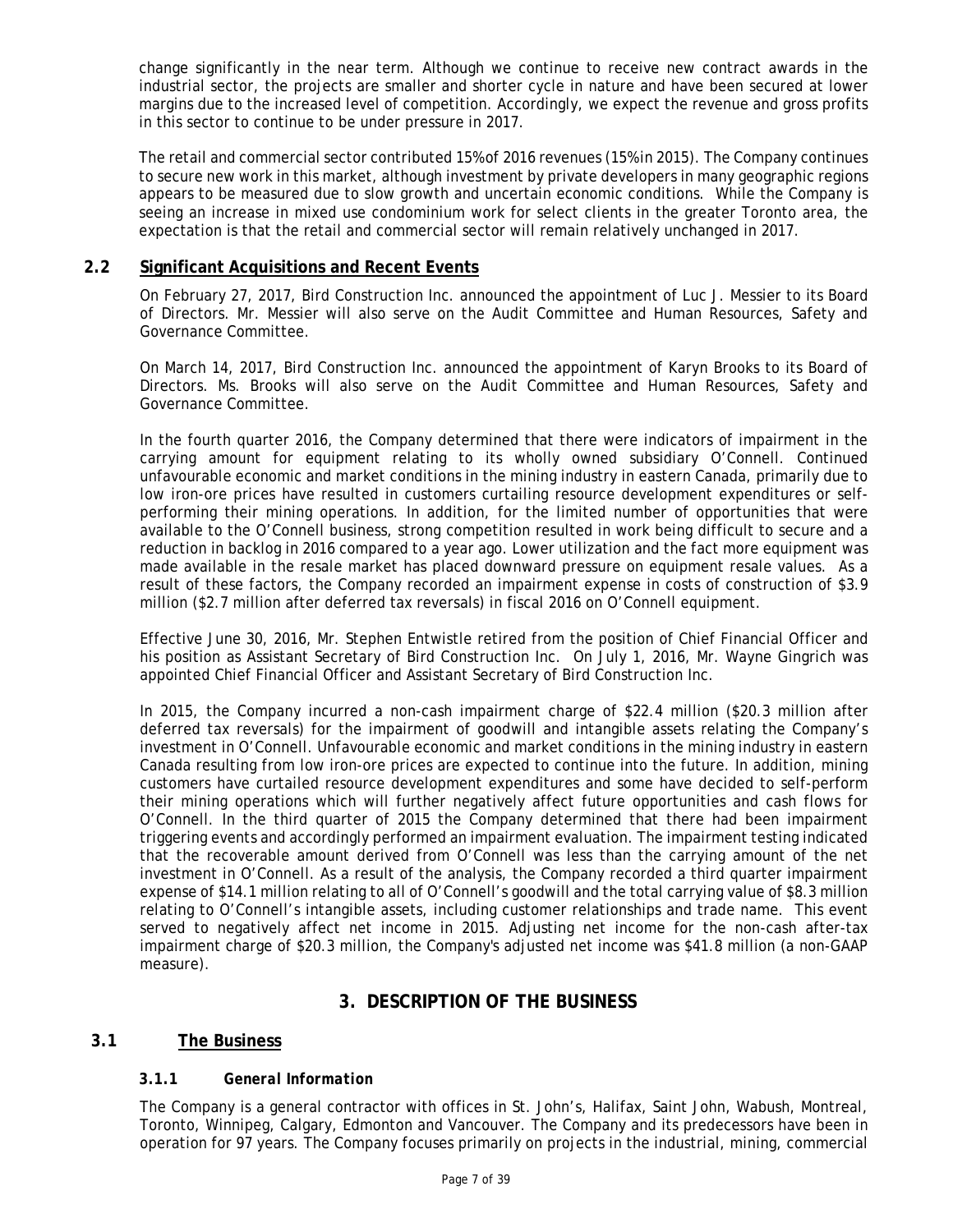and institutional sectors in the general contracting industry. The Company serves clients in the industrial, mining, institutional, retail, commercial, multi-tenant residential, light industrial, and renovation and restoration sectors using fixed price, unit price, cost reimbursable and guaranteed maximum price, and provides services that include construction, design-build and construction management delivery methods.

### **3.1.2** *Business Strategy*

Overall, Bird's strategic objectives are to increase Company profitability to provide attractive and sustainable returns for our shareholders; provide excellent service and quality to our clients; and provide meaningful and safe working environments for our employees and our business partners.

The fundamental elements of Bird's strategy include:

#### *Health and Safety:*

Responsibility for the health and safety of our most critical business asset – our people – is not just the responsibility of an individual, role, or department. As befitting of a Company that started out as a family business, critical to Bird's successful growth is a belief that safety is everybody's responsibility, every minute of every day on every job. This is a fundamental tenet of our operational strategy, a core company value, and a key corporate social responsibility.

At Bird, our single most important value is Safety and our goal is zero harm. We understand that our commitment to safety is not just a moral obligation to our staff but also makes good business sense. In addition to reducing related health and safety costs, reducing property damage and improving loss management outcomes, a robust safety program also contributes to employees and other stakeholders feeling more valued and engaged. This, in turn, produces a stronger commitment to product and service quality, improved productivity and client satisfaction.

For this reason, Bird promotes a culture of "Safe Production" wherein safety considerations are interwoven into the very fabric of our operational processes. From planning to execution, effective communication, documentation, orientation, training, and ongoing review and analysis of our work activity is vigorously undertaken to ensure continuous improvement in all facets of our operations so that both hazards and inefficiencies are effectively identified, assessed, and addressed. In doing so, we create a safer and more productive work environment and better ensure that every worker on our sites leaves the job every day just as healthy and safe as when they arrived.

In a highly competitive business environment, resourcing remains one of the greatest challenges facing the construction industry. Bird's commitment to the health and safety of our employees and other partners enhances both employee recruitment and retention and will serve to provide a strategic competitive advantage, allowing us to continue to successfully pursue and execute challenging work.

#### *Increasing Profitability:*

Bird will continue to pursue organic growth by emphasizing its long-standing record of providing a quality product and service to our clients, thereby continuing to secure new work with many of our clients on a repeat basis. Bird will continue to emphasize operational excellence through strict and disciplined adherence to the many risk management and project control policies and practices to strive to ensure delivery of the financial returns expected from our construction projects. The Company will also continue to show a preference for design-build construction contracts where our proven track record provides Bird with a source of competitive advantage in the construction market. Bird will also continue to offer clients other contract delivery methods including construction only and construction management delivery methods. Bird will also continue to contract on the basis of fixed price, unit price, cost reimbursable and guaranteed maximum price.

The Company continues to focus on larger and more complex construction projects, which typically offer greater profit margins. In order to achieve this, Bird will continue to enter into joint venture arrangements with partners where it is appropriate to do so. These arrangements are typically beneficial to the Company because they offer competitive advantages, a pooling of resources required to complete larger, complex projects and operational and financial risk sharing between the partners. In the PPP market, Bird will also continue to pursue an equity position in these projects as a means to support construction operations.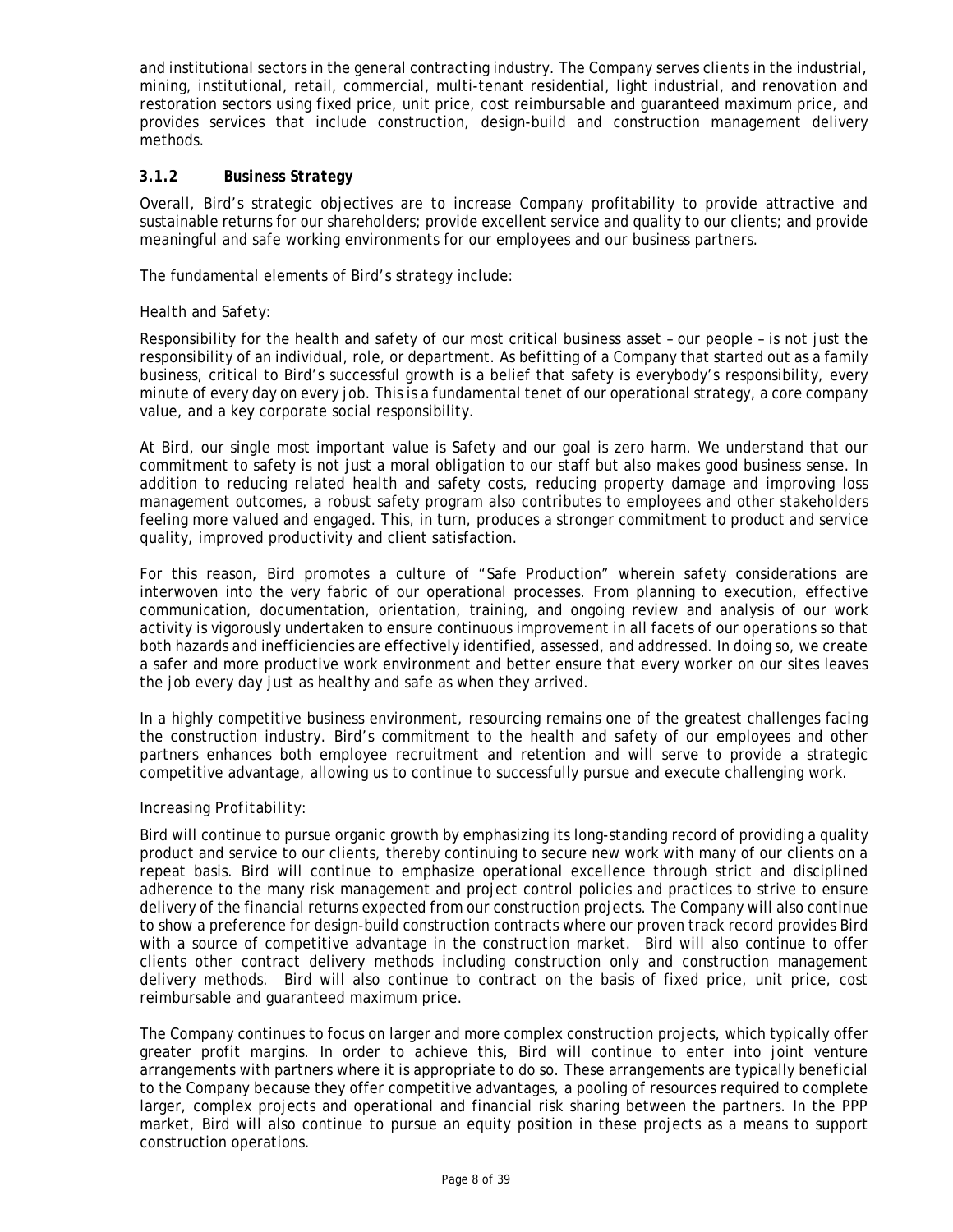To broaden the scope of Bird's construction-related services, the Company will continue to self-perform a greater proportion of our industrial activities, including earthmoving operations and mechanical process work, and will continue to grow this element of business as opportunities present themselves. In addition, Bird is actively growing our sustaining capital and maintenance services provided to support our oil sands clients' operations. This initiative serves to diversify revenues, with the objective of making the Company less dependent on new construction programs and to build stronger customer relationships.

Our strategy is centred on diversification of our work program and earnings base. We will continue to pursue larger more complex projects, particularly in the PPP and alternative finance market, in both social infrastructure and transportation, as an active participant in the concession and as a design-build contractor. We will also focus on increasing our presence in the MRO market in western Canada though our self-perform mechanical and civil platforms and on building a work program around environmental or 'green' opportunities in water and waste water processes, composting and biosolids treatment and management.

#### *Attracting and Retaining People:*

Bird's success is highly dependent on the Company's ability to attract, develop and retain a highly skilled workforce at all levels within the organization including executives, management, professional staff and craft workers.

While creating a positive and safe work environment is non-negotiable, we are equally committed to providing our employees, and potential employees, with interesting and challenging work, opportunities to grow and develop, and a welcoming environment where people can build a successful career in every aspect of our business.

By continuously developing and refining policies and programs to engage our employees at work and in their communities, offering new and innovative training programs, driving ongoing leadership development, and making a career at Bird more than just a job, we are able to recruit, develop and retain top talent while ensuring our compensation programs remain market competitive.

# **3.1.3** *Industry Sectors*

#### *Institutional*

Within this market sector, Bird constructs hospitals, post-secondary education facilities, schools, prisons, courthouses, government buildings, retirement and senior housing and environmental facilities including water and wastewater treatment plants, and composting and biosolids plants. The institutional market sector contributed 56% of 2016 revenues (34% in 2015). Investment by the various levels of government is expected to increase in this sector in 2017 to address the infrastructure deficit and boost economic activity. The federal government has announced a number of infrastructure funding programs with specific emphasis on post-secondary education through the Post-Secondary Institutions Strategic Investment Fund; public transit systems through the Public Transit Infrastructure Fund; clean water and green initiatives through the Green Infrastructure funding and Clean Water and Waste Water Fund; and community projects through Social Infrastructure funding.

While funding for these programs has been announced, actual projects have been slow to emerge, although the Company expects this to change particularly as it relates to indigenous and environmental projects. In addition, there continues to be a strong PPP and alternative finance market with numerous bid opportunities expected in 2017 and beyond.

The Company is in a strong position to benefit from this increase in infrastructure spending and is actively pursuing a number of these opportunities that are currently available. New contract awards of institutional projects slowed in the second half of 2016 due to the limited number of larger scale projects available to bid owing primarily to the timing and stage of procurement. As stated, activity in the pursuit of major projects increased in the fourth quarter and, subsequent to the 2016 year-end, the Company announced it has signed a contract for the design and construction of the Mental Health Facility and Energy Centre at Royal Columbian Hospital and was part of a consortium named as preferred proponent for the Hamilton Biosolids project, which will be added to the Company's backlog in 2017 if and when financial close is achieved. The revenue and earnings contribution in 2017 derived from the institutional sector is expected to be strong.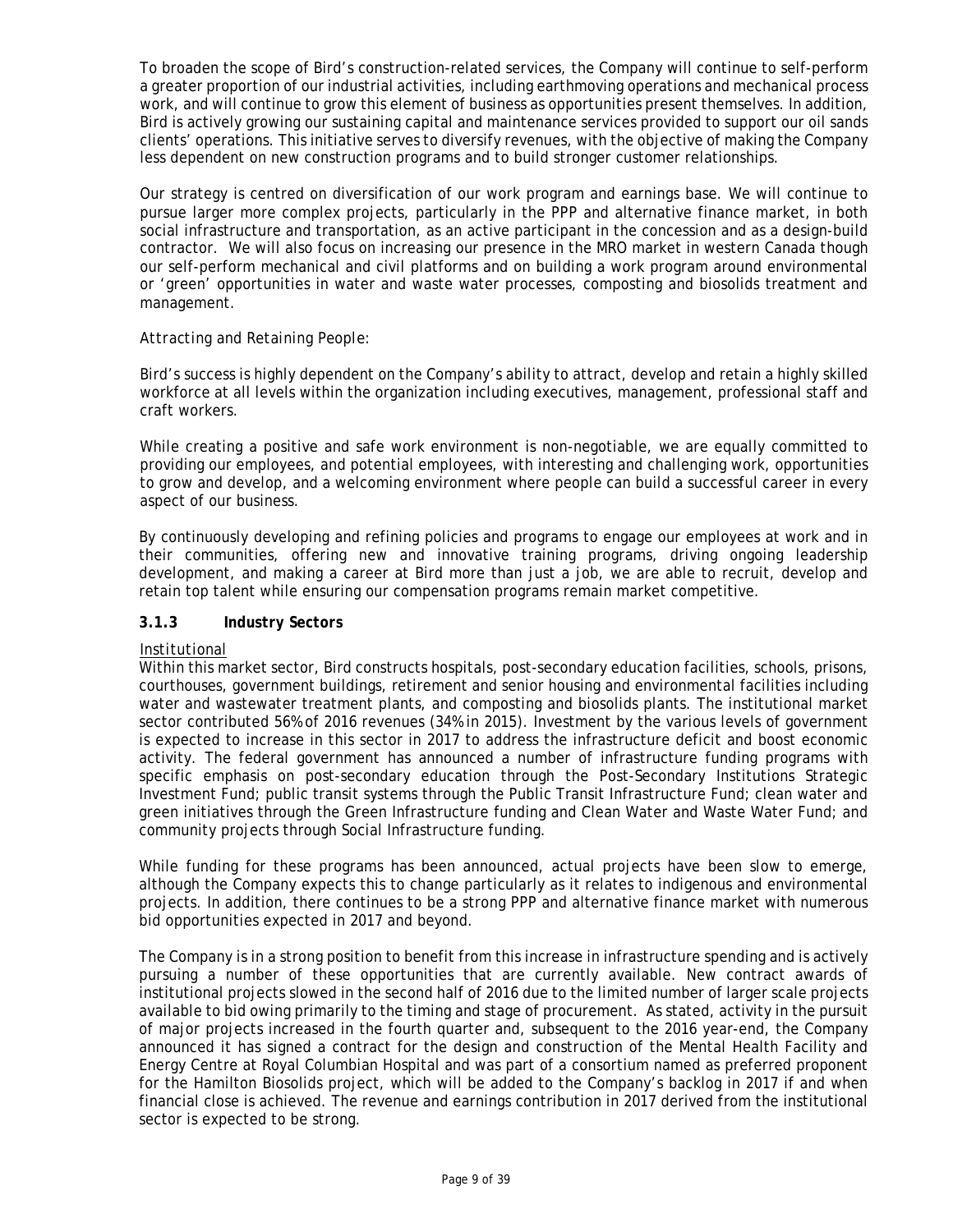# *Industrial*

The industrial sector includes projects in the energy and resource related industries. The Company constructs industrial buildings and performs civil construction operations including site preparation, concrete foundations, metal & modular fabrication, mechanical processes, underground piping and earthwork. Bird has also developed excellent expertise in concrete construction, which are deployed in this sector. In addition, Bird has a strong safety program and enjoys an outstanding safety record, which represents a significant asset in the industrial marketplace. Bird has an excellent reputation with its clients for quality workmanship and adherence to environmental requirements.

The industrial market sector contributed 29% of 2016 revenues (51% in 2015). Though the uncertainty in the energy sector in western Canada has resulted in a reduction in the number and size of construction opportunities, it is expected that new projects, primarily in the midstream oil and gas market segment, will be available and we believe the Company is well positioned to pursue these opportunities, although competition is expected to remain strong, placing downward pressure on fees.

Similarly, lower iron ore and commodity prices have resulted in a reduction in the number and size of construction opportunities for O'Connell in eastern Canada. Recently, however, there has been an increase in bidding activity in the gold, lithium and iron ore sectors though this has not translated into any significant wins for the Company, owing primarily to heavy price competition. The challenging economic environment related to resource development that has persisted since 2014 is not expected to change significantly in the near term. Although we continue to receive new contract awards in the industrial sector, the projects are smaller and shorter cycle in nature and have been secured at lower margins due to the increased level of competition. Accordingly, we expect the revenue and gross profits in this sector to continue to be under pressure in 2017.

# *Commercial*

Bird's commercial construction experience has involved the construction or renovation of various types of commercial projects, such as office buildings, enclosed shopping malls, shopping plazas, "big box" stores and grocery stores, while working with a distinguished list of national and local retailers and developers. The Company also constructs a number of high rise, condominiums and apartments.

The retail and commercial sector contributed 15% of 2016 revenues (15% in 2015). The Company continues to secure new work in this market, although investment by private developers in many geographic regions appears to be measured due to slow growth and uncertain economic conditions. While the Company is seeing an increase in mixed use condominium work for select clients in the greater Toronto area, the expectation is that the retail and commercial sector will remain relatively unchanged in 2017.

# **3.1.4** *Competitive Conditions*

The barriers to entry into the construction industry are relatively low and Bird competes with many international, national, regional and local construction firms. The expertise, capital, equipment and labour pool required to perform in the industrial market and in the PPP market are relatively greater than in the commercial and balance of the institutional markets, and the pool of competitors is therefore smaller. Bird endeavors to distinguish itself and reduce the number of its competitors by developing specialized expertise in construction of particular building types by: building long-term relationships with its clients, maintaining a superior safety record and offering a high level of service.

# **3.1.5** *Cyclicality*

Activity within the construction industry is generally tied to the state of the economy. Bird manages cyclicality through geographic diversification, market diversification and through its relationship with large and well-financed clients who are more likely to maintain their construction programs during an economic downturn than locally-based clients that are more subject to local economic forces.

# **3.1.6** *Seasonality*

Although Bird experiences some seasonality in its business, particularly in its civil construction operations, variations in net income from quarter to quarter primarily reflect the differences in the profitability of the contracts administered in any given quarter. First quarter revenues can be lower than subsequent quarters due to winter weather constraints and construction schedule planning around the coldest months.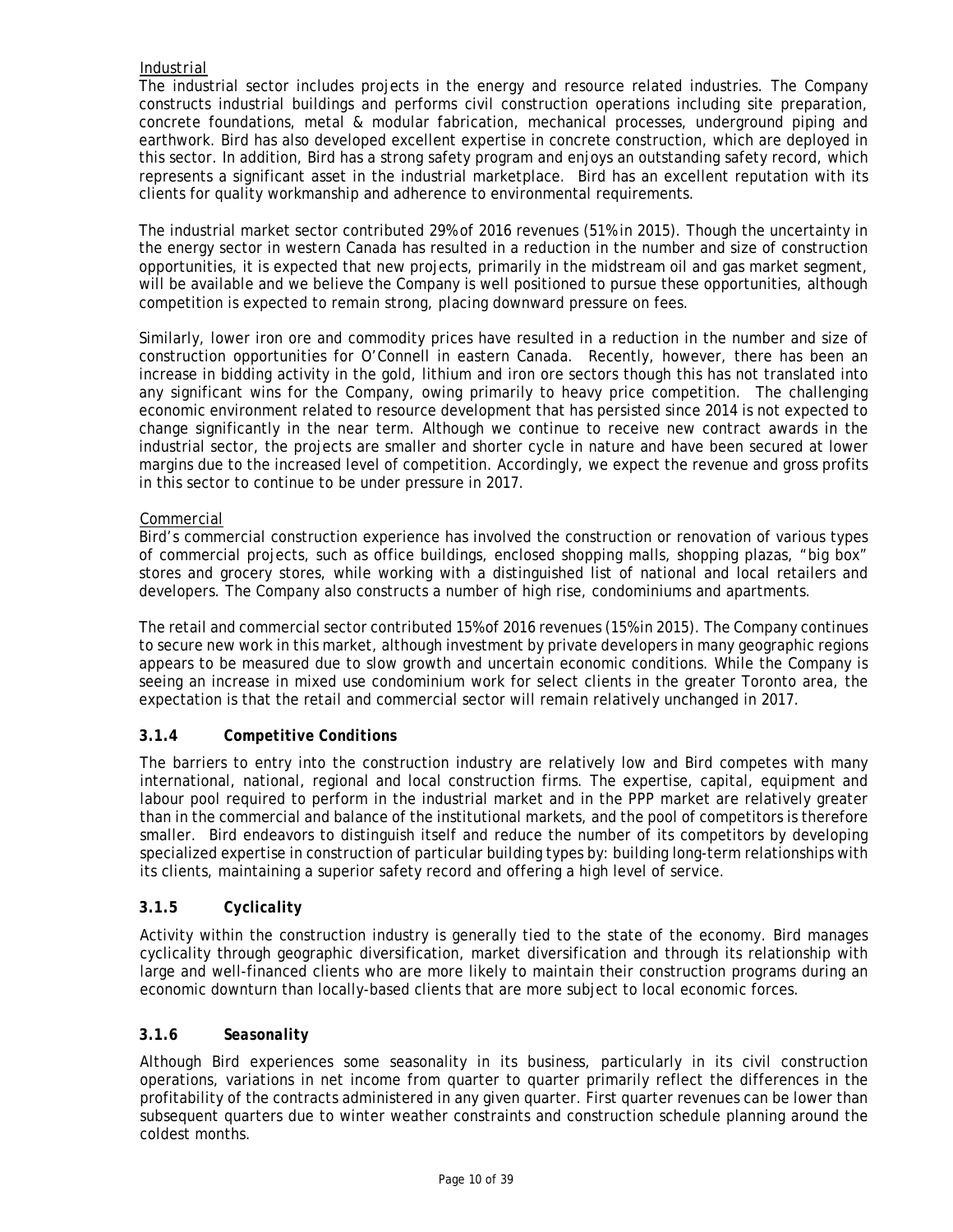# **3.1.7** *Variability in Quarterly Earnings*

Construction contracts typically extend over several quarters and sometimes over several years. For purposes of quarterly financial reporting, Bird must estimate the cost required to complete each contract to assess the overall profitability of the contract and the amount of profit to recognize for the quarter. Such estimating includes contingencies to allow for certain known and unknown risks. The magnitude of the contingencies will depend on the nature and complexity of the work to be performed. As the contract progresses and remaining costs to be incurred and risk exposures become more certain, contingencies will typically decline, although certain risks will remain until the contract has been completed and even beyond. As a result, earnings may fluctuate significantly from quarter to quarter, depending on whether large and/or complex contracts are completed or nearing completion during the quarter, or have been completed in prior quarters.

# **3.1.8** *Environmental*

Bird is subject to, and to the best of its knowledge, is in compliance with federal, provincial and municipal environmental legislation in all of its areas of operations. Bird recognizes that it must conduct all of its business operations in a manner so as to protect and preserve the environment. Management is not aware of any pending environmental legislation which would be likely to have a material impact on any of Bird's operations, capital expenditure requirements or competitive position.

# **3.1.9** *Employees*

Bird employed approximately 783 full-time salaried persons and 800 hourly persons (of which 553 were unionized workers) as at December 31, 2016. The number of hourly employees is dependent on the number, size and status of ongoing projects. Comparable numbers as at December 31, 2015 were approximately 837 full-time salaried persons and 1,000 hourly persons (of which 858 were unionized workers).

# **3.1.10** *Geographic Markets*

Bird operates across Canada, operating in all provinces and territories including the Yukon, Northwest Territories and Nunavut. Bird has offices in St. John's, Halifax, Saint John, Wabush, Montreal, Toronto, Winnipeg, Calgary, Edmonton, and Vancouver. In 2016, Bird recorded construction revenue of \$1,589.9 million (2015 - \$1,444.8 million; 2014 - 1,364.5 million), all of which was earned in Canada.

# **3.1.11** *Surety Support*

Many clients and substantially all government clients, require general contractors with whom they conduct business to provide surety bonds. A surety bond is an instrument provided by a surety company that guarantees that a general contractor will perform its contractual obligations. Surety bonds for Bird are provided by Travelers' Guarantee Company of Canada. Bird's agreements with its surety company are on industry standard terms.

# **3.1.12** *Working Capital and Investments*

The amount of minimum working capital to be maintained by the Company is substantially determined by the amount required to maintain adequate levels of surety support and to provide other forms of security to its clients, including letters of credit to support contract performance. Bird invests excess cash in accordance with its investment policy in a variety of instruments of varying maturities to match its cash requirements. Excess cash is invested from time-to-time in high interest savings accounts, overnight deposits, bankers' acceptances and term deposits with typical terms to maturity of less than 90 days.

The Company has previously held investments in preferred shares and on occasion in short-term corporate bonds and debentures. However, the Company has elected not to currently hold such investments because of exposure to significant changes in their market value in light of uncertain and volatile market conditions.

# **3.1.13** *Subcontractors and Suppliers*

Upon award of a construction contract where Bird will not self-perform certain scopes of the contract work, Bird will, in turn, make awards to various subcontractors and suppliers required to provide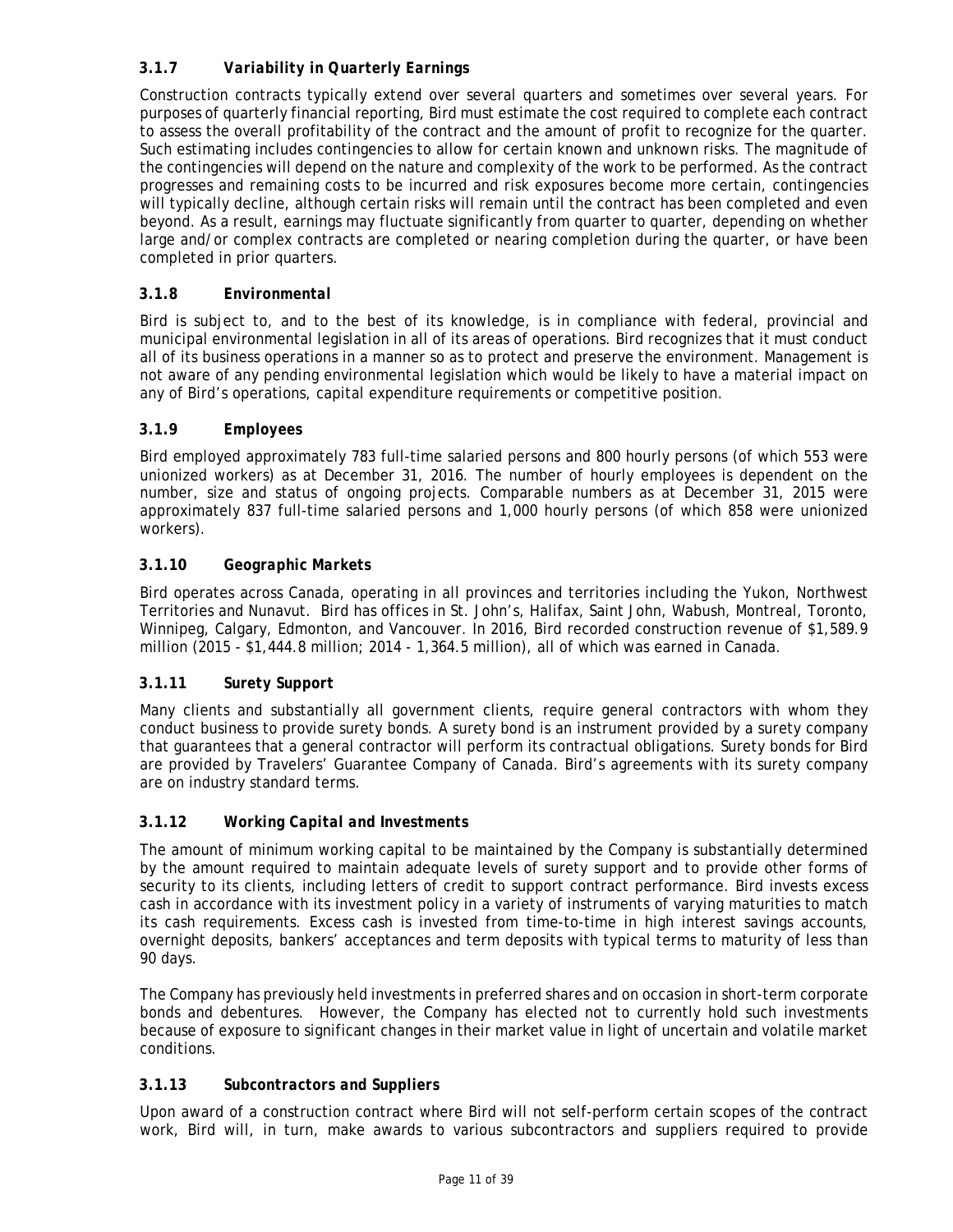materials, labour and services for the project. These subcontractor and supplier awards are normally made on the basis of fixed-price quotations provided to Bird during the bidding phase. The quotations from the subcontractors and suppliers are typically irrevocable for the same period of time that the price submitted by Bird is open for acceptance by its client. Accordingly, the risk of any fluctuations in material or labour pricing is generally borne by Bird's subcontractors and suppliers.

The scope of the work of each subcontractor or supplier is generally defined by the same drawings and specifications that form the basis of Bird's agreement with its client. The terms of the agreements between Bird and its clients are generally replicated in the agreements between Bird and its subcontractors and suppliers. These "flow-down" provisions substantially mitigate the risk borne by Bird.

Depending on the value of the subcontractor's or supplier's work, Bird may require some form of performance security and achieves this through the use of surety bonds, subcontractor default insurance or other forms of security from the subcontractors and suppliers to mitigate Bird's exposure to the risks associated with a subcontractor or supplier default under any subcontract.

# **3.1.14** *Specialized Skills and Knowledge*

Operation of the business requires staff with specialized skills and knowledge in the management of office and field construction activities. There is generally a shortage of suitably trained and experienced staff available to the Company, which represents an impediment to growth and a risk in the event of staff turnover. There are a number of college and university programs that provide graduates with basic skills required to enter the construction industry.

For many years, the Company has relied on a strategy of hiring staff at an entry level and providing them with the additional training and experience required to move into more specialized roles. However, as the Company grows and with staff turnover, the Company also hires experienced staff available in the market.

# **3.2 Risks Relating to the Business**

### **3.2.1** *Ability to Secure Work*

Bird generally secures new contracts either through a competitive bid process or through negotiation. Awards in both the public and private sectors are generally based upon price, but are also influenced and sometimes formally based on other factors, such as the level of services offered, safety record, construction schedule, design (if applicable), project personnel, the consortium, joint venture and subcontractor team, prior experience with the prospective client and/or the type of project, and financial strength including the ability to provide bonds and other contract security.

In order to be afforded an opportunity to bid for large projects and in the PPP market, a strong balance sheet measured in terms of an adequate level of working capital and equity is typically required. Bird operates in markets that are highly competitive and there is constant pressure to find and maintain a competitive advantage. In the current economic climate, competition is intense. This presents significant challenges for the Company. If those competitive challenges are not met, Bird's client base could be eroded or it could experience an overall reduction in profits.

A decline in demand for Bird's services from the private sector could have an adverse impact on the Company if that business could not be replaced within the public sector. A portion of Bird's construction activity relates to government-funded institutional projects. Any reduction in demand for Bird's services by the public sector, whether as a result of funding constraints, changing political priorities or delays in projects caused by elections or other factors, could have an adverse impact on the Company if that business could not be replaced within the private sector.

Government-funded projects also typically have long and sometimes unpredictable lead times associated with government review and approval. The time delays associated with this process can constitute a risk to general contractors pursuing these projects. Certain government-funded projects, particularly PPP and alternative finance projects, may also require significant bid costs which can only be recovered if Bird is the successful bidder. A number of governments in Canada have procured a significant value of projects under a PPP and/or alternative finance contract format, which is an attractive market for the Company. A reduction in the popularity of this procurement method or difficulties in obtaining financing for these projects would have negative consequences for Bird.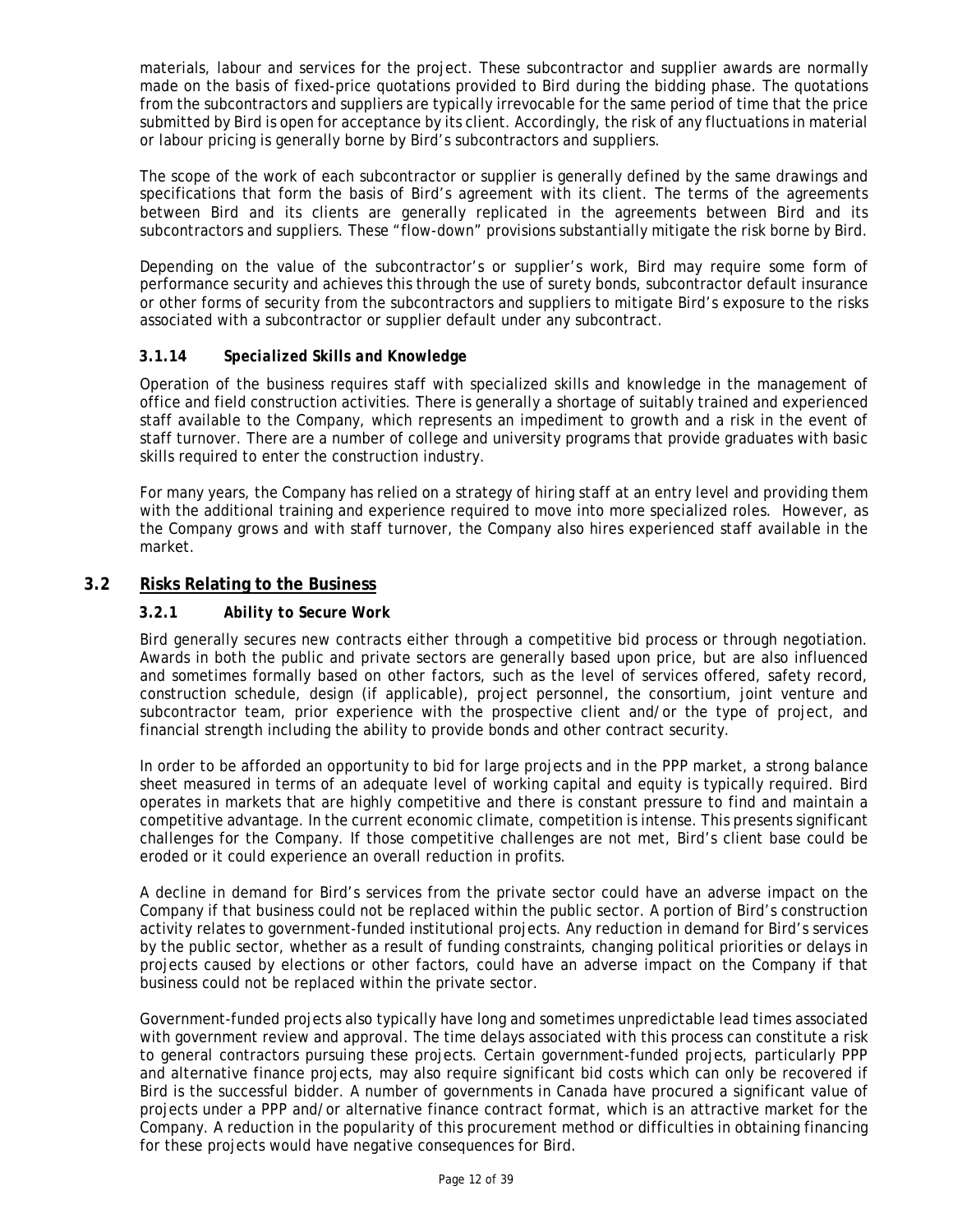# **3.2.2** *Economy and Cyclicality*

Activity within the construction industry is generally tied to the state of the economy. Thus, in periods of strong economic growth, capital spending will generally increase and there will be more and better quality opportunities available within the construction industry. Investment decisions by our clients are based on long-term views of the economic viability of their current and future projects, sometimes based upon the clients' view of the long-term prices of commodities which are influenced by many factors. If our clients' outlook for their current and future projects is not favourable, this may lead them to delay, reduce or cancel capital project spending and may make them more sensitive to construction costs. A prolonged downturn in the economy could impact Bird's ability to generate new business or maintain a backlog of contracts with acceptable margins to sustain Bird through such downturns.

As noted above, Bird attempts to insulate itself in various ways from the effects of negative economic conditions; however, there is no assurance that these methods will be effective in insulating Bird from a downturn in the economy. Furthermore, as a result of increased demand in certain regions or industry sectors, the Company has, in the past, earned above-average margins on particular projects. There is also no assurance that above-average margins that may have been generated on historical contracts can be generated in the future.

# **3.2.3** *Potential for Non-Payment*

Before signing any construction contract, Bird conducts due diligence to satisfy itself that the potential client has adequate resources to make payments under the terms of the contract. Throughout the contract, Bird also attempts to ensure that payments are collected from clients before Bird's payments to subcontractors and suppliers for that contract fall due. However, because of the nature of Bird's contracts and occasionally because of delays in receiving customer payments, Bird may be required to utilize its working capital to temporarily fund construction costs where payment from its clients is delayed.

If a customer defaults in meeting its payment obligations to Bird on a project, Bird would generally have the right to register a lien against the project. If the customer was unable or unwilling to pay the amount owing to Bird, a lien against the property will normally provide some security that Bird may collect the amounts owing to it through the enforcement of its lien. However, in these situations, Bird's ability to collect the outstanding payments is never assured. Payment default by a client could result in a financial loss to Bird that could have a material effect on Bird's operating results and financial position.

# **3.2.4** *Ability to Hire and Retain Qualified and Capable Personnel*

The success of Bird is highly influenced by the efforts of key members of management, including its executive officers and district managers. The loss of the services of any of Bird's key management personnel could negatively impact Bird. The future success of Bird also depends heavily on its ability to attract, retain and develop high-performing personnel in all areas of its operations.

Most firms throughout the construction industry face this challenge and, accordingly, competition for professional staff is intense. If Bird ceases to be seen by current and prospective employees as an attractive place to work, it could experience difficulty in hiring and retaining an adequate level of qualified staff. This could have an adverse effect on current operations of Bird and would limit its prospects and impair its future success.

# **3.2.5** *Completion and Performance Guarantees/Design-Build Risks*

Under some contracts, failure to meet a project deadline or other schedule milestone may, in addition to any delay-related expenses incurred by Bird, expose Bird to liquidated damages or other financial penalties that may include cost impacts to the client resulting from any delay. In particular, PPP infrastructure contracts typically contain more onerous financial penalties for project delays, which further increases Bird's exposure to these risks. The Company mitigates its exposure to these risks by managing and monitoring schedule and completion progress on its projects, as well as by transferring part of the risks to its subcontractors and suppliers.

In addition, under design-build contracts, the work, or portions thereof, may be required to meet certain performance specifications and/or other contractually specified needs of the customer. A failure to meet these requirements could expose Bird to liability for design flaws and/or additional construction costs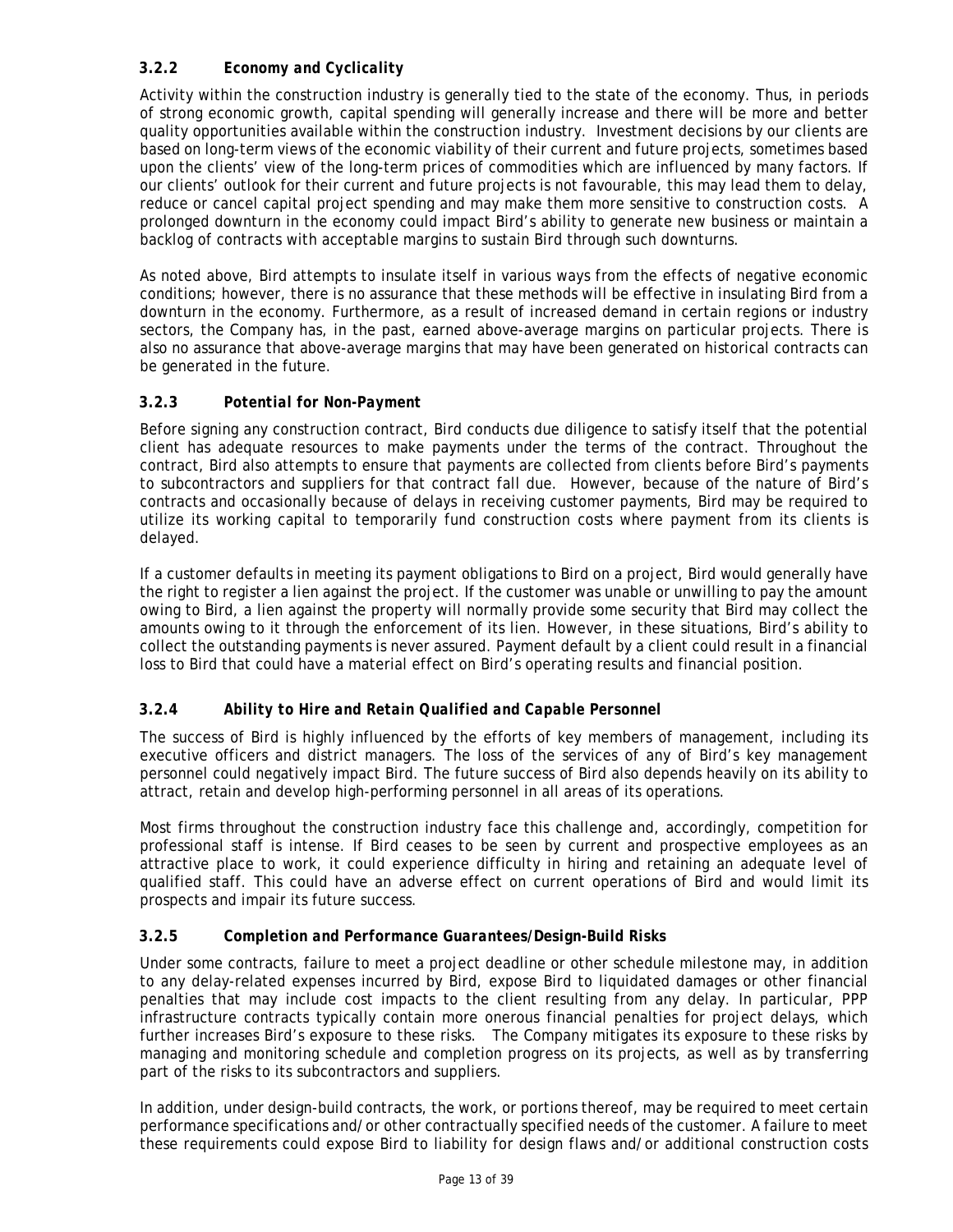that may result from such failures. The Company mitigates its exposure to these risks by subcontracting design services work and by subscribing for or otherwise obtaining professional liability insurance.

If Bird fails to meet completion schedules or performance or design obligations, the total costs of the project could exceed original estimates and could result in a loss to Bird for that project. In extreme cases, such situations could have a material negative impact on the operating results and financial position of Bird.

# **3.2.6** *PPP Project Risk*

As noted above, Bird is active in the PPP market. Bird's role in these projects is typically to provide design-build services to a concession that is formed to provide design, construction, financing, and management and/or operations to a public authority. Typical in the design-build contract format are performance guarantees and design-build risks outlined in 3.2.5 above. Moreover, the performance guarantees on PPP projects often include responsibility for the energy performance of the facility and achievement of environmental standards. If Bird fails to meet the required standards, it may be liable for substantial penalties and damages.

As also noted in s. 3.2.5 above, the PPP design-build contracts entered into by Bird also typically require Bird to pay significant liquidated damages and/or other penalties and damages if the projects are not completed on schedule.

The PPP procurement model also typically results in the transfer of certain risks to the contractor beyond what would be the case for a similar facility under a conventionally non-PPP procurement model. These include responsibility and potential liability for matters such as changes in law and certain force majeure and delay events. In addition, if Bird's contract was terminated for cause, the Company would be exposed to substantial liability for breakage costs to the concession and its lenders.

The security required to support the obligations that the Company undertakes on these projects typically includes substantial letters of credit which may be drawn upon in the event the Company fails to meet its obligations.

# **3.2.7** *Performance of Subcontractors*

Successful completion of a contract by Bird depends, in large part, on the satisfactory performance of its subcontractors who are engaged to complete the various components of the work. Subcontractor defaults tend to increase during depressed market conditions. If subcontractors fail to satisfactorily perform their portion of the work, Bird may be required to engage alternate subcontractors to complete the work and may incur additional costs. This can result in reduced profits or, in some cases, significant losses on the contract and possible damage to Bird's reputation.

In addition, the ability of Bird to bid for and successfully complete projects is, in part, dependent on the availability of qualified subcontractors and trades people. Depending on the value of a subcontractor's work, Bird may require some form of performance security and achieves this through the use of surety bonds, subcontractor default insurance or other forms of security from the subcontractor to mitigate Bird's exposure to the risks associated with the subcontractor's performance and completion. A significant shortage of qualified subcontractors and trades people or the bankruptcy of a subcontractor could have a material impact on Bird's financial condition and results of operations.

# **3.2.8** *Competitive Factors*

Bird competes with many international, national, regional and local construction firms. Competitors often enjoy advantages in a particular market that Bird does not have or they may have more experience or a better relationship with a particular client. On any given contract bid or negotiation, Bird will attempt to assess the level of competitive pressure it may face and it will attempt to neutralize or overcome any perceived advantage that its competitors have. Depending on this assessment, Bird will decide whether or not to pursue a contract. In addition, this assessment bears directly on decisions that Bird will make, including what level of profit can be incorporated into its contract price and what personnel should be assigned to the contract. The accuracy of this assessment and the ability of Bird to respond to competitive factors affect Bird's success in securing new contracts and its profitability on contracts that it does secure.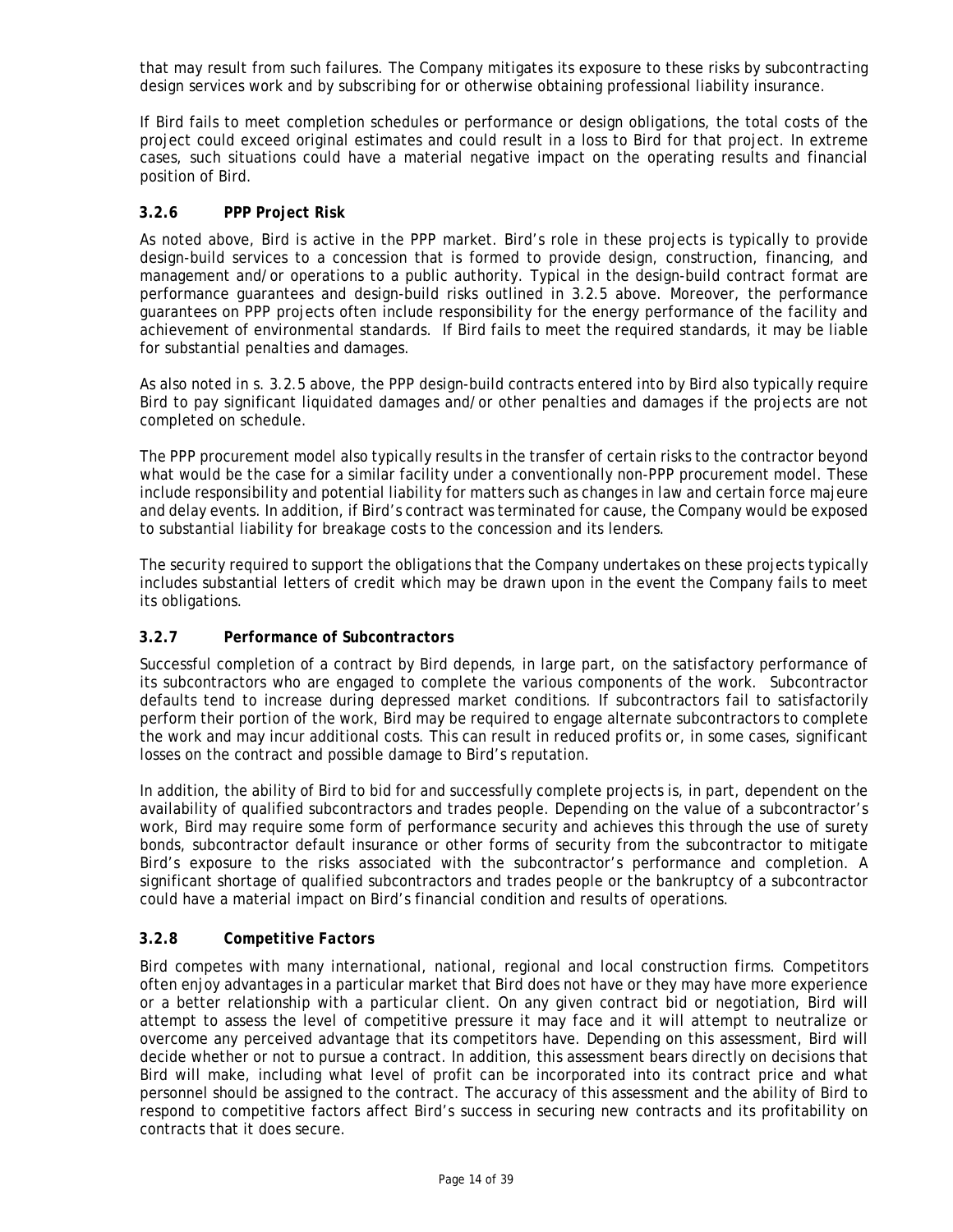# **3.2.9** *Estimating Costs/Assessing Contract Risks*

The price for most contracts performed by Bird is based, in part, on cost estimates that are subject to a number of assumptions. Erroneous assumptions can result in an incorrect assessment of risks associated with a contract or estimates of project costs that are in error, resulting in a loss of or lower than anticipated profits. All significant cost estimates are reviewed by senior management prior to tender submission in an attempt to mitigate these risks.

# **3.2.10** *Access to Surety Support and Other Contract Security*

On many of its construction contracts, Bird is required to provide surety bonds. Bird's ability to obtain surety bonds depends primarily upon its capitalization, working capital, past performance, capability and continuity of management, as well as its current level of activity and market conditions. As the value of Bird's backlog increases, Bird may be required to maintain higher levels of equity and working capital than it currently maintains in order to secure surety bonds.

The level of equity and working capital required to maintain ongoing surety support is subject to negotiation and other factors that cannot be determined precisely. Furthermore, the overall capacity of the surety market and claims experience of sureties will have an influence on the pricing and availability of bonds. There is no assurance that Bird will have access to surety support on favourable or commercially reasonable terms or at all for contracts it would like to pursue. Bird's agreements with its surety company are on industry standard terms.

To participate in the PPP market, the Company is typically required to support its contractual commitments by posting substantial letters of credit and providing corporate guarantees, both of which are limited by the working capital and equity of the Company. It is therefore possible that the ability of the Company to secure new projects will be constrained by its capitalization.

# **3.2.11** *Litigation/Potential Litigation*

In the normal course of the construction business, disputes sometimes arise between parties to construction contracts. While Bird attempts to resolve any disagreements or disputes before they escalate to litigation, in some situations this is not possible. At any given time, Bird may be involved in a number of disputes that could lead to litigation and there may be a number of disputes in various stages of litigation.

It is management's opinion that adequate provision has been made in Bird's consolidated financial statements for any potential settlements relating to such matters and management does not believe that any existing litigation or pending litigation will ultimately result in a final judgment against Bird that would have a materially adverse impact on the operations of Bird.

Litigation is, however, inherently uncertain and, accordingly, adverse outcomes not currently provided for in any current litigation or pending litigation are possible. These potentially adverse outcomes could include financial loss, damage to Bird's reputation or a reduction in prospects for future contract awards.

# **3.2.12** *Quality Assurance and Quality Control*

Bird enters into contracts which specify the scope and specifications of the project to be designed and/or constructed, including quality standards. If all, or portions of the work fail to meet these standards, Bird would be exposed to additional costs for the correction of non-compliant work.

# **3.2.13** *Maintaining Safe Work Sites*

Despite the Company's efforts to minimize the risk of safety incidents, they can occur from time to time and, if and when they do, the impact on Bird can be significant. Bird's success as a general contractor is highly dependent on its ability to keep its construction work sites and offices safe and any failure to do so can have serious impact on the personal safety of its employees and others. In addition, it can expose Bird to contract termination, fines, regulatory sanctions or even criminal prosecution.

Bird's safety record and worksite safety practices also have a direct bearing on its ability to secure work, particularly in the industrial sector. Certain clients will not engage particular contractors to perform work if their safety practices do not conform to predetermined standards or if the general contractor has an unacceptably high incidence of safety infractions or incidents.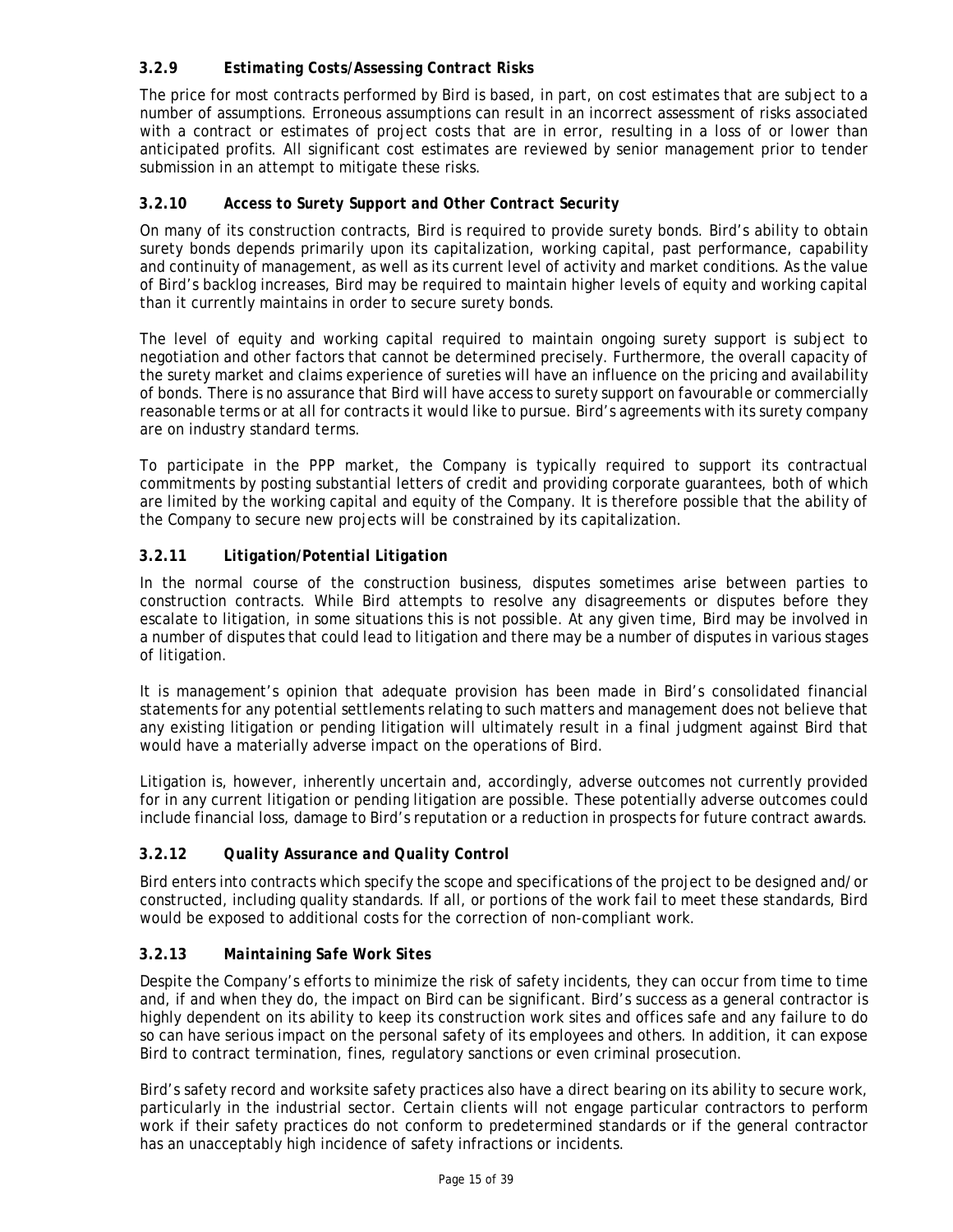Bird adheres to very rigorous safety policies and procedures which are continually reinforced on its work sites and offices. Management is not aware of any pending health and safety legislation or prior incidents which would be likely to have a material impact on any of Bird's operations, capital expenditure requirements, or competitive position. Nevertheless, there can be no guarantee with respect to the impact of future legislation or incidents.

# **3.2.14** *Accuracy of Cost to Complete Estimates*

As Bird performs each construction contract, costs are continuously monitored against the original cost estimates. On at least a quarterly basis, a detailed estimate of the costs to complete a contract is compiled by Bird. These estimates are an integral part of Bird's process for determining construction revenues and profits and depend on cost data collected over the duration of the project as well as the judgments of Bird's field and office personnel. To the extent that the costs to complete estimates are based on inaccurate or incomplete information, or on faulty judgments, the accuracy of reported construction revenues and profits can be compromised. Bird has adopted many internal control policies and procedures aimed at mitigating exposure to this risk.

# **3.2.15** *Work Stoppages, Strikes and Lockouts*

Bird is signatory to a number of collective bargaining agreements. Future negotiation of these collective bargaining agreements could increase Bird's operating expenses and reduce profits as a result of increased wages and benefits. Failure to come to an agreement in these collective bargaining negotiations or those of its subcontractors and suppliers or government agencies could result in strikes, work stoppages, lockouts or other work action, and increased costs resulting from delays on construction projects. A strike or other work stoppage is disruptive to Bird's operations and could adversely affect portions of its business, financial position, results of operations and cash flows.

# **3.2.16** *Potential Fluctuations in Quarterly Financial Results*

Bird's quarterly financial results may be impacted by a variety of factors including, without limitation: the timing of recognition of revenue from existing projects, the ability to accurately estimate costs for completion of work, the availability of and competition for new projects, costs or penalties associated with unanticipated delays in project completion, fluctuations in the general economic and business conditions in the market in which Bird operates, actions by governmental authorities including the level of governmental demand for the services provided by Bird, governmental regulations and expenditures required to comply with them, labour unrest involving Bird's workers or of its subcontractors and suppliers, many of whom are unionized, seasonal weather conditions, poor or delayed performance on projects, default of its subcontractors or suppliers, and other conditions affecting revenues and expenses. Bird's operating expenses are incurred throughout each quarter. As a result, if expected revenues are not realized as anticipated, Bird's quarterly financial results could be materially adversely affected. Accordingly, there may be significant variations in the Company's consolidated quarterly financial results.

In addition, construction contracts typically extend over several quarters and sometimes over several years. For purposes of quarterly financial reporting, the Company must estimate the cost required to complete each contract to assess the amount of revenue to be recognized in the quarter. Such estimating includes contingencies to allow for certain known and unknown risks. The magnitude of the contingencies will depend on the nature and complexity of the work to be performed. As the contract progresses and the remaining costs to be incurred and risk exposures become more certain, contingencies will typically decline although certain risks will remain until the contract has been completed, and even beyond. As a result of this, earnings may fluctuate significantly from quarter to quarter, depending on whether large and/or complex contracts are completing or nearing completion during the quarter, or have been completed in immediately prior quarters.

# **3.2.17** *Compliance with Environmental Laws*

Bird is subject to numerous federal, provincial and municipal environmental laws, and judicial, legislative and regulatory developments relating to environmental protection occur on an ongoing basis. Bird's projects can involve the handling of hazardous and environmentally sensitive materials, which, if improperly handled or disposed of, could subject Bird to civil and criminal penalties. While Bird strives to keep informed of and to comply with all applicable environmental laws, circumstances may arise and incidents may occur that are beyond Bird's control that could adversely affect Bird. Management is not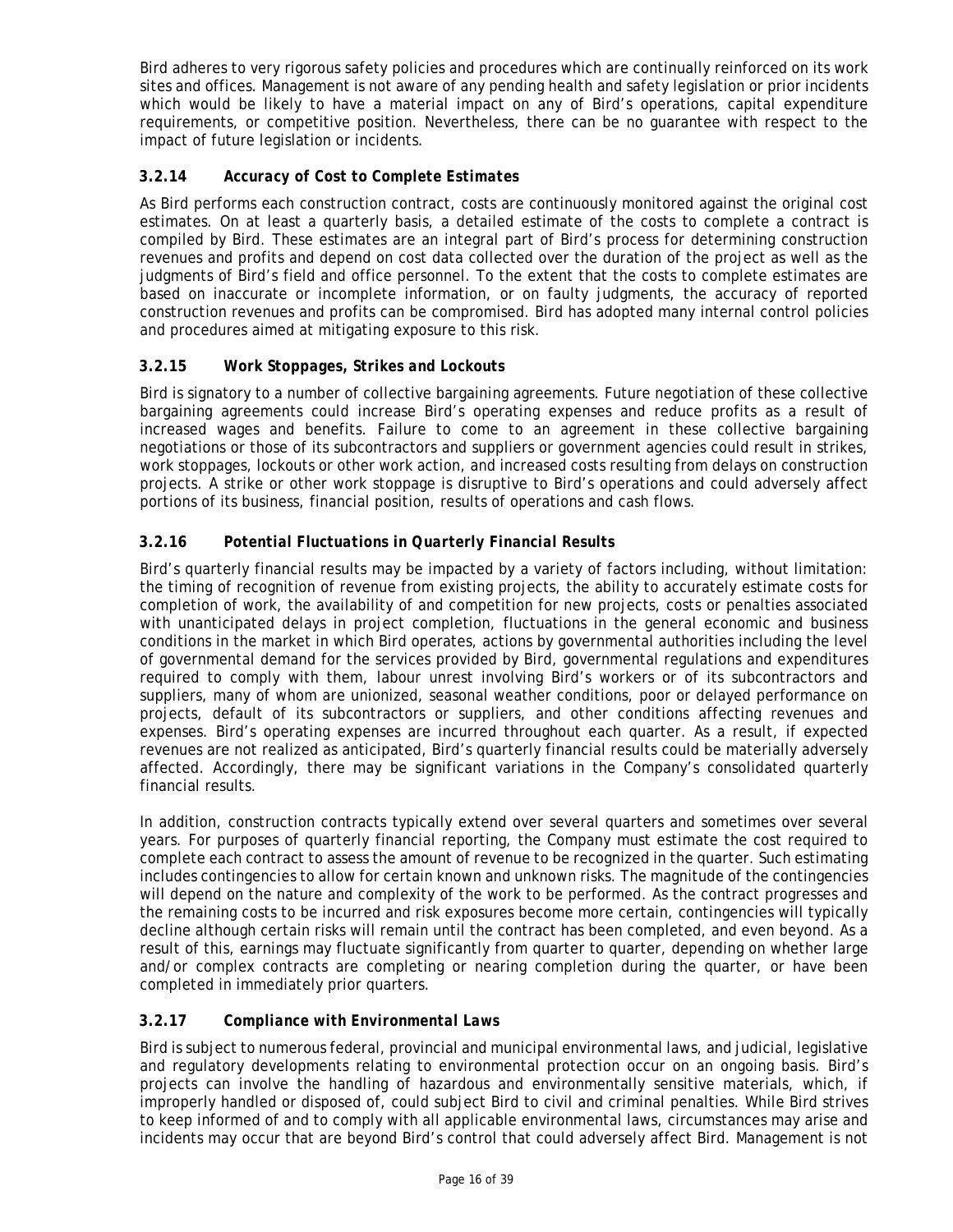aware of any pending environmental legislation or incidents that would be likely to have a materially adverse impact on any of Bird's operations, capital expenditure requirements or competitive position, although there can be no assurance that no future legislation will be enacted or incidents will occur which may have a material impact on Bird's operations.

# **3.2.18** *Joint Venture Risk*

Bird sometimes forms joint ventures to pursue and execute projects. A joint venture structure can be beneficial by permitting competitive advantages, pooling of resources required to complete a project and risk sharing between the joint venture partners. The joint ventures in which Bird participates are typically formed to undertake a specific project, are jointly controlled by the partners and are dissolved upon completion of the project.

The agreements which govern these joint ventures typically require that the partners supply their proportionate share of operating funds and staff and that they share profits and losses in accordance with specified percentages. Bird selects its joint venture partners based on a variety of criteria, including relevant expertise, past working relationships as well as analysis of the prospective partners' financial and construction capabilities.

Each joint venture party is typically liable for the obligations of the joint venture on a joint and several basis. In the event that any of Bird's joint venture partners fail to perform their obligations due to financial or other reasons, Bird may be required to provide additional resources to the project and assume responsibilities for the obligations of its joint venture partner(s) including responsibility for financial losses.

# **3.2.19** *Insurance Risk*

In the normal course of business, Bird maintains insurance in order to satisfy the requirements of its construction contracts at a minimum and to insure project and business risks as part of its corporate risk management policies, including risks relating to its assets. Although Bird believes it maintains an appropriate amount of insurance coverage, there can be no assurance that the Company's insurance arrangements will be sufficient to cover claims incurred.

# **3.2.20** *Adjustments and Cancellations of Backlog*

The performance of the Company in a period depends significantly on the contribution from projects in its backlog. There can be no assurance that the revenues or profits included in backlog at any point in time will be realized. Contract suspensions, reductions and cancellations, which are beyond the control of Bird, do occur from time-to-time in the construction industry. Customers may have the right to suspend, cancel or reduce the scope of their contracts with Bird and, though Bird generally has a contractual right to be reimbursed for certain costs, it typically has no contractual rights to the total revenue or profit that was expected to be derived from such projects. These reductions could have a material adverse impact on future revenues and profitability.

# **3.2.21** *Acquisition and Integration Risk*

The Company has made, and may continue to pursue acquisition opportunities to advance its strategic plan. The successful integration of an acquired business typically requires the management of the pretransaction business strategy, including the retention and addition of customers, realization of identified synergies, retention of key staff and the development of a common corporate culture. There is no assurance that the Company will be able to successfully integrate an acquired business in order to maximize or realize the benefits associated with an acquisition.

# **3.2.22** *Reputational Risk*

One of the Company's competitive advantages rests in its relationships with its customers and its longstanding reputation as a contractor that delivers high-quality projects and services on time, and in a safe and environmentally-friendly manner. Damage to the Company's reputation can result from the occurrence of a variety of actual or perceived events. Negative publicity can arise from a number of factors including, without limitation, the quality of service provided, business ethics and integrity, health and safety record and compliance with laws or regulations.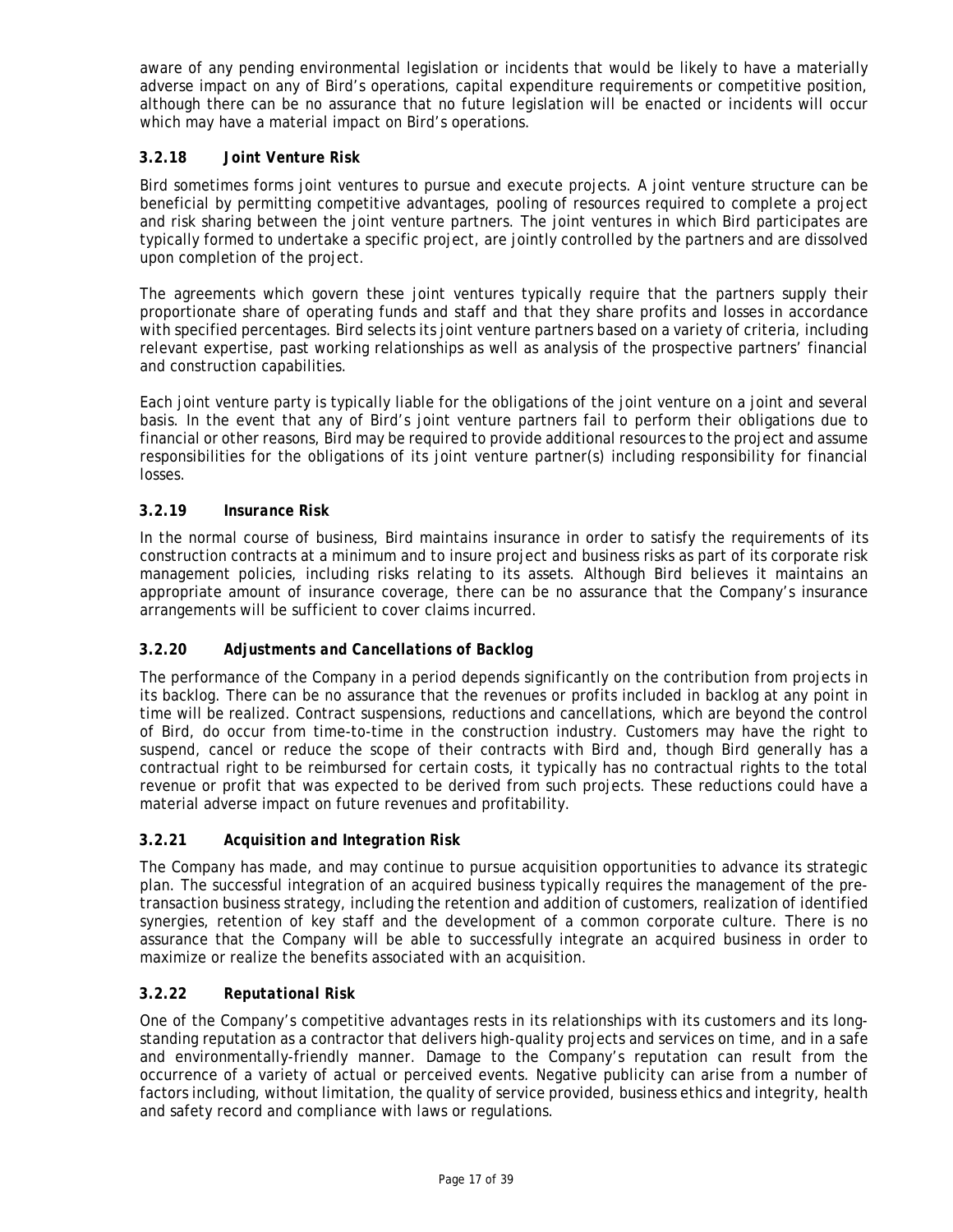Negative opinion concerning any of these factors could potentially have an adverse effect on current operations and could limit the Company's prospects and impair its future success. The Company depends on its reputation as a general contracting firm that abides by the highest ethical standards and has therefore implemented various policies and procedures to help mitigate this risk, including the adoption of: a comprehensive employee code of conduct; an anti-bribery and –corruption policy; and a whistleblower policy. All employees are required to sign an acknowledgement of these policies, and to review and abide by them. In addition, the Company provides training to its employees regarding these policies, which include principles relating to harassment, fairness, conflicts of interest and other ethical business practices.

# **3.2.23** *PPP Equity Investments*

In addition to providing design and construction services on certain PPP infrastructure projects, Bird also makes investments in PPP concession entities through its wholly owned subsidiary, Bird Capital Limited. In this role Bird arranges the financing and provides equity to some of the PPP projects it develops, and assumes a degree of equity risk associated with the financial performance of the asset during the concession period.

Most PPP financing is provided on a non-recourse basis with most of the risk limited to the equity participation. Bird typically holds a minority equity investment in the concession and we usually expect to sell our investment in the concession soon after construction completion or shortly thereafter, when the terms of the concession investment requires us to hold the investment for a longer period of time.

Because Bird does not necessarily control the market for the investment, there is a possibility that the value of the investment could become impaired. In addition, Bird may be exposed to reputational risk should the project not be delivered on time or in accordance with design specifications. Exposure to the risk of non-performance could lead to a contract termination and loss of injected equity.

# **3.3 Risks Relating to the Shares**

# **3.3.1** *Unpredictability and Volatility of Trading Prices*

A publicly-traded corporation does not necessarily trade at values determined by reference to the underlying value of its business. The prices at which the common shares will trade cannot be predicted. The market price of a common share could be subject to significant fluctuations in response to variations in quarterly operating results and other market and industry factors. In addition, the securities markets have experienced significant price and volume fluctuations from time-to-time in recent years that often have been unrelated or disproportionate to the operating performance of particular issuers. These broad fluctuations may adversely affect the market price of the common shares.

# **3.3.2** *Payment of Dividends*

The payment of dividends on common shares is at the discretion of the Board of Directors of the Company. In establishing the amount of any dividend, the Board of Directors will take into consideration, amongst other things, the need to meet future requirements for increases in working capital and equity to meet contract security requirements, to provide the financial capacity to withstand a downturn in the construction industry should it occur and to expand the business, as well as the desirability of maintaining the dividend rate. There can be no assurances that the current dividend rate will not change in the future.

# **4. DIVIDENDS AND DISTRIBUTIONS**

In establishing the dividend rate for a particular period, the Company will take into consideration, amongst other things, the need to meet future requirements for increases in working capital and equity to meet contract security requirements, to provide the financial capacity to withstand a downturn in the construction industry should it occur, and to expand the business, as well as the desirability of maintaining a stable or increasing dividend rate.

On November 9, 2016, the Company's Board of Directors approved a reduction to the Company's monthly dividend by 48.7% to \$0.0325 per common share per month from \$0.0633 per common share per month, effective for the dividend payable on February 17, 2017 to shareholders of record on January 31, 2017. On an annualized basis,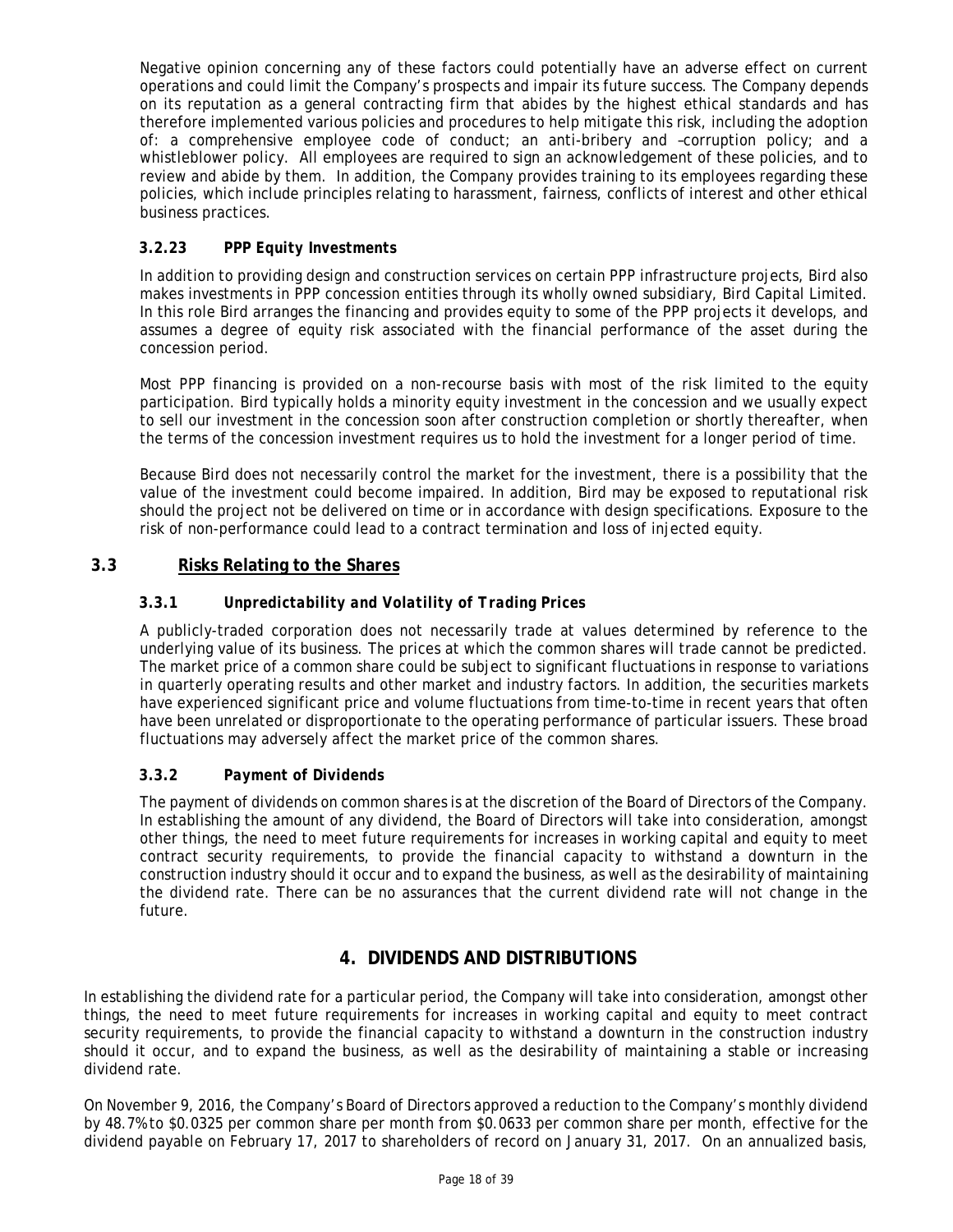the new dividend per common share is \$0.39, down from \$0.76 per common share.

In 2016, the Company paid an annual dividend of \$0.76 per common share equivalent to \$0.0633 per common share per month, consistent with the dividend rate paid in 2015.

In 2016, the Company declared dividends for the months of January, February and March of 2017, and in 2017, for the month of April 2017, all in the amount of \$0.0325 per common share.

Shareholders who are non-residents of Canada are required to pay all withholding taxes payable in respect of any dividends by the Company.

Cash dividends on Company shares for the fiscal year ended December 31, 2016 were as follows:

|                  |                    |                    | <b>Dividends</b> |                | Amount       |
|------------------|--------------------|--------------------|------------------|----------------|--------------|
| Period           | <b>Record Date</b> | Payment Date       | Per Share \$     |                | $(000's)$ \$ |
| January 2016     | January 29, 2016   | February 19, 2016  | 0.0633           |                | 2,691.3      |
| February 2016    | February 29, 2016  | March 18, 2016     | 0.0633           |                | 2,691.3      |
| March 2016       | March 31, 2016     | April 20, 2016     | 0.0633           |                | 2,691.3      |
| April 2016       | April 29, 2016     | May 20, 2016       | 0.0633           |                | 2,691.3      |
| May 2016         | May 31, 2016       | June 20, 2016      | 0.0633           |                | 2,691.3      |
| June 2016        | June 30, 2016      | July 20, 2016      | 0.0633           |                | 2,691.3      |
| <b>July 2016</b> | July 29, 2016      | August 19, 2016    | 0.0633           |                | 2,691.3      |
| August 2016      | August 31, 2016    | September 20, 2016 | 0.0633           |                | 2,691.3      |
| September 2016   | September 30, 2016 | October 20, 2016   | 0.0633           |                | 2,691.3      |
| October 2016     | October 31, 2016   | November 18, 2016  | 0.0633           |                | 2,691.3      |
| November 2016    | November 30, 2016  | December 20, 2016  | 0.0633           |                | 2,691.3      |
| December 2016    | December 30, 2016  | January 20, 2017   | 0.0633           |                | 2,691.3      |
|                  |                    | Totals             | \$<br>0.76       | $\mathfrak{L}$ | 32,297       |
|                  |                    |                    |                  |                |              |

The three-year history of annual dividends per share of the Company is as follows:

| 2016      | 0.015<br>◡ | 2014     |
|-----------|------------|----------|
| ъU<br>, h | ЪI.        | - 1<br>O |

# **5. DESCRIPTION OF CAPITAL AND DEBT STRUCTURE**

# **5.1 Share Capital**

The Company is authorized to issue an unlimited number of common shares. Each common share is entitled to receive notice of, and to attend all meetings of shareholders of the Company. Each common share is entitled to one vote at shareholder meetings. The holders of common shares are entitled to receive dividends when declared by the Board of Directors of the Company in such amount and in such form as the Board of Directors may determine from time-to-time. All dividends declared shall be paid in equal amounts per share on all common shares outstanding. In the event of dissolution, liquidation or winding up of the Company, common shareholders shall be entitled to receive the remaining assets of the Company after the prior rights of the holders of any preference shares and any other shares ranking senior to the common shares have been settled.

As of December 31, 2016, and March 14, 2017 the Company had 42,516,853 issued and outstanding common shares.

The Company is authorized to issue such number of preference shares, issuable in one or more series,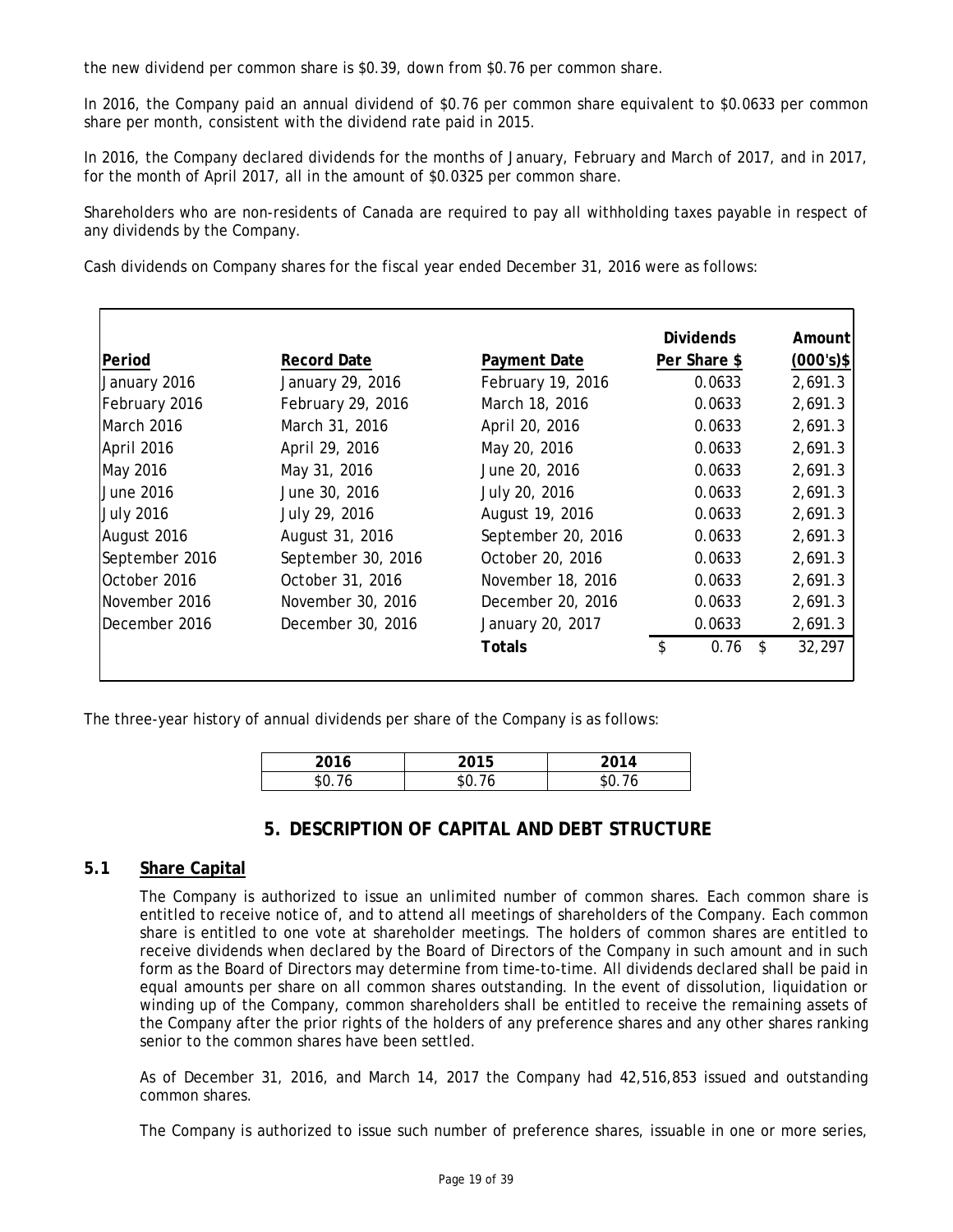provided that the number of issued preference shares shall not exceed 35% of the number of issued and outstanding common shares at the time such preference shares are issued. The Board of Directors shall determine the number of series issued and the number of preference shares issued within a series. The Board of Directors shall determine the designation, rights, privileges, restrictions and conditions to be attached to each series of preference shares, including but not limited to, dividend rates, whether dividends are cumulative or non-cumulative, the currency of payment, the date and place of payment, and any redemption, retraction or exchange conditions. As of December 31, 2016, and March 14, 2017, no preference shares were issued and outstanding.

In 2011, the Company introduced a Stock Option Plan. The purpose of the Stock Option Plan is to provide eligible officers and employees of the Company and its subsidiaries with a share-related mechanism designed to develop and increase the interest in the growth and development of the Company by granting stock options from time-to-time to eligible persons and providing them the opportunity to acquire a proprietary interest in the Company through the purchase of common shares. The number of common shares issuable under the Stock Option Plan shall not exceed 10% of the number of common shares outstanding. A full description of the details of the Stock Option Plan is included in the Company's 2010 Management Information Circular which can be found on SEDAR.

On March 15, 2012 the Company issued 625,000 stock options to employees of the Company, of which 465,000 remain outstanding as of March 14, 2017. In the first quarter of 2015, 65,000 stock options granted to the previous President and CEO were forfeited in accordance with the retirement of the incumbent. In 2016, 95,000 stock options were forfeited resulting from employees leaving the Company. No stock options were exercised at December 31, 2016.

On January 1, 2015, the Company's Board of Directors approved the award of an additional 100,000 stock options to the newly appointed President and CEO. The total number of stock options are exercisable in equal amount on the first through fourth anniversary dates from the grant date at an exercise price of \$11.87 per Common Share. The exercise price was based on the weighted average trading price of the Company's common shares on the Toronto Stock Exchange for the five days ending on December 31, 2014. These options will expire on January 1, 2022. No stock options were exercised at December 31, 2016.

As noted in the Company's 2016 Management Information Circular, the Board did not grant any stock options in 2016 and, in connection with the approval of the Equity Incentive Plan (described in the Company's 2016 Management Information Circular), the Board has resolved to suspend the Stock Option Plan if the Equity Incentive Plan is approved by Shareholders at the annual and special meeting of Shareholders to be held on May 12, 2017. However, all outstanding stock options will continue to vest and be exercisable in accordance with their terms.

Further, no shares were sold or issued from treasury in 2016.

# **5.2 Indebtedness**

At December 31, 2016, the total amount of outstanding debt was \$11.4 million. The debt was issued to fund the purchase of heavy work equipment to support civil operations and increase working capital. In addition, the Company has \$59.2 million of non-recourse project debt outstanding at December 31, 2016, used to finance the construction of two alternative finance projects which are presently underway.

# **6. MARKET FOR SECURITIES OF THE ISSUER**

The common shares of the Company are listed on the Toronto Stock Exchange (symbol "BDT").

The following table outlines the trading price range and volumes of Company shares during 2016: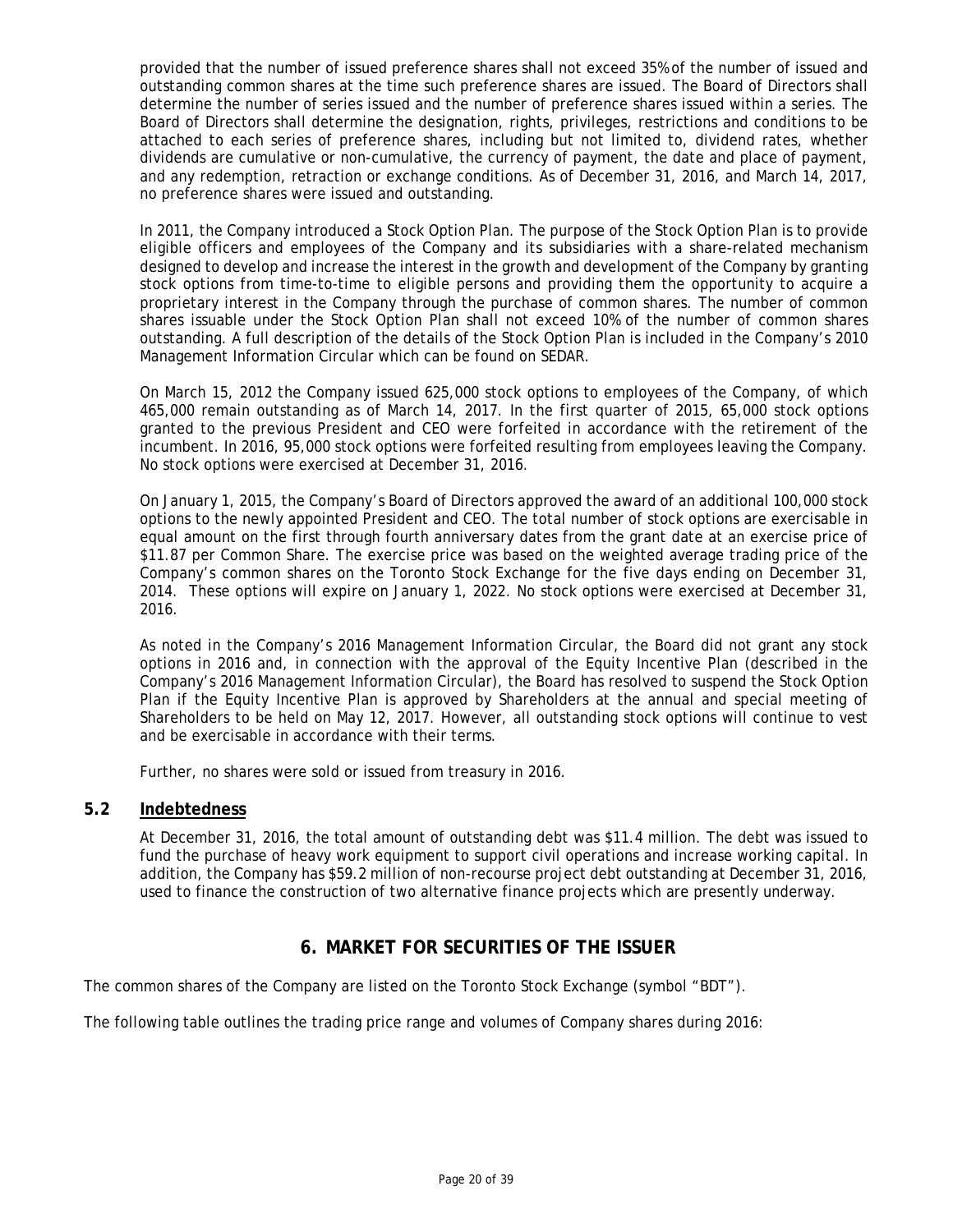| <b>Toronto Stock Exchange</b> |         |        |                       |  |  |  |
|-------------------------------|---------|--------|-----------------------|--|--|--|
| Price Range                   |         |        |                       |  |  |  |
| Month                         | High \$ | Low \$ | <b>Trading Volume</b> |  |  |  |
|                               |         |        |                       |  |  |  |
| <b>Shares</b>                 |         |        |                       |  |  |  |
| January 2016                  | 12.30   | 10.85  | 9,229,583             |  |  |  |
| February 2016                 | 12.31   | 11.42  | 1,882,489             |  |  |  |
| <b>March 2016</b>             | 12.42   | 11.07  | 1,950,373             |  |  |  |
| April 2016                    | 12.16   | 10.99  | 2,329,085             |  |  |  |
| May 2016                      | 13.99   | 11.66  | 2,255,973             |  |  |  |
| June 2016                     | 14.06   | 13.15  | 1,149,034             |  |  |  |
| <b>July 2016</b>              | 13.56   | 13.16  | 1,064,286             |  |  |  |
| August 2016                   | 12.91   | 11.01  | 3,301,562             |  |  |  |
| September 2016                | 11.59   | 10.65  | 2,427,037             |  |  |  |
| October 2016                  | 12.02   | 11.00  | 2,206,375             |  |  |  |
| November 2016                 | 10.79   | 8.80   | 3,637,678             |  |  |  |
| December 2016                 | 9.21    | 9.04   | 2,467,833             |  |  |  |

# **7. DIRECTORS AND OFFICERS**

# **7.1 Directors and Executive Officers**

The names, municipalities of residence and principal occupations of the current Directors and Executive Officers of Bird are set out below. Each Director will hold office until the next Annual General Meeting of shareholders set for May 12, 2017, or until a successor is elected or appointed.

| Name of Municipality of<br>Residence          | Position $(2)$                                                                                    | <b>Principal Occupation</b>                                                                       | <b>Director</b><br>Since $(1)$ |
|-----------------------------------------------|---------------------------------------------------------------------------------------------------|---------------------------------------------------------------------------------------------------|--------------------------------|
| J.R. Bird<br>Calgary, Alberta                 | Director $(3)(4)$                                                                                 | Corporate Director                                                                                | 1987                           |
| $\overline{I. J}$ . Boyd<br>Oakville, Ontario | Director,<br>President & Chief Executive Officer<br>of Bird Construction Inc.                     | President & Chief Executive<br>Officer of Bird Construction Inc.                                  | 2015                           |
| K.A. Brooks<br>Calgary, Alberta               | Director $(3)(4)$                                                                                 | Corporate Director                                                                                | 2017                           |
| P.A. Charette<br>Oakville, Ontario            | Director.<br>Chair of the Board (3)(4)                                                            | Chair of the Board                                                                                | 1991                           |
| C.J. Caza<br>Oakville, ON                     | SVP, Risk Management and General<br>Counsel, and Corporate Secretary of<br>Bird Construction Inc. | SVP, Risk Management and General<br>Counsel, and Corporate Secretary<br>of Bird Construction Inc. | N/A                            |
| D.G. Doyle<br>Victoria, British Columbia      | Director,<br>Audit Committee Chair (3)(4)                                                         | Corporate Director                                                                                | 2003                           |
| B.D. DuPont<br>Calgary, Alberta               | Director,<br>Human Resources, Safety &<br>Governance Committee Chair (3)(4)                       | Corporate Director                                                                                | 2011                           |
| K.W. McClure<br>Toronto, Ontario              | Executive Vice President -<br>Commercial<br>of Bird Construction Inc.                             | Executive Vice President -<br>Commercial of Bird Construction<br>Inc.                             | N/A                            |
| L.J. Messier<br>Houston, TX, USA              | Director $(3)(4)$                                                                                 | Corporate Director                                                                                | 2017                           |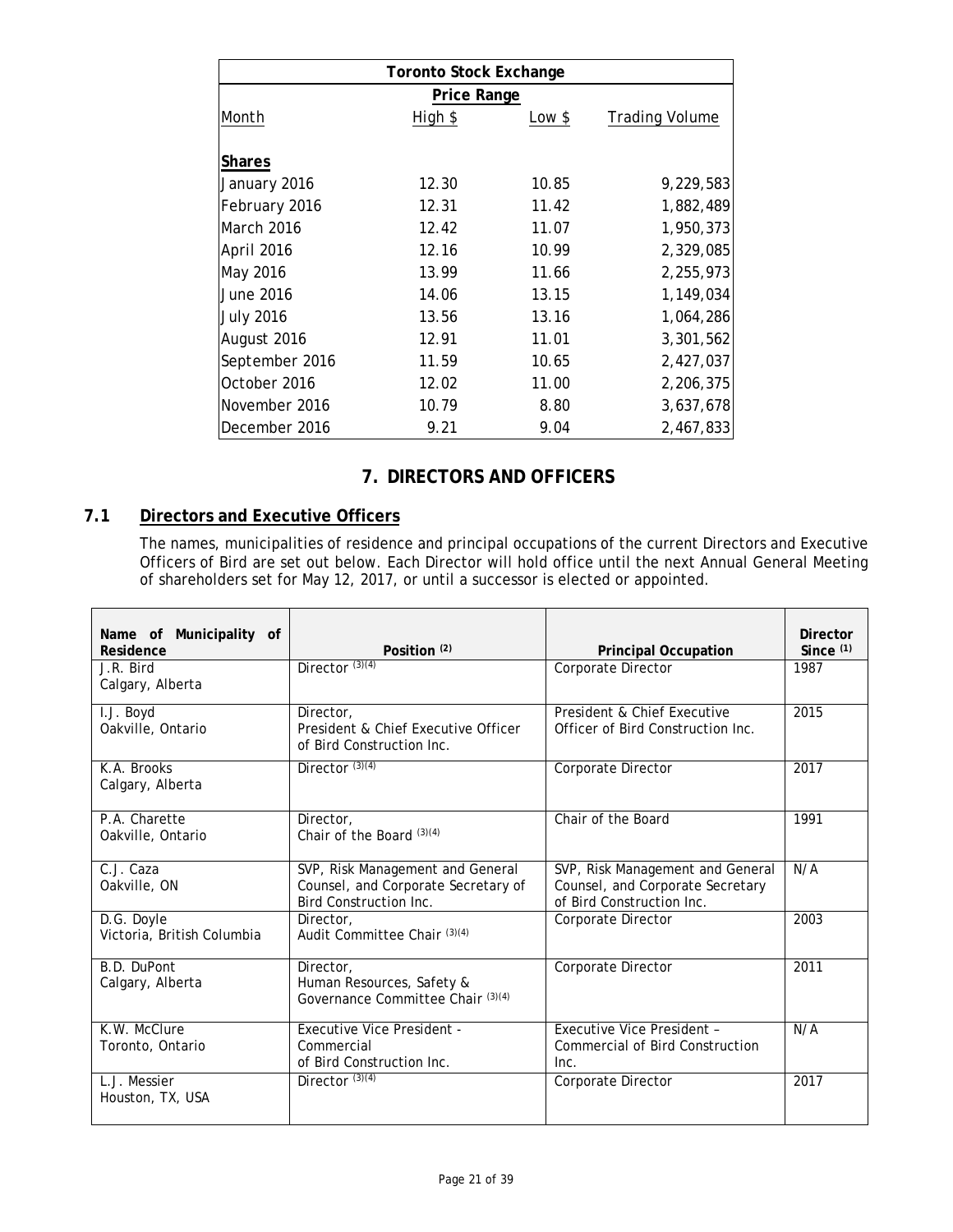| Name of Municipality of<br>Residence    | Position $(2)$                                                               | <b>Principal Occupation</b>                                                                               | <b>Director</b><br>Since $(1)$ |
|-----------------------------------------|------------------------------------------------------------------------------|-----------------------------------------------------------------------------------------------------------|--------------------------------|
| R.D. Munkley<br>Mississauga, Ontario    | Director $(3)(4)$                                                            | Corporate Director                                                                                        | 2011                           |
| P.R. Raboud<br>Toronto, Ontario         | <b>Director</b>                                                              | Corporate Director                                                                                        | 2008                           |
| G.G. Royer<br>Leduc County, Alberta     | Executive Vice President - Industrial<br>of Bird Construction Inc.           | Senior Vice President - Industrial<br>of Bird Construction Inc.                                           | N/A                            |
| A.C. Thorsteinson<br>Winnipeg, Manitoba | Director $(3)(4)$                                                            | President, Shelter Canadian<br>Properties Limited, a real estate<br>development and management<br>company | 1991                           |
| W.R. Gingrich<br>Georgetown, ON         | Chief Financial Officer and Assistant<br>Secretary of Bird Construction Inc. | Chief Financial Officer and<br>Assistant Secretary of Bird<br>Construction Inc.                           | N/A                            |

Notes:

 $<sup>(1)</sup>$  Includes period of time served as a Trustee of Bird Construction Income Fund and as a Director of Bird Construction Company</sup> Limited, the predecessors to the Company.

(2) Information set forth in this Item 8 relating to the Directors and officers of the Company is current as of the date hereof.

(3) Member of the Audit Committee (Chair - D.G. Doyle).

(4) Member of the Human Resources, Safety and Governance Committee (Chair – B.D. DuPont).

The following are brief biographies of the Directors and executive officers:

*J. Richard Bird* retired from Enbridge Inc. in early 2015, having served as Executive Vice President, Chief Financial Officer and Corporate Development, and various other roles, including: Executive Vice President Liquids Pipelines, Senior Vice President Corporate Planning and Development, and Vice President and Treasurer. Mr. Bird has 29 years of experience as an officer of a number of public companies, and serves on the Board of Directors or Trustees of Enbridge Energy Partners L.P., Enbridge Pipelines Inc., Enbridge Income Fund Holdings Inc. and Bird Construction Inc. He is a member of the Board of Directors of the Alberta Investment Management Company and Chairman of its audit committee. Mr. Bird is also a member of the Investment Committee of the University of Calgary Board of Governors. He was named Canada's CFO of the Year for 2010. He holds a Bachelor of Arts degree from the University of Manitoba, and a Masters of Business Administration and PhD from the University of Toronto and has completed the Advanced Management Program at Harvard Business School.

*Ian J. Boyd,* President and CEO of Bird Construction Inc., graduated with a Bachelor of Civil Engineering from the University of New Brunswick and has accumulated 20 years of experience in the general contracting industry in Nova Scotia, New Brunswick and Alberta. Mr. Boyd joined Rideau Construction in 1996 and progressed through the Company as a project coordinator, project manager, manager of diversified projects and in 2004, he was appointed as the Vice President and operations manager for the Nova Scotia office. Mr. Boyd became a Bird employee in 2008 when Bird acquired Rideau Construction and shortly thereafter, relocated to Alberta as Project Director. In 2010, Mr. Boyd returned to eastern Canada and was appointed as the Atlantic Vice President and in 2011, assumed the role of Senior Vice President where he was involved in the O'Connell acquisition. In 2013, Mr. Boyd was appointed to Executive Vice President and Chief Operating Officer, and most recently was appointed as President and Chief Executive Officer of Bird, effective January 1, 2015. Mr. Boyd is a registered professional engineer with the Association of Professional Engineers of Nova Scotia and a current member of the Canadian Construction Association board of directors and a past member of the Construction Association of Nova Scotia.

*Karyn A. Brooks* was appointed as a Director in March 2017. Ms. Brooks retired from BCE and Bell Canada in 2014 where she was Senior Vice President and Controller and has been providing financial consulting services since then. She is a member of the boards and audit committees of Information Services Corporation and The Calgary Zoological Society, was a member of the Board of Trustees and Audit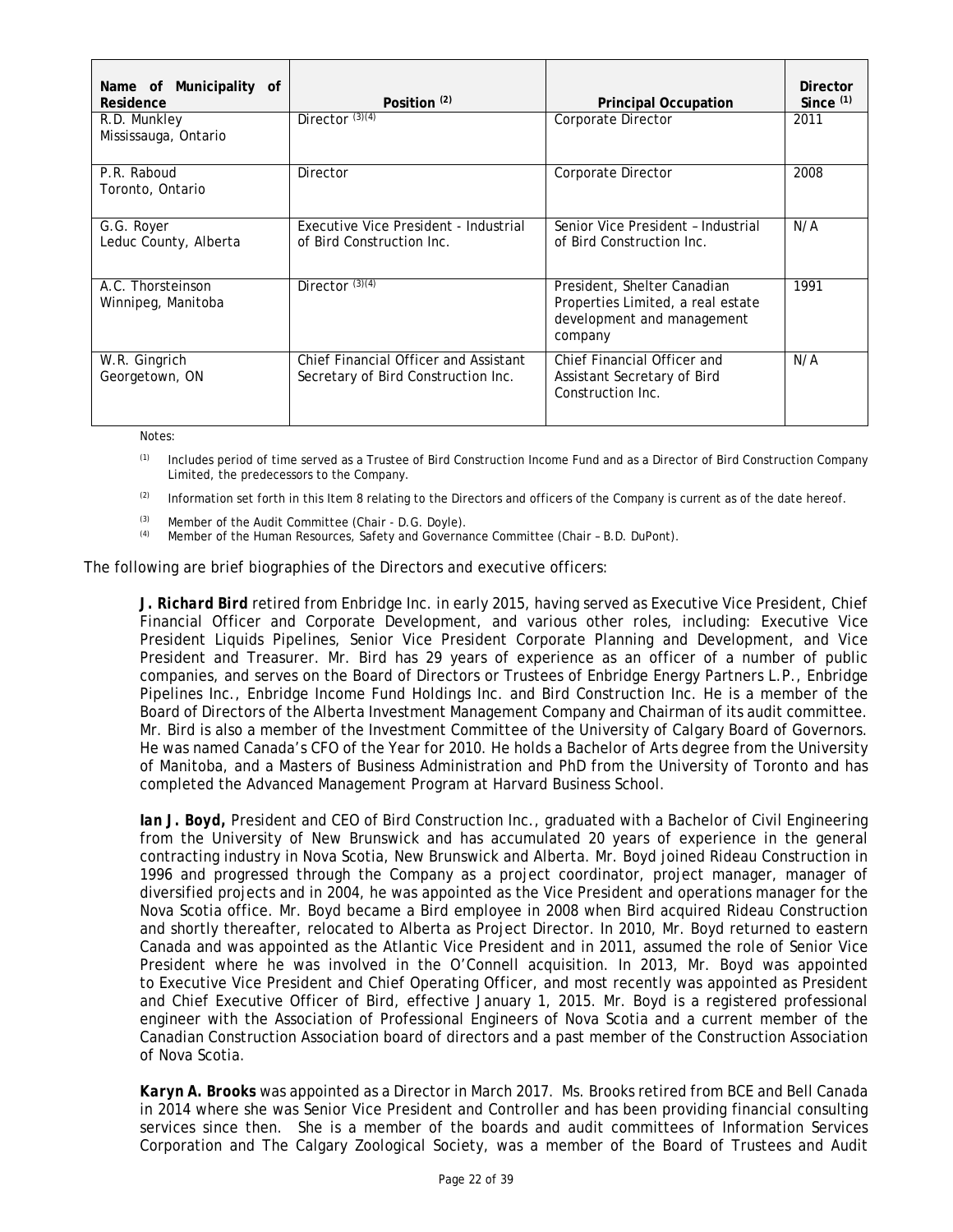Committee of Queen's University from 2007 to 2014 and has held a number of other volunteer board and committee seats. Ms. Brooks holds a Chartered Professional Accountant (Chartered Accountant) designation and was elected a Fellow of Chartered Professional Accountants Ontario in 2009. Ms. Brooks was named to the top 100 Most Powerful Women in Canada in 2009. Ms. Brooks received a Bachelor of Commerce (Honours) from Queen's University.

*Charles J. Caza* is the Senior Vice President Risk Management and General Counsel of Bird Construction Inc., and serves as Corporate Secretary to the Board of Directors. Mr. Caza obtained his Bachelor of Science in Civil Engineering from the University of Waterloo in 1986. Subsequently, he studied law at the University of Western Ontario where he obtained his Bachelor of Laws in 1990. Mr. Caza was called to the Bar in Ontario in 1992 and has been certified as a Specialist in Construction Law by the Law Society of Upper Canada since 2002. Prior to joining Bird in 2009 and prior to studying law, he was employed as an engineer, then in the role of Vice President, Operations in the construction industry with a Torontobased general contractor. He later developed his legal and management career with an international construction and engineering organization (before joining Bird Construction), where he was involved in a number of large international engineering and construction projects and was Commercial Director of a global operating division. In 2017, Mr. Caza completed the Directors Education Program offered by the Institute of Corporate Directors and obtained his ICD.D designation.

Paul A. Charette is the Chair of the Board of Directors. He joined Bird in 1976 as a Project Coordinator and progressed to President and Chief Operating Officer in 1988 and to President and Chief Executive Officer in 1991. Mr. Charette was also appointed as Chair of the Board in 2001. In September 2008, Mr. Charette retired from his position as Chief Executive Officer of Bird. He is a past Director of the Colleges and Institutes Canada and also the past Chair of the Canadian Construction Association ("CCA"). In 2004, Mr. Charette was named Ontario Entrepreneur of the Year in Real Estate/Construction by Ernst & Young LLP. In 2010, Mr. Charette was chosen as CCA's Person of the Year. Mr. Charette has a diploma in Civil Technology from Red River College in Winnipeg, Manitoba.

*D. Greg Doyle* is a former partner of KPMG LLP. He joined KPMG LLP (formerly Peat Marwick) in 1974, was elected as a Partner in 1982 and Managing Partner of the Winnipeg office in 1985. In 1997, Mr. Doyle transferred to Warsaw, Poland and served as Senior Partner of KPMG Polska until he retired in 2003. During his time in Poland, Mr. Doyle also served as the member of the Board of KPMG Europe and the management committee of KPMG Central and Eastern Europe. He is also a Director of the Winnipeg Airports Authority and the Chair of their audit committee. Mr. Doyle holds a Bachelor of Science and Bachelor of Commerce from the University of Manitoba and is a Chartered Professional Accountant.

*Bonnie D. DuPont* was appointed as a Director effective January 1, 2011. Ms. DuPont is retired from Enbridge Inc. where she served for 12 years as the senior executive responsible for information technology, human resources, public and government affairs, corporate governance matters, and corporate social responsibility (CSR). She holds a Bachelor's degree (Great Distinction) from the University of Regina and earned her Master's degree at the University of Calgary. She is a Fellow of the Institute of Corporate Directors, and a 2006 graduate of the ICD Corporate Directors' Education Program. She is also a Certified Human Resources Professional (CHRP) and is a member of the International Women's Forum (IWF). Ms. DuPont was named to the top 100 Most Powerful Women in Canada list each year from 2001 to 2006, and in 2007, was inducted into the Top 100 Hall of Fame. In 2008, she was presented with an Honorary Doctor of Laws from the University of Regina and in 2011 was presented with an Honorary Bachelor's Degree in Technology by the Southern Alberta Institute of Technology. Ms. DuPont lectures in the Directors' Education Program offered by the Institute of Corporate Directors and is the past Chair of the Board of Governors at the University of Calgary. She also serves on the board of NavCanada, is the Chair of the Human Resources & Compensation Committee and serves as well on the Governance Committee.

*Kenneth W. McClure* is Executive Vice President – Commercial of Bird Construction Inc. Prior to joining Bird in March 2007, he was employed as President and Chief Operating Officer of Buttcon Limited from April 2004 to February 2007. Buttcon is a general contracting company located in Ontario. From August 1994 to April 2004, Mr. McClure was employed as the Managing Director of Somers Construction Limited. Somers, an affiliate of Buttcon, is a general contracting company located in Bermuda. Mr. McClure started his career with Buttcon Limited in 1980 as a superintendent and project manager. During a period from 1989 to 1991, he left Buttcon while he owned and operated KDL Construction, as a general contractor located in Ontario.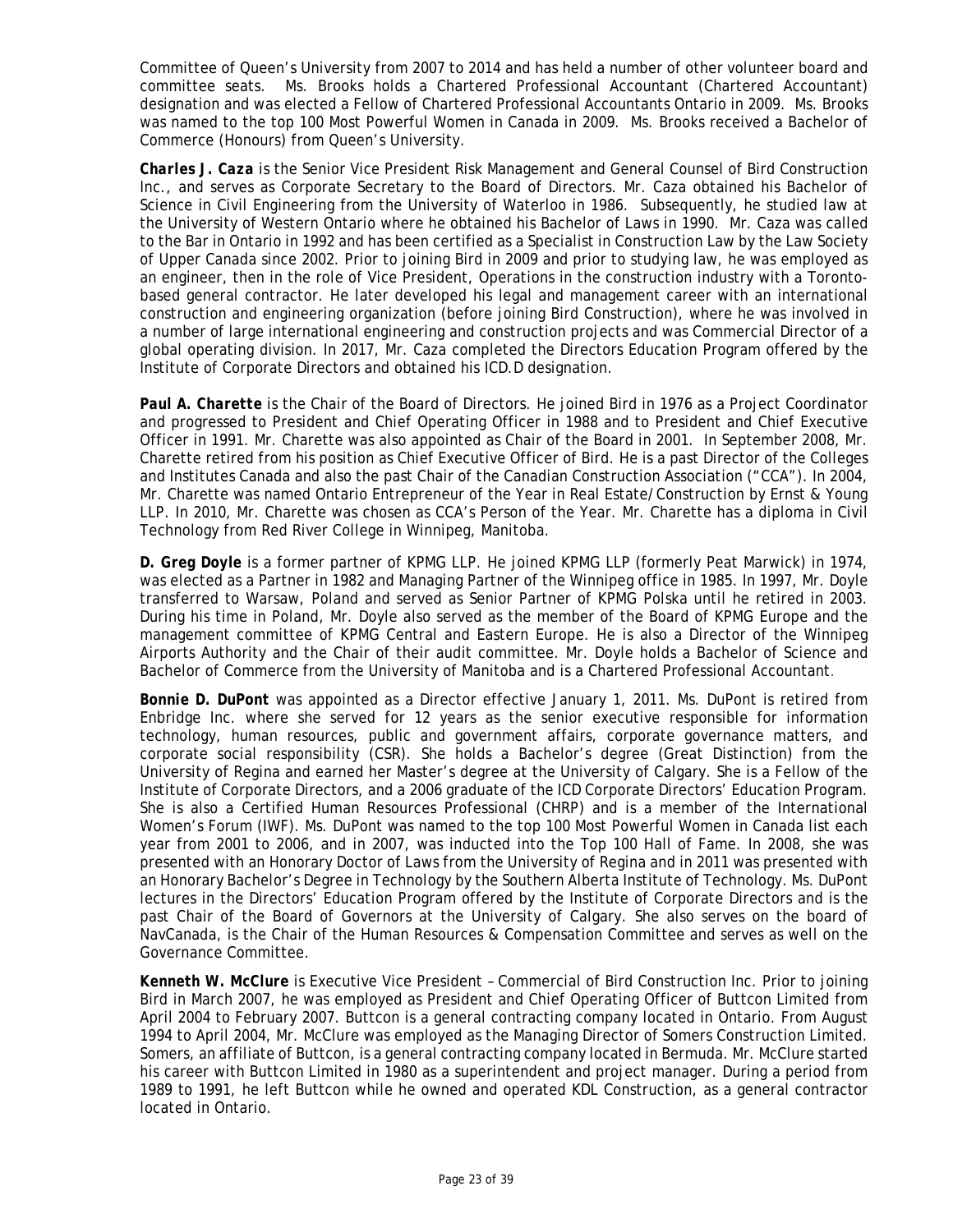*Luc J. Messier* was appointed as a Director in February 2017. Mr. Messier retired from ConocoPhillips Company in 2015, having served as Chief Procurement Officer and Senior Vice President of Projects & Aviation, as well as held the role of Senior Vice President of Project Development. Prior to his position at ConocoPhillips, Mr. Messier served as President and Chief Executive Officer of Technip USA. He also held engineering, project management and Managing Director roles at Bouygues Construction and Pomerleau and currently serves on the Boards of Da Camera and Mercury, in Texas. Mr. Messier holds a Bachelor's Degree in Civil Engineering from the University of Sherbrooke and Studied Business Administration at INSEAD.

*Ron D. Munkley* was appointed as a Director in October 2011. He retired in 2009 as vice chair and Head of the Power and Utility Business of CIBC World Markets where he had acted as advisor on most Canadian utility and independent power transactions since joining CIBC World Markets in 1998. Mr. Munkley was named as a top Global Investment Banker by Brendan Wood International in 2008/9. Prior to 1998, Mr. Munkley was employed at Enbridge Consumers Gas for 27 years, culminating as Chair, President and Chief Executive Officer. He led Consumers Gas through deregulation and restructuring in the 1990s. Mr. Munkley is also a Director of Fortis Inc., where he is Chair of the Governance Committee, and he is the Lead Director at Greystone Capital Management Inc. He holds a B.Sc. Hons. (Eng.) from Queens University and PDO certification from the Canadian Securities Institute.

*Paul R. Raboud* was the Vice Chair of Bird Construction Inc. until his retirement from that position on March 3, 2017. Mr. Raboud was appointed as a Director in September 2008. He obtained a Bachelor of Science in Civil Engineering from the University of Alberta where he was awarded the gold medal in civil engineering. He earned a Master's of Science in Civil Engineering from the University of Washington and an MBA from the University of Alberta. He is a registered Professional Engineer with the Association of Professional Engineers of Ontario. Mr. Raboud joined Bird in 1984 in the Toronto office. He progressed through Bird as a field engineer, estimator, project manager and assistant district manager. In 1990, he was appointed manager of the Vancouver District, and in 2000, returned to the corporate office in Toronto as Executive Vice President. He was appointed President and Chief Operating Officer in March 2006 and appointed Chief Executive Officer in September 2008. In June 2010, Mr. Raboud stepped down from his position as Chief Executive Officer into the role of Vice Chair of the Company. Mr. Raboud is a Director of the Ontario General Contractors Association and Stephenson's Holdings Inc.

*Gilles G. Royer* is Executive Vice President – Industrial of Bird Construction Inc., based in the Edmonton office. Mr. Royer joined Bird as a project coordinator through the Company's Civil Engineering Co-op Program in the Edmonton District in 1991. After graduating with a Bachelor of Science in Civil Engineering from the University of Alberta, Mr. Royer accepted employment at Bird on a full-time basis as project coordinator. He assumed progressively more responsible roles within the Company on various industrial projects and in early-2008, was promoted to Assistant District Manager. In 2009, he was appointed to the position of Edmonton District Manager; in January 2011, he was appointed as Vice President and Edmonton District Manager; effective January 1, 2012, he was appointed Senior Vice President; and in January 2015, he was appointed Executive Vice President, Industrial.

*Arni C. Thorsteinson* has been the President of Shelter Canadian Properties Limited, a diversified real estate development and management company, since 1990. He joined a predecessor company in 1976. He is also a Director or trustee of Lanesborough Real Estate Investment Trust, and Onex Corporation. Mr. Thorsteinson holds a Bachelor of Commerce (Honours) and a Doctor of Laws, honoris causa, from the University of Manitoba and a Chartered Financial Analyst designation.

*Wayne R. Gingrich* is Chief Financial Officer and Assistant Secretary of Bird Construction Inc. Having joined Bird on April 4, 2016, Wayne assumed his current role on July 1, 2016 and brings with him over twenty years of experience in finance and accounting roles and thirteen years of service as a financial executive in the architecture, engineering, construction (AEC) sector. Prior to joining Bird, he served as the Chief Financial Officer for MMM Group Limited, acquired by WSP Global Inc. in late 2015. Prior to joining MMM Group, he worked for AECOM, Earth Tech and General Electric. Wayne obtained his honours Bachelor of Business Administration (BBA) from Wilfrid Laurier University, with a minor in economics. He is a chartered professional accountant (CPA) and certified management accountant.

# **7.2 Collective Shareholdings**

As a group, the Directors and executive officers of the Company beneficially own, directly or indirectly, a total of 1,589,394 common shares, representing approximately 3.74% of the issued common shares, and hold 270,000 stock options as at December 31, 2016.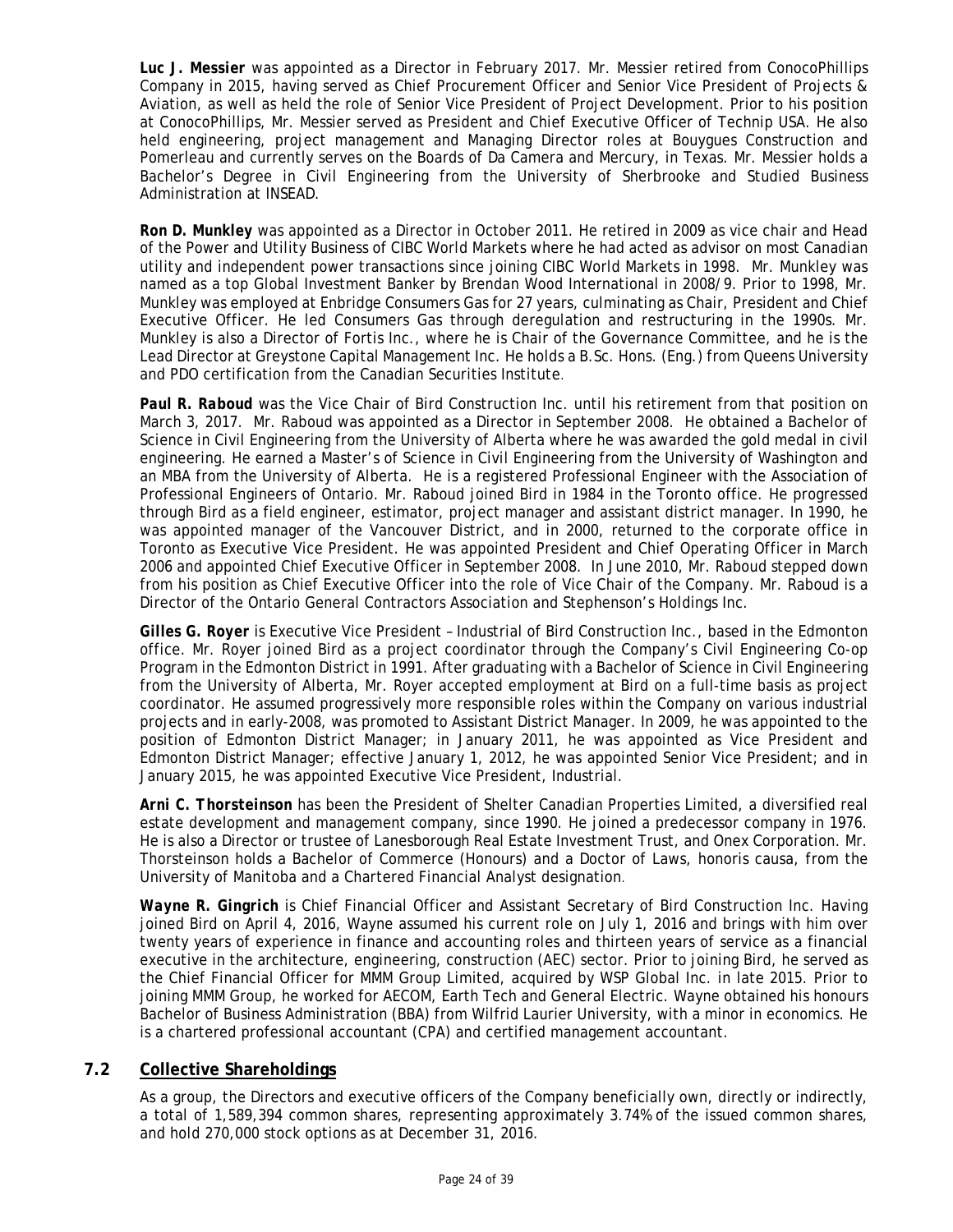# **7.3 Corporate Cease Trade Orders and Bankruptcies**

None of the Directors or executive officers of the Company or, to the Company's knowledge, shareholders holding sufficient common shares to materially affect the control of the Company is, or within the previous 10 years, has been a trustee, director, chief executive officer or chief financial officer of any other issuer that, while acting in such capacity; (i) was subject to a cease trade or similar order or order that denied the issuer access to any exemptions under Canadian securities legislation for a period of more than 30 consecutive days, or (ii) became bankrupt, made a proposal under any legislation relating to bankruptcy or insolvency or was subject to or instituted any proceeding, arrangement or compromise with creditors or had receiver, receiver manager or trustee appointed to hold the assets of such issuer except for the following:

Mr. Thorsteinson is now and has in the past 10 years been a Chief Executive Officer of certain nonpublicly traded limited partnerships and other entities that were the subject of cease trade orders issued by securities regulatory authorities in certain provinces of Canada, including Alberta, British Columbia, Ontario and Quebec, resulting generally from a failure to file financial statements or a failure to comply with disclosure obligations. Certain entities against which these orders were issued are now no longer active or, in other cases, Mr. Thorsteinson's involvement with such entities has ceased. In other cases, certain of these entities have now been able to obtain discretionary relief from filing requirements; however, this relief does not apply to prior transgressions, and in some cases, these orders remain in force. To obtain information regarding cease trade orders issued by a particular securities regulatory authority, investors should contact the securities regulatory authorities that issued the orders.

# **7.4 Penalties or Sanctions**

None of the Directors or officers of the Company, or to the Company's knowledge, shareholders holding sufficient common shares to materially affect the control of the Company, has been subject to; (i) any penalties or sanctions proposed by a court relating to Canadian securities legislation or by a Canadian securities regulatory authority or have entered into a settlement agreement with a Canadian securities regulatory authority, or (ii) any other penalties or sanctions imposed by a court or regulatory body that would likely be considered important to a reasonable investor in making an investment decision.

# **7.5 Conflicts of Interest**

To the Company's knowledge, there are no existing or potential material conflicts of interest between the Company or a subsidiary of the Company and the Board of Directors and officers of the Company or any other subsidiary of the Company. (See "Interest of Management and Others in Material Transactions").

# **7.6 Board Committees**

The Company currently has an Audit Committee and Human Resources, Safety and Governance ("HRS&G") Committee. The Company does not currently have any other board committees in place.

| <b>Director</b>      | <b>Audit Committee</b> | Human Resources, Safety and<br><b>Governance Committee</b> |  |  |
|----------------------|------------------------|------------------------------------------------------------|--|--|
| J. Richard Bird      |                        |                                                            |  |  |
| Karyn A. Brooks      |                        | ✓                                                          |  |  |
| Paul A. Charette     |                        |                                                            |  |  |
| D. Greg Doyle        | Committee Chair        |                                                            |  |  |
| Bonnie D. DuPont     |                        | Committee Chair                                            |  |  |
| Luc J. Messier       |                        |                                                            |  |  |
| Ron D. Munkley       |                        |                                                            |  |  |
| Arni C. Thorsteinson |                        |                                                            |  |  |

Current Committee membership is shown in the following table: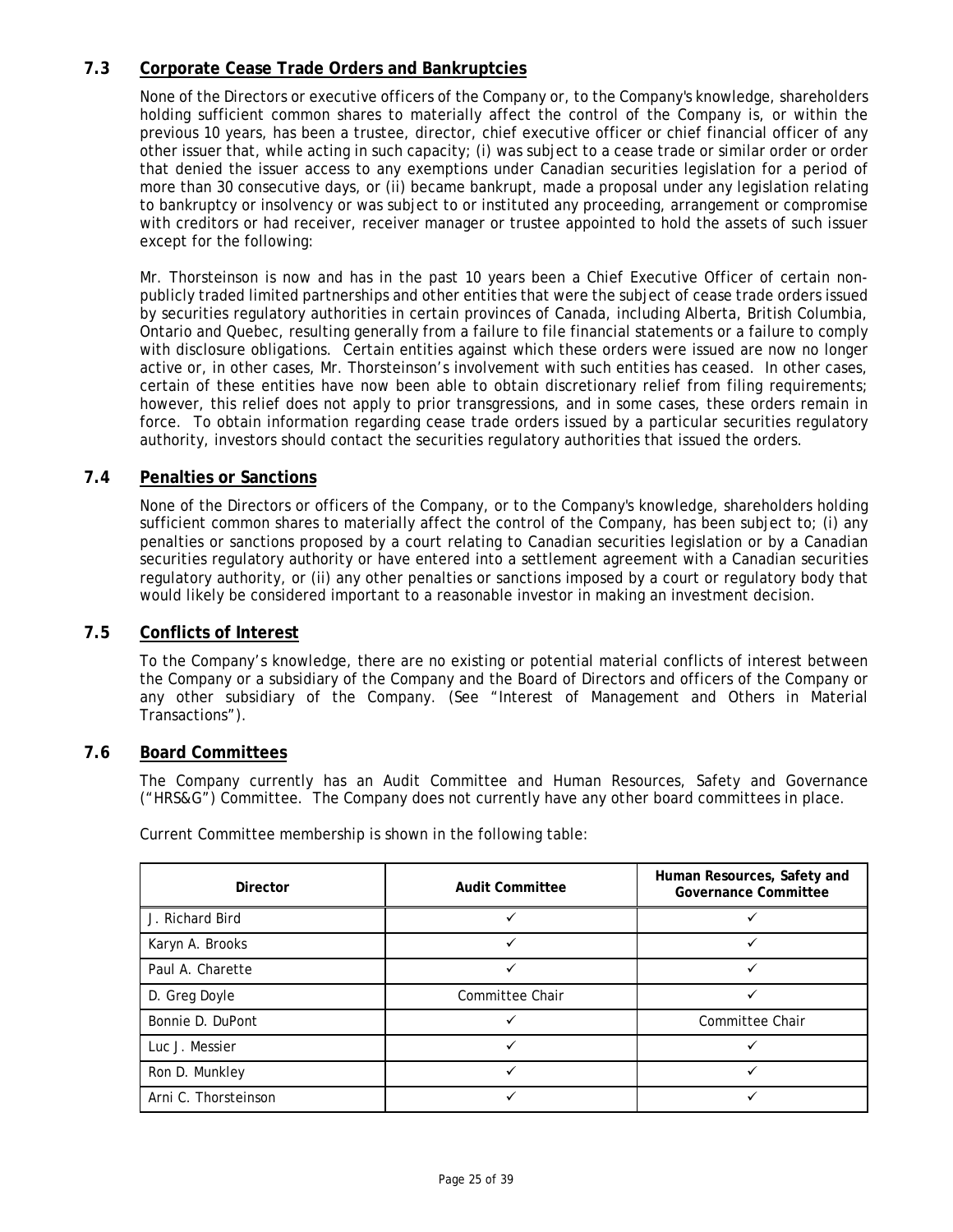| Director                         | Audit Committee | Human Resources, Safety and |  |
|----------------------------------|-----------------|-----------------------------|--|
|                                  |                 | Governance Committee        |  |
| <b>Non-Independent Directors</b> |                 |                             |  |
| lan J. Boyd                      |                 |                             |  |
| Paul R. Raboud                   |                 |                             |  |

# **8. AUDIT COMMITTEE INFORMATION**

# **8.1 Audit Committee**

The Audit Committee of the Company is currently comprised of eight members, being J.R. Bird, K. Brooks, D.G. Doyle, B.D. DuPont, L.J. Messier, R.D. Munkley, P.A Charette and A.C. Thorsteinson. Mr. Doyle is Chair of the Audit Committee. All the members are independent and financially literate. The following profiles outline the relevant education and experience of each member relating to the Audit Committee (Also see brief profiles of each member in Section 8 – Directors and Officers).

*J. Richard Bird* has been on the Board of the Fund or the Company since December 1987 and has been a member of the Audit Committee since that time. Mr. Bird was the Chair of the Audit Committee from March 24, 1988 until March 7, 2006. He has served as a trustee, director, senior officer, and audit committee member of several issuers listed in Canada and the U.S., and has had responsibility for the oversight of preparation of financial statements, disclosure controls, internal financial controls and certification of financial statements to the U.S. Sarbanes-Oxley 404 Standards.

*Karyn Brooks* was appointed as a Director in March 2017. Ms. Brooks obtained her Chartered Accountant (Ontario and Alberta) designation in 1978 and was appointed a Fellow of the Chartered Professional Accounts of Ontario in 2009. She is a member of the boards and audit committees of Information Services Corporation and of Calgary Zoological Society, and has held a number of other audit committee seats and chaired other audit committees. She has also served as a senior officer of other listed issuers, and has had responsibility for the oversight of preparation of financial statements, disclosure controls, internal financial controls and certification of financial statements to the U.S. Sarbanes-Oxley 404 **Standards** 

*Paul A. Charette* is Chair of the Board of Directors. On October 7, 2011, Mr. Charette was appointed a member of the Audit Committee. Prior to September 2, 2011, Mr. Charette held non- independent director status as he had been the Chief Executive Officer of the Company until his retirement on September 2, 2008. In 2014, Mr. Charette resigned from the Audit Committee and was reappointed on May 9, 2015. With his 32 years of experience at the Company in a variety of senior management positions, including Chief Executive Officer, he has comprehensive understanding of accounting principles and financial analysis.

*D. Greg Doyle* has been on the Board of the Fund or the Company since May 2003, and has been a member of the Audit Committee since that time. Following the Audit Committee meeting on March 7, 2006, Mr. Doyle was appointed Chair of the committee. As former Managing Partner of KPMG LLP's Winnipeg office and as former Senior Partner at KPMG Polska, Mr. Doyle has a breadth of experience relating to the application of accounting principles, financial statement disclosure and understanding internal controls and procedures.

*Bonnie D. DuPont* has been on the Board of the Company since January 2011 and has been a member of the Audit Committee since that time. Having held a variety of positions at a senior management level during her working career, as well as being a graduate of the ICD Corporate Directors' Education Program, Ms. DuPont has a thorough understanding of accounting principles and financial analysis.

*Luc J. Messier* has been on the Board of the Company since February 2017 and a member of the Audit Committee since that time. Through his experience as Senior Vice-President Projects, Aviation and Chief Procurement Officer at ConocoPhillips, Mr. Messier has been closely involved with Enterprise Risk Management, including reviewing on a regular basis his global responsibilities with the Board Finance and Audit Committee. He has also served on the Board of Joint Venture Companies and subsidiaries of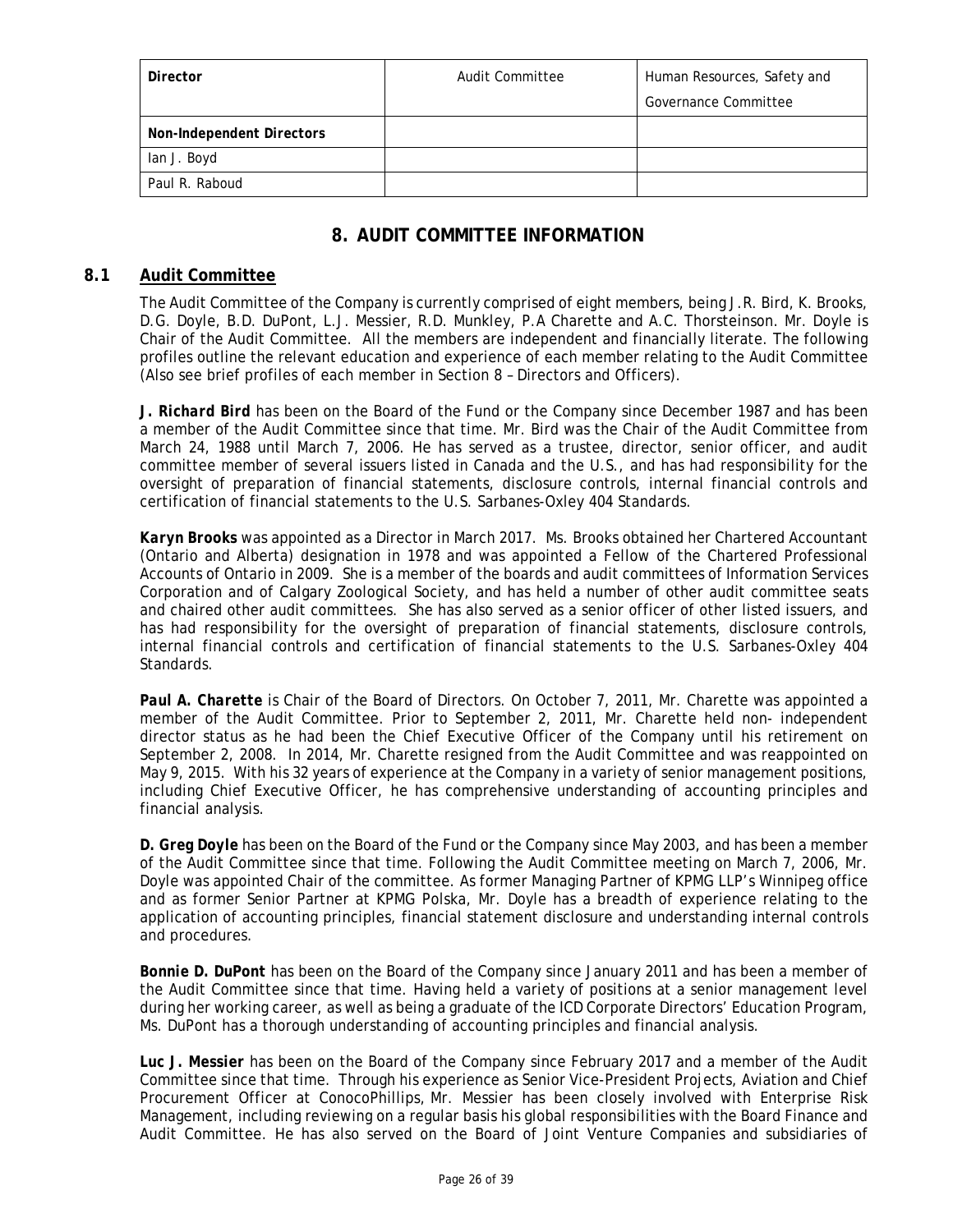ConocoPhillips. Mr. Messier serves on the Boards of Mercury and Da Camera, in Texas, and has been on the Finance and Audit Committee of Mercury.

*Ron D. Munkley* has been on the Board of the Company since October 2011 and has been a member of the Audit Committee since that time. Mr. Munkley retired in April 2009 as Vice Chairman and Head of the Power and Utility Business of CIBC World Markets. He had acted as an advisor on most Canadian utility transactions since joining CIBC World Markets in 1998. Prior to that, he was employed at Enbridge Consumers Gas for 27 years, culminating as Chairman, President and CEO. He led Enbridge Consumers Gas through deregulation and restructuring in the 1990s.

*Arni C. Thorsteinson* has been on the Board of the Fund or the Company since May 1991 and has been a member of the Audit Committee for most of that time. Mr. Thorsteinson is President of Shelter Canadian Properties Limited, a diversified real estate development and management company. He is also a director or trustee of Lanesborough Real Estate Investment Trust, Temple Hotels Inc. and Onex Corporation. Mr. Thorsteinson holds a Bachelor of Commerce (Honours) with a major in Accounting & Finance and a Doctor of Laws, *honoris causa*, from the University of Manitoba and is a Chartered Financial Analyst.

# **8.2 Pre-Approval Policies and Procedures**

The Audit Committee has adopted specific policies and procedures for the engagement of non-audit services provided by the Company's external auditors. These procedures are contained in the Audit Committee Charter (included as Appendix B), which requires that the committee pre-approve, in accordance with applicable law, any non-audit services to be provided to the Company by the external auditor, with reference to compatibility of the service relative to the external auditor's independence.

# **8.3 External Auditor Service Fees (By Category)**

Fees paid or payable to the external auditor for the last two fiscal years are summarized in the following table:

|                   | 2016    |  | 2015    |  |
|-------------------|---------|--|---------|--|
| Annual Audit Fees | 405,000 |  | 393,000 |  |
| Other Fees        | 41.729  |  | ۰       |  |
| Tax Fees          | 7.716   |  | 1,250   |  |
|                   | 454,445 |  | 394,250 |  |

Audit fees in 2016 and 2015 include fees for professional services rendered for the audit of the Company's annual financial statements.

Other fees incurred in 2016 relate to the development and audit of an enhanced ethical business practices program.

Tax fees incurred in 2016 and 2015 relate to advice provided on compliance matters.

# **8.4 Audit Committee Charter**

See Appendix B for text of the Audit Committee Charter.

# **9. LEGAL PROCEEDINGS**

In the normal course of business, the Company's wholly-owned operating entities engage in business activities that may expose it to potential legal proceedings. The Company and its operating entities are not currently party to legal proceedings that are considered material to the operations either individually or in the aggregate. Reasonable estimates for the cost of settlement of any known legal matters have been made by management and are included in the Company's consolidated financial statements for the year ended December 31, 2016.

# **10. INTEREST OF MANAGEMENT AND OTHERS IN MATERIAL TRANSACTIONS**

During 2016, Bird was involved in several construction contracts with Shelter Canadian Properties Limited or companies affiliated with them. Shelter Canadian Properties Limited is controlled by the family of Mr. A.C.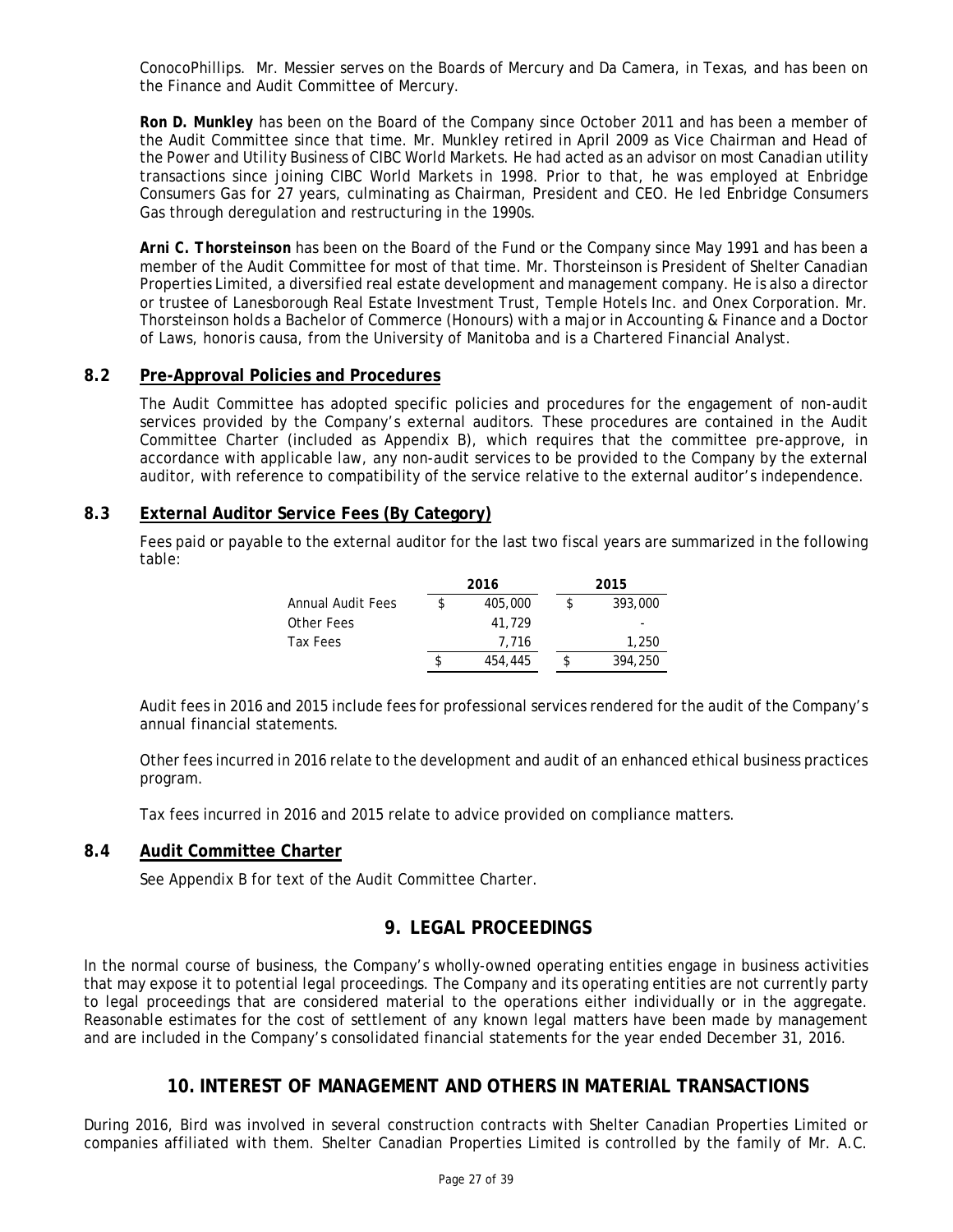Thorsteinson, a Director of the Company. All contracts with Shelter Canadian Properties Limited or companies affiliated with them were completed on construction terms typical in the industry.

# **11. TRANSFER AGENTS AND REGISTRARS**

Computershare Trust Company of Canada Watermark Tower Suite  $600, 5308$ <sup>th</sup> Avenue SW Calgary, AB T2P 3S8

# **12. MATERIAL CONTRACTS**

There were no material contracts, other than contracts entered into in the ordinary course of business, entered into by the Company or its subsidiaries during the most recently completed financial year ended December 31, 2016 or before the most recently completed financial year but that are still in effect.

# **13. INTERESTS OF EXPERTS**

KPMG LLP are the auditors of the Company and have confirmed, with respect to the Company, that they are independent within the meaning of the relevant rules and related interpretations prescribed by the relevant professional bodies in Canada and any applicable legislation or regulations.

# **14. ADDITIONAL INFORMATION**

Additional information, including information as to the Directors' and Officers' remuneration and principal holders of securities of the Company, as applicable, is contained in the Company's Management Information Circular for the Annual General Meeting of shareholders to be held on May 12, 2017. Additional financial information is provided in the Company's financial statements and MD&A for the year ended December 31, 2016. A copy of these documents may be obtained upon request from Karen Savich, Executive Administration, at 5700 Explorer Drive, Suite 400, Mississauga, Ontario L4W 0C6. Such reports have also been filed with applicable securities regulatory authorities and are available, along with additional information relating to the Company, on SEDAR at www.sedar.com.

This Annual Information Form contains forward-looking statements, which involve risks and uncertainties that could cause actual results to differ materially from those contemplated by such statements. Factors that could cause such differences include changes in government policy relating to the cyclical nature of the construction industry, changes in interest rates and general economic conditions, adverse weather, cost and availability of materials used to manufacture the Company's products, competitive developments affecting the building products industry, and the risk factors described from time-to-time in the reports and disclosure documents filed by the Company with Canadian Securities regulatory agencies and commissions. The list is not exhaustive of the factors that may impact the Company's forward-looking statements. These and other factors should be considered carefully and readers should not place undue reliance on the Company's forward-looking statements. As a result of the foregoing and other factors, no assurance can be given as to any such future results, level of activity or achievements and neither the Company nor any other person assumes responsibility for the accuracy and completeness of these forward-looking statements. The factors underlying current expectations are dynamic and subject to change. The Company undertakes no obligation to update forward-looking statements contained in this document.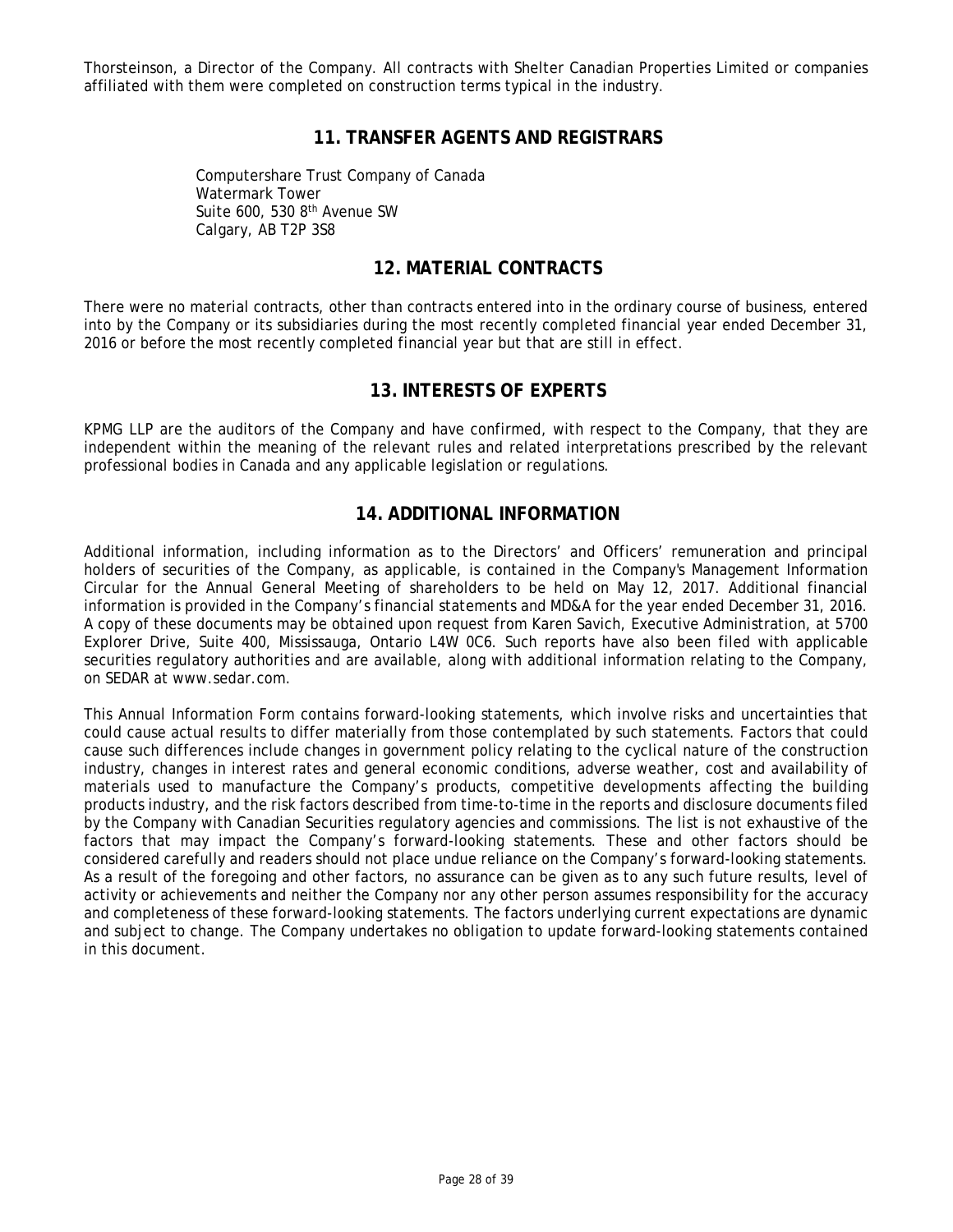# **15. BOARD OF DIRECTORS MANDATE - APPENDIX A**

The following is the text of the Corporate Governance Guidelines and Board of Directors Mandate:

The Board of Directors (the "Board") of Bird Construction Inc. (the "Company" or "Bird") is elected by the Company's Shareholders (the "Shareholders") and is responsible for the stewardship of the investments, affairs and business of the Company in accordance with obligations under the articles of incorporation, by-laws and applicable law.

Within its stewardship responsibility, the Board's role is to preserve and enhance the viability of the Company and to ensure that it is managed with a view to the best interests of the Company. The Board delegates the responsibility for the day-to-day conduct of business to management of the Company, through its Chief Executive Officer ("CEO"), within a policy and budget framework established by the Board. In executing their responsibilities, each of the members of the Board is entitled to rely in good faith on the advice, reports and opinions of management of the Company.

#### **Core Responsibilities**

#### *Board of Directors*

The core responsibilities of the Board include stewardship and oversight in the following areas:

*i. Strategic Planning and Annual Business Plan* 

The Board ensures that the Company adopts a strategic and annual planning process to guide its activities. The Board meets periodically to review the plans. In addition, at each regular meeting, the Board reviews the Company's overall business strategies, its business plan, as well as major strategic initiatives to evaluate whether the Company's proposed actions are generally in accordance with its objectives.

*ii. Identification of Principal Risks* 

The Board, directly and through the Audit and the Human Resources, Safety and Governance Committees, reviews the principal risks of the Company's business and the appropriateness of the systems put in place to manage these risks.

#### *iii. Selection and Remuneration of the CEO and the Senior Management Team*

The Board is responsible for selecting the CEO and for approving the selection of the members of the senior management team. Communication with the management team is through the CEO and the Board is responsible for judging the effectiveness of the CEO. The Board is also responsible for providing an effective system of remuneration. These functions are performed with the benefit of advice from the Human Resources, Safety and Governance Committee.

*iv. Succession Planning* 

On a regular basis, the Board, acting through the HRS&G Committee, reviews a succession plan, developed by management, addressing the policies and principles for selecting a successor to the CEO and other key senior management positions, both in an emergency situation and in the ordinary course of business. The succession plan should include an assessment of the experience, performance, skills and planned career paths for possible successors to the CEO currently in the Company's senior management.

#### *v. Financial Reporting and Internal Controls*

The Board, acting through the Audit Committee, oversees the financial reporting and disclosures of the Company. This includes:

- a. Approval of the quarterly earnings press releases and related disclosure documents;
- b. Monitoring the implementation of appropriate internal control systems to ensure the accuracy and timeliness of the information;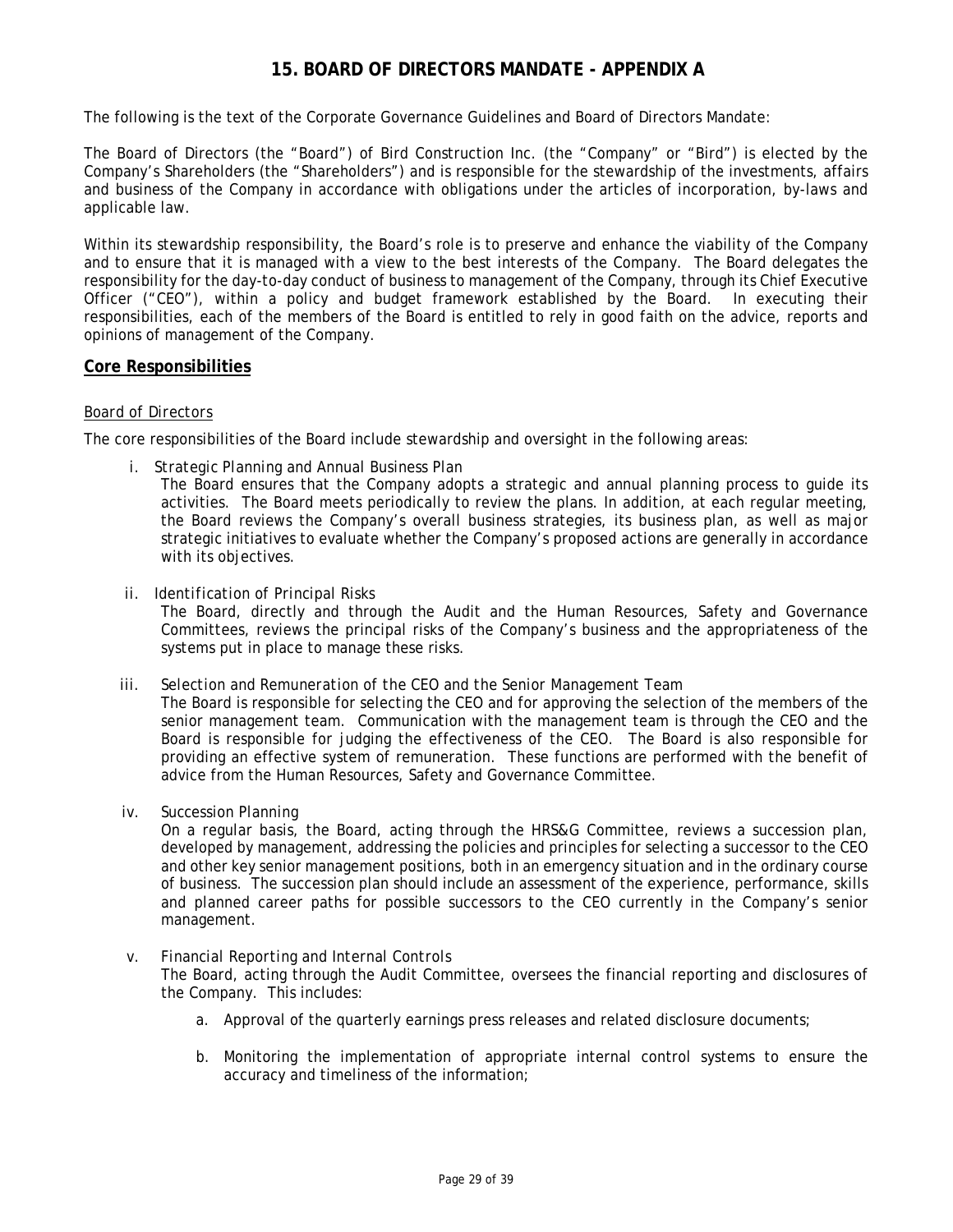- c. Monitoring and administration of the Whistleblower Policy, which provides for an anonymous method of delivering complaints with respect to accounting, internal control and auditing matters.
- *vi. Financial Planning and Investments* 
	- a. Business Plan

Review and approve the Company's Annual Business Plan, including the annual Operating and Capital Budgets. Review periodic financial forecasts.

- b. Investment Opportunities Review and assess investment opportunities of a value exceeding management's authority, in accordance with procedures established by the Board from time-to-time.
- c. Guidelines and Policies Review and approve guidelines and policies for the investing of cash in money market products and marketable securities and review reports from management on the results of such investments against established policies and benchmarks.
- d. Additional Funds for Investment

Review and assess management's plans with respect to raising additional funds, whether through debt or capital, in accordance with procedures established by the Board from timeto-time.

# **Board Composition**

#### *Board Composition*

The composition of the Board should balance the following goals:

- i. The size of the Board should facilitate substantive discussions of the whole Board in which each Director ("Director") can participate meaningfully.
- ii. The composition of the Board should encompass a broad range of skills, expertise, industry knowledge, diversity of opinion and contacts relevant to the affairs and business of the Company.
- iii. Membership on the Board shall include an appropriate number of members whom the Board has determined have no material relationship with the Company or the Company's principal Shareholders and who are otherwise considered independent as contemplated by the corporate governance guidelines published by the Canadian Securities Administrators (the "CSA Guidelines") and under the rules of the Toronto Stock Exchange ("TSX").

#### *Selection of Directors*

The Human Resources, Safety and Governance Committee is responsible for recommending to the Board, from time-to-time, a list of potential Directors meeting the Company's general criteria for Board membership, as well as suitable nominees to fill specific vacancies occurring between annual meetings of Shareholders. The processes used by the committee as well as the basis for its recommendations are outlined in the terms of reference for the Human Resources, Safety and Governance Committee. The Board is responsible for selecting nominees for election to membership on the Board for presentation at the annual meeting of Shareholders.

Following the attainment of age 75, a Director will offer to retire from the Board of Directors at the next annual meeting of shareholders. The Board of Directors will collectively evaluate the performance of the Director and may request that the Director continue in their capacity on the Board for an additional year. The process will be continued on an annual basis until such time as either the Board of Directors accept the member's offer to retire or the Board member elects to tender their resignation from the Board.

#### *Orientation and Continuing Education*

The Human Resources, Safety and Governance Committee is responsible for the continuing education of Directors as outlined in the committee's terms of reference.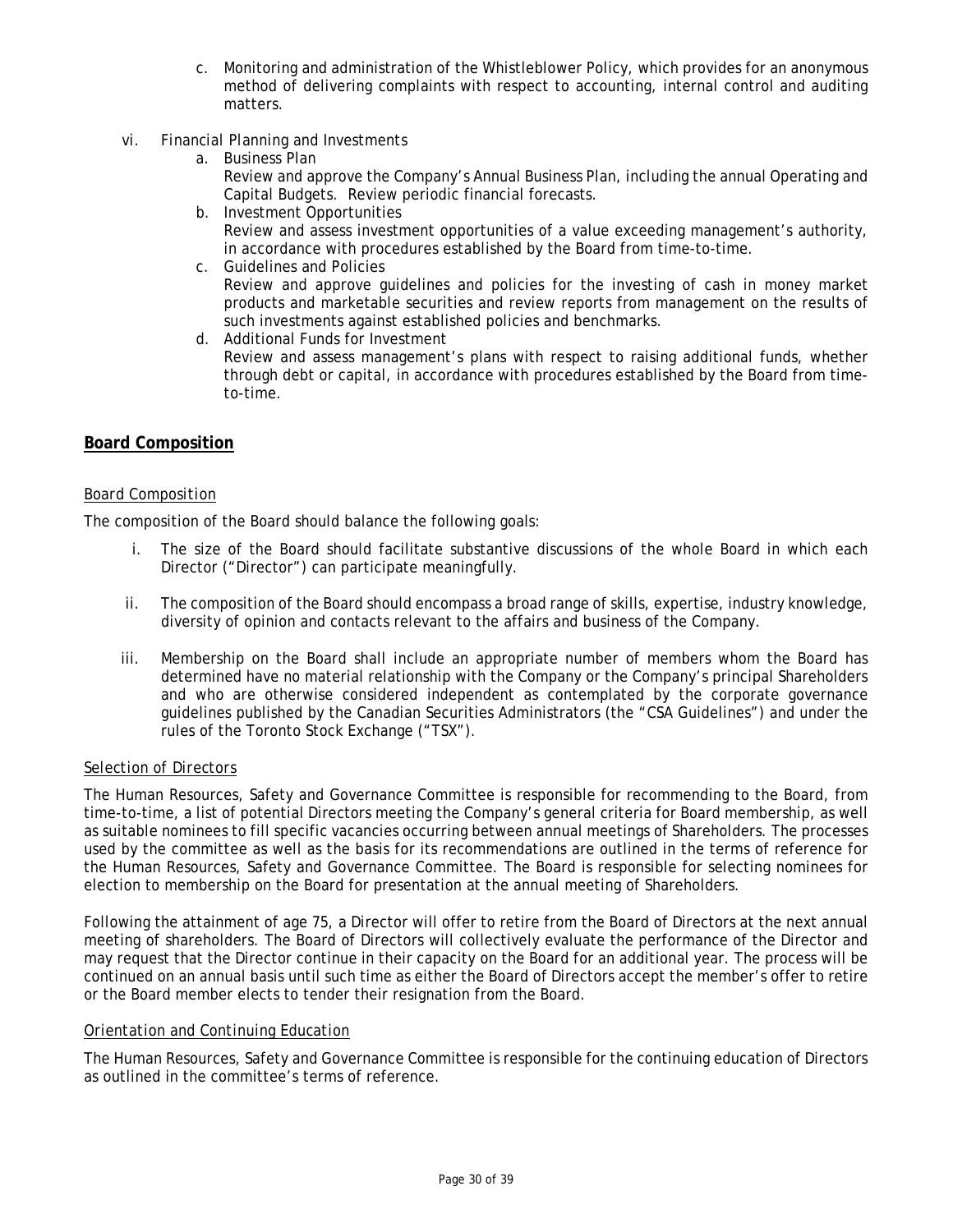# **Board Committees**

#### *Committees*

The standing committees of the Board are the Audit Committee and the Human Resources, Safety and Governance Committee. Each of these committees has written terms of reference (acting as a form of committee charter) satisfying at a minimum, applicable legislative and TSX rules.

All Directors, whether members of specific committees or not, may request attendance at any committee meeting and may make suggestions to committee Chairs for additions to the agenda of the committee or to request that an item from a committee agenda be considered by the Board. Each committee Chair will give periodic reports of the committee's activities to the Board.

#### *Assignment of Committee Members*

The Board is responsible for recommending the assignment of Board members to its committees and the selection of the committee Chairs.

#### **Board Meeting Procedures**

#### *Frequency of Meetings*

The Board holds regularly scheduled meetings on a quarterly basis as well as additional special meetings to consider particular issues. Special meetings may be called from time-to-time as determined by the needs of the Company.

#### *Selection of Agenda Items for Board Meetings*

The Chair establishes the agendas for Board meetings. Any Board member, however, may recommend the inclusion of specific agenda items. The agenda is distributed in advance of a meeting to each Director.

#### *Board Materials Distributed in Advance*

Information, data and presentation materials that are important to the Board's understanding of the affairs and business of the Company are distributed in writing to the Board before each meeting. Management of the Company should provide materials that are as concise as possible while giving Directors sufficient information, and time for review (subject to availability of time sensitive materials), to make informed decisions. Under certain circumstances, written materials may be unavailable to Directors in advance of a meeting, and certain items to be discussed at Board meetings may be of a sensitive nature such that the distribution of materials on these matters prior to the Board meeting would not be appropriate.

#### *Management at Meetings*

The Board may invite members of management of the Company, in addition to the President and Chief Executive Officer ("CEO") and the Chief Financial Officer ("CFO"), to attend Board meetings and to make presentations and provide additional insight into the various issues brought before the Board.

#### *In Camera Meetings*

To encourage free and open discussion and communication among the independent members of the Board, the Directors meet during, or at the end of each regularly scheduled Board meeting or as required at each special Board meeting, without non-independent Directors and members of management present.

#### **Expectations of Directors**

#### *Commitment and Attendance*

All Directors should make every effort to attend all meetings of the Board and meetings of committees of which they are members. Although attendance in person is encouraged, members may attend by telephone or videoconference to mitigate schedule conflicts.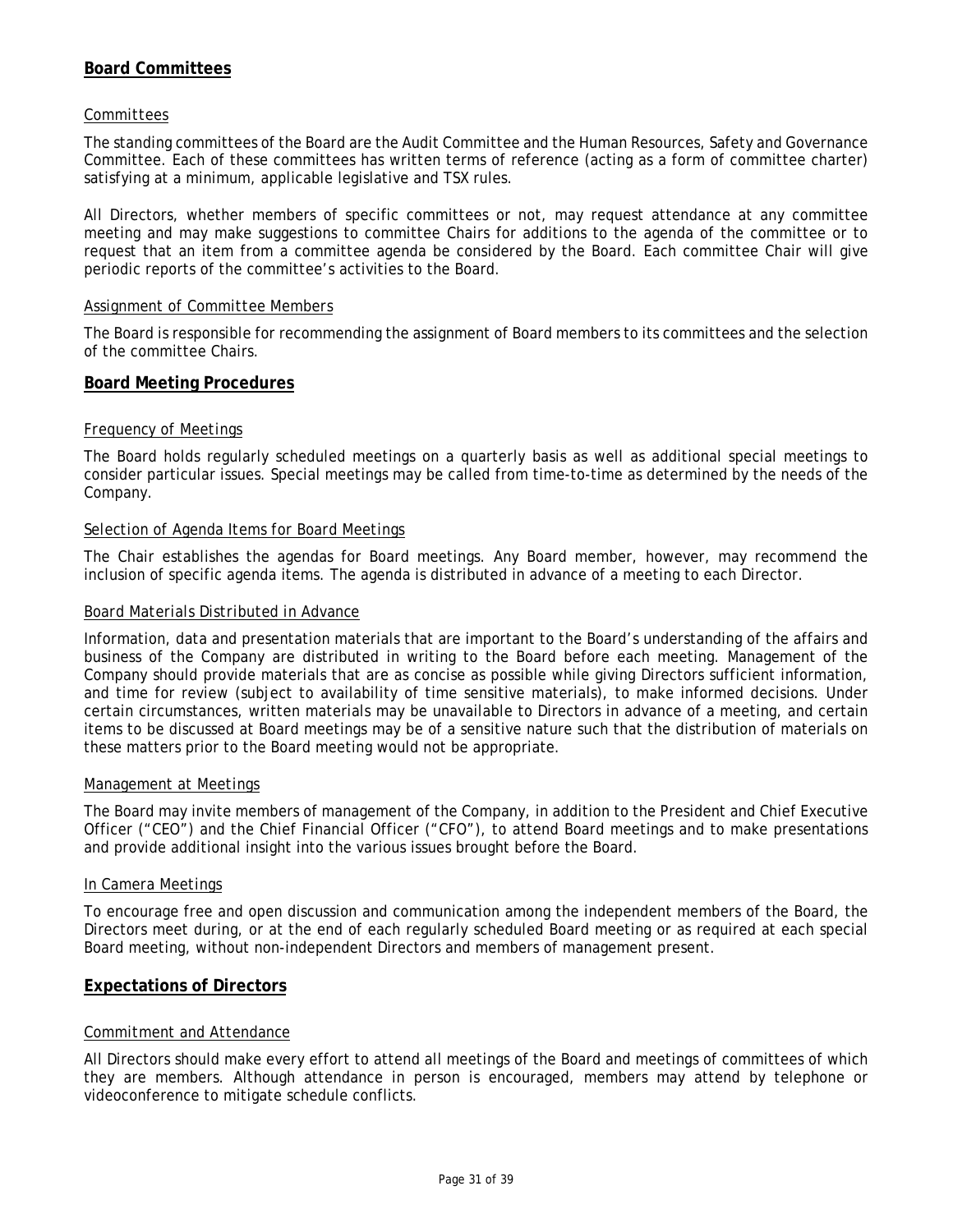# *Participation in Meetings*

Each Director should be sufficiently familiar with the affairs and business of the Company, including its financial statements and capital structure, and the risks it faces, to facilitate active and effective participation in the deliberations of the Board and of each committee on which he or she serves.

#### *Financial Knowledge*

One of the most important roles of the Board is to monitor financial performance. A Director must know how to read financial statements, and should understand the use of financial ratios and other indices for evaluating financial performance.

#### *Ethical Business Conduct*

The Company has adopted a written code of ethics. All Directors are made aware that they are expected to exhibit high standards of personal integrity, honesty and ethical business conduct, disclose any potential conflict of interest and abide by the Company's trading blackout period policies.

#### *Other Directorships*

The Company values the experience Directors bring from other Boards on which they serve, but recognizes that those Boards may also present demands on a Director's time and availability, and may also present conflicts or legal issues. Directors should advise the Chair of the Human Resources, Safety and Governance Committee before accepting any new membership on other Boards of directors or trustees or any other significant commitment involving an affiliation with other related businesses or governmental units.

#### *Contact with Management*

All Directors are invited to contact the CEO at any time to discuss any aspect of the affairs or business of the Company. While respecting organizational relationships and lines of communication, Directors have complete access to members of management. There will be frequent opportunities for Directors to meet with the CEO, CFO and other members of management of the Company in Board and committee meetings and in other formal or informal settings.

#### *Confidentiality*

The proceedings and deliberations of the Board and its committees are confidential. Each Director shall maintain the confidentiality of information received in connection with his or her services.

#### **Board Compensation**

The Board, acting through the Human Resources, Safety and Governance Committee, conducts a review on a regular basis of the components and amount of Board compensation in relation to other similar companies.

# **Chair of the Board**

#### *General Functions*

The Chair of the Board (the "Chair") shall provide leadership to the Board with respect to its functions as described in these guidelines and as otherwise may be appropriate. The Chair shall act as chair of meetings of the Board and, for such purpose, shall determine the agenda for each meeting of the Board in consultation with the Corporate Secretary.

The Chair shall oversee the preparation for and management of, and he or she shall preside over, meetings of the Shareholders of the Company.

#### *Additional Responsibilities*

The duties and responsibilities for the position of Chair shall also include the following:

i. Establishing procedures to govern the Board's work including the location and time of meetings of the Board and the procedures to be followed with respect to meetings of the Board, including determining who may be present at such meetings in addition to the Directors and the Corporate Secretary.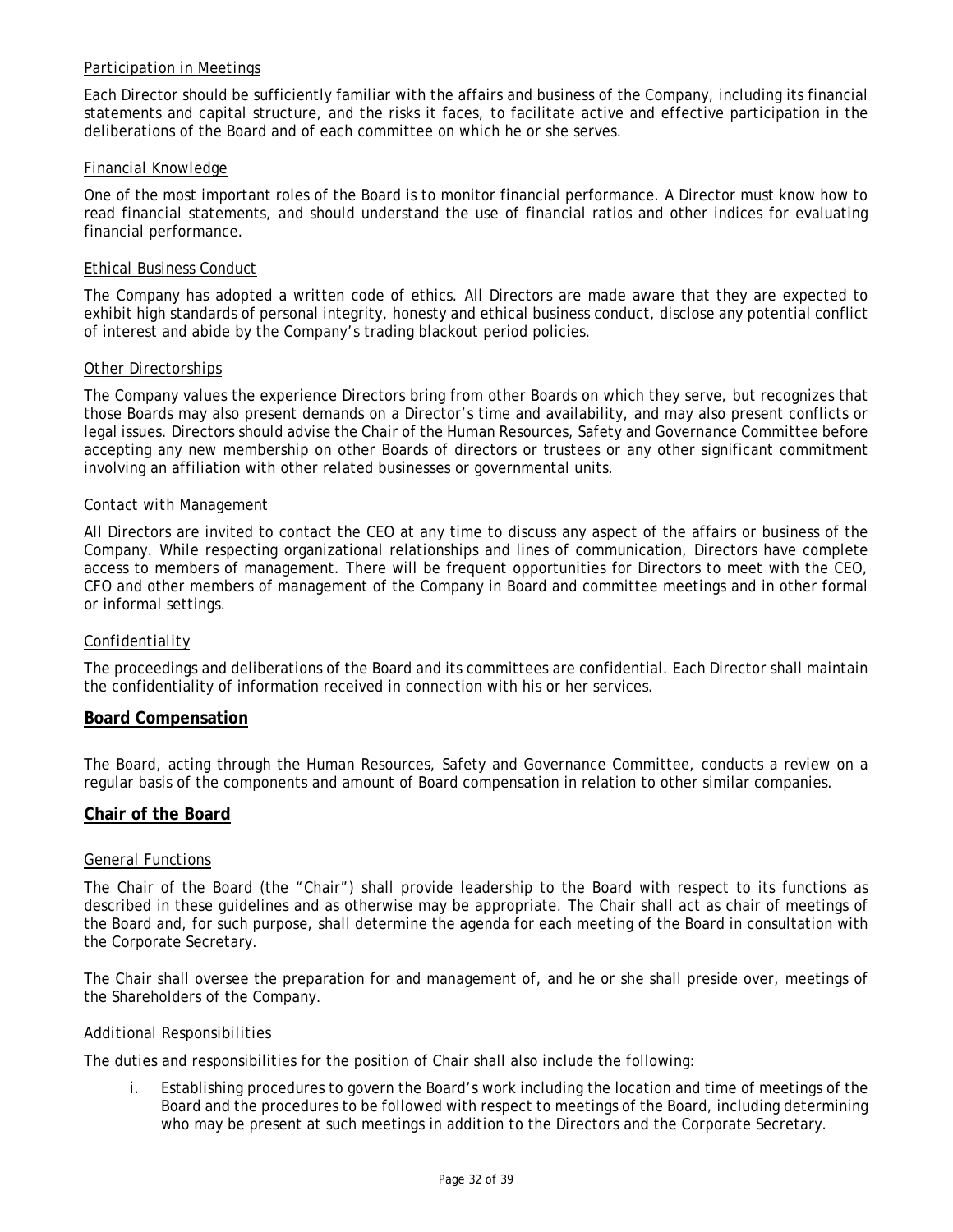- ii. Ensuring the Board has adequate resources, especially by way of full, timely and relevant information to support its decision-making requirements.
- iii. Working with the Chairs of the Board committees to coordinate the schedule of meetings for such committees.
- iv. Ensuring that delegated committee functions are carried out and reported to the Board.
- v. Attending, as required, all meetings of Board committees.
- vi. Meeting periodically with the Corporate Secretary to review governance issues including the level of communication between management and the Board.
- vii. Carrying out such other duties as may be reasonably requested by the Board as a whole, depending on its evolving needs and circumstances.

#### *Appointment*

The Chair shall be appointed by the Board after consideration of the recommendation of the Human Resources, Safety and Governance Committee. He or she shall hold office until the first meeting of the Directors following the Annual Meeting of Shareholders.

#### *Resources*

The Chair shall have sufficient resources to discharge the responsibilities of the Chair. The Chair shall be empowered to engage outside advisors, as may be appropriate from time-to-time, to provide advice with respect to his or her or the Board's duties and responsibilities and to approve the fees and retention terms for such outside advisors.

#### *Lead Director*

The Lead Director will assume the role of Chair of the Board in the absence of the Chair or when the Chair has a conflict of interest.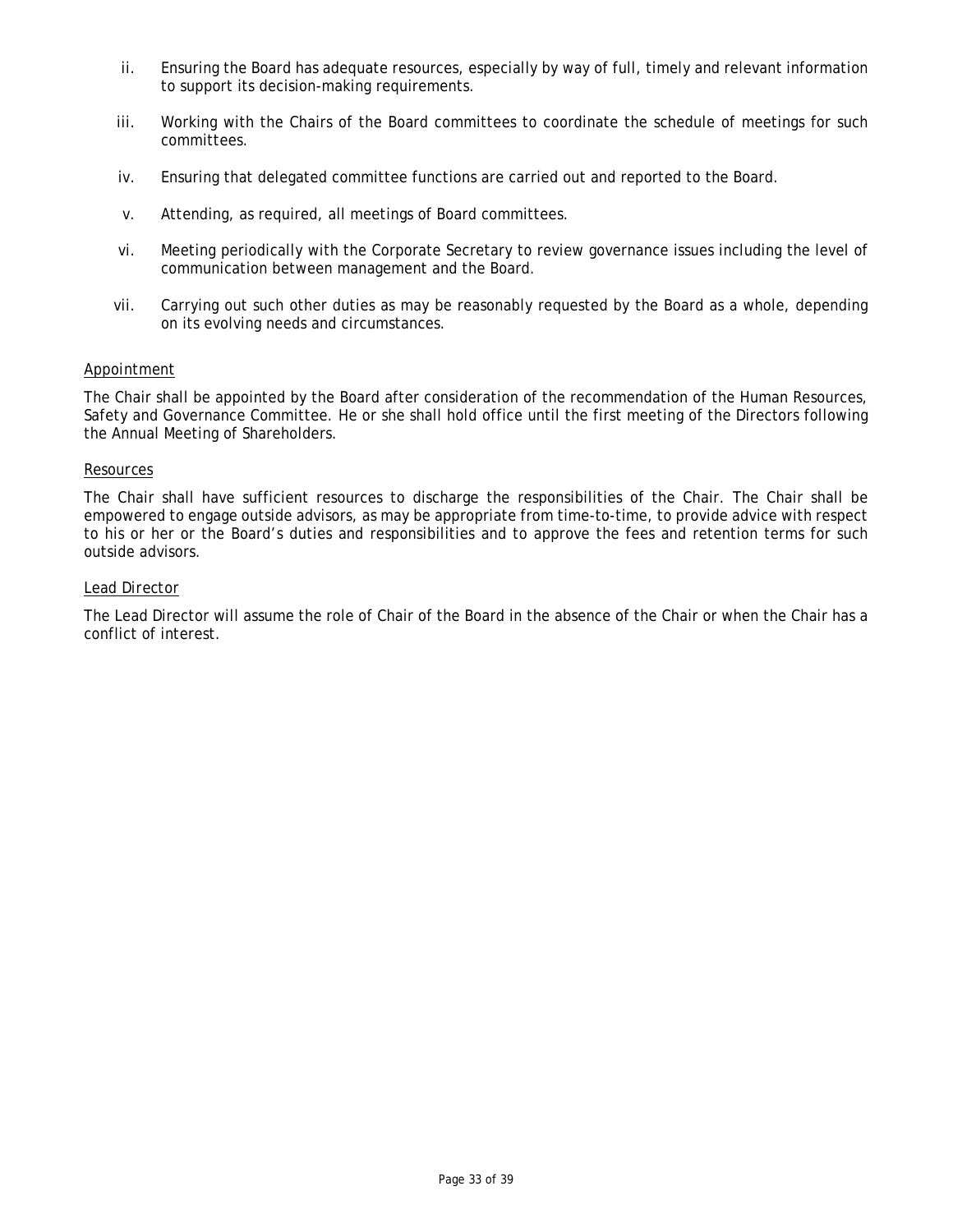# **16. AUDIT COMMITTEE CHARTER - APPENDIX B**

The following is the text of the Audit Committee Charter:

# **Purpose**

The Board of Directors of the Company (the "Board") has established an Audit Committee (the "Committee") to take steps on its behalf as are necessary to assist the Board in fulfilling their oversight responsibilities regarding the following financial matters:

- i. the integrity of the financial statements;
- ii. the internal control systems of the Company;
- iii. the external audit process;
- iv. the internal audit process, if any;
- v. risk management;
- vi. the Company's compliance with legal and regulatory requirements; and
- vii. any additional duties set out in this charter or otherwise delegated to the Committee by the Board.

# **Composition & Qualifications**

The Board of Directors will in each year, immediately following the Annual General Meeting or as required in the event of a vacancy, appoint a minimum of four (4) Directors as members of its Committee. All members of the Committee shall be non-management Directors who have not served as CEO of the Company within the past five years or as an executive of the Company within the past three years. In addition, the Committee will be comprised of independent Directors, as required by all applicable corporate, exchange and securities statutes, laws and regulations in Canada.

All members of the Committee shall be financially literate. While the Board shall determine the definition of and criteria for financial literacy, this shall, at a minimum, include the ability to read and understand a set of financial statements that present a breadth and level of complexity of accounting issues that are generally comparable to the breadth and complexity of the issues that can reasonably be expected to be raised by the Company's financial statements and as defined in Part 1, item 1.5 of Multilateral Instrument 52-110.

The Chief Executive Officer ("CEO") of the Company, the Chief Financial Officer ("CFO") of the Company, the external auditor and Directors who are not otherwise members of the Committee may be invited to attend all meetings of the Committee as a guest and shall not vote. The CEO and CFO shall not attend in-camera sessions.

# **Duties & Responsibilities**

The Committee shall have the following duties, where applicable:

#### *Financial Reporting and Disclosure*

*a) Annual Financial Statements* 

Review with management of the Company and the external auditor, the audited annual consolidated financial statements of the Company, all related documents including Management's Discussion & Analysis ("MD&A"), Annual Information Form ("AIF"), Management Information Circular ("MIC"), and complete Annual Report, and recommend the approval of such documents to the Board.

#### *b) Quarterly Review*

Review the quarterly consolidated financial statements of the Company and the related MD&A and recommend the approval of such documents to the Board and also determine the extent of the involvement of the external auditor, if any, in reviewing quarterly financial statements.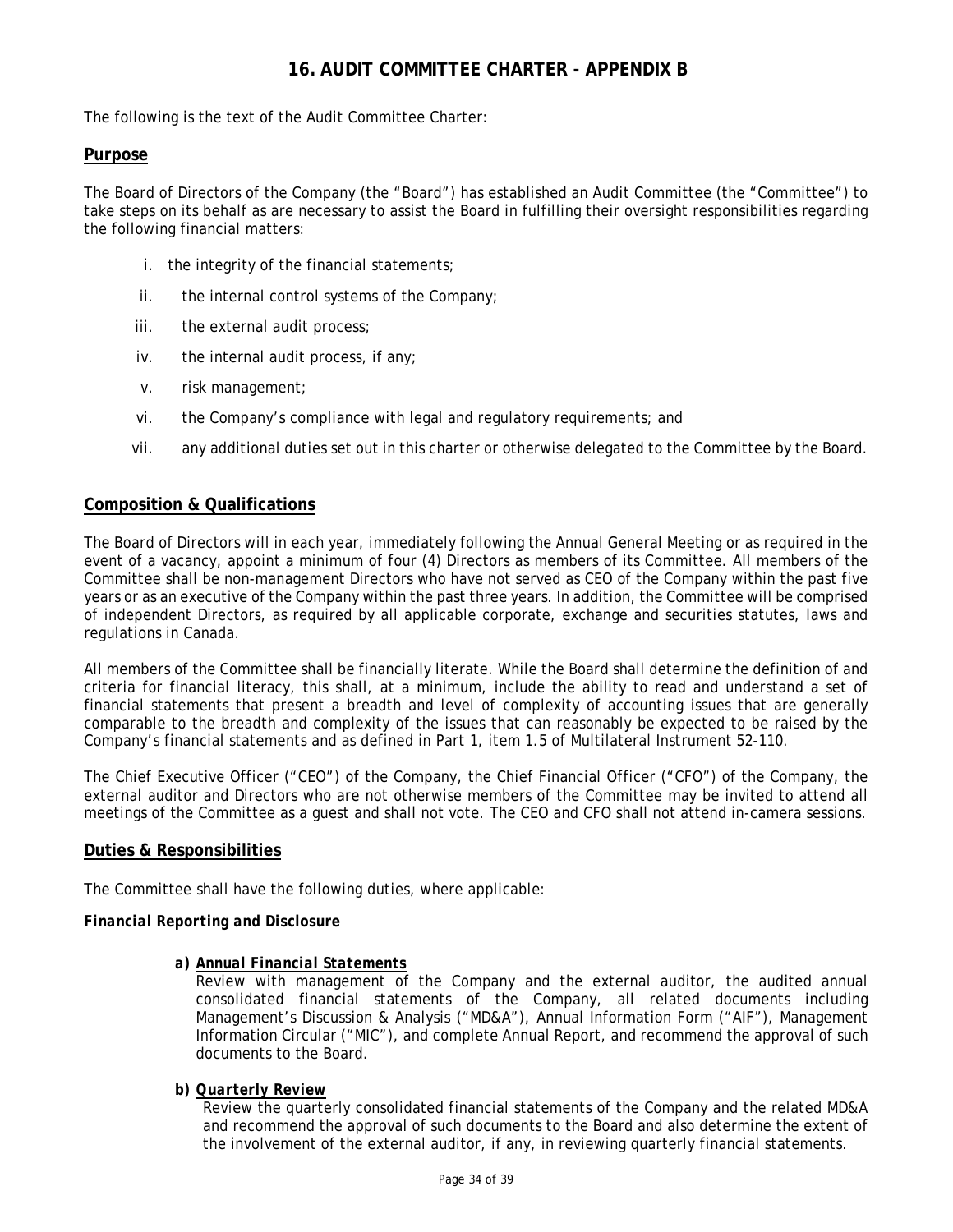### *c) Certifications*

Review certification by the CEO and CFO as to the accuracy and completeness of the Company's reports and filings with the securities regulators and the TSX.

### *d) Significant Accounting Principles and Disclosure Issues*

Review with management of the Company and the external auditor, significant accounting principles and disclosure issues, including complex or unusual transactions, highly judgmental areas such as reserves or cost to complete estimates, significant changes to accounting principles, and alternative treatments under Canadian GAAP for material transactions. This shall be undertaken with a view to understanding their impact on the consolidated financial statements, and to gaining reasonable assurance that the statements are accurate, complete, do not contain any misrepresentations, and present fairly the Company's financial position and the results of its operations in accordance with Canadian GAAP.

#### *e) Compliance*

Confirm through discussions with management of the Company that Canadian GAAP and all applicable laws or regulations related to financial reporting, statutory obligations and disclosure have been complied with.

#### *f) Legal Events*

Review any actual or anticipated litigation or other events, including tax assessments, which could have a material current or future effect on the Company's consolidated financial statements, and the manner in which these have been reflected in the consolidated financial statements.

#### *g) Off-Balance-Sheet Transactions*

Discuss with management of the Company, the effect of off-balance-sheet transactions, arrangements, obligations and other relationships with non-consolidated entities or other persons, if any, that may have a material current or future effect on the Company's financial condition, changes in financial condition, results of operations, liquidity, capital expenditures, capital resources, distributable cash disclosures or significant components or revenues and expenses.

#### *h) Other Disclosures*

Satisfy itself that adequate procedures are in place for the review of the Company's public disclosure of financial information, other than the public disclosure of the information referred to above, and periodically assess the adequacy of those procedures.

#### *Oversight of Internal Controls*

#### *a) Review and Assessment*

Review and assess the adequacy and effectiveness of the Company's system of internal control and management information systems through discussions with management and the external auditor and include a review of any management letter prepared by the external auditor.

### *b) Oversight*

Oversee system of internal control, by:

- reviewing with management of the Company, documentation and conclusion about the effectiveness of internal controls identified in the Company's ongoing review of the design and reliability of internal controls over financial reporting, including disclosures in the MD&A;
- reviewing with management of the Company, its philosophy with respect to internal controls and, on a regular basis, all significant control-related findings together with management's response;
- monitoring and reviewing policies and procedures for internal accounting, financial control and management information;
- consulting with the external auditor regarding the adequacy of the Company's internal controls; and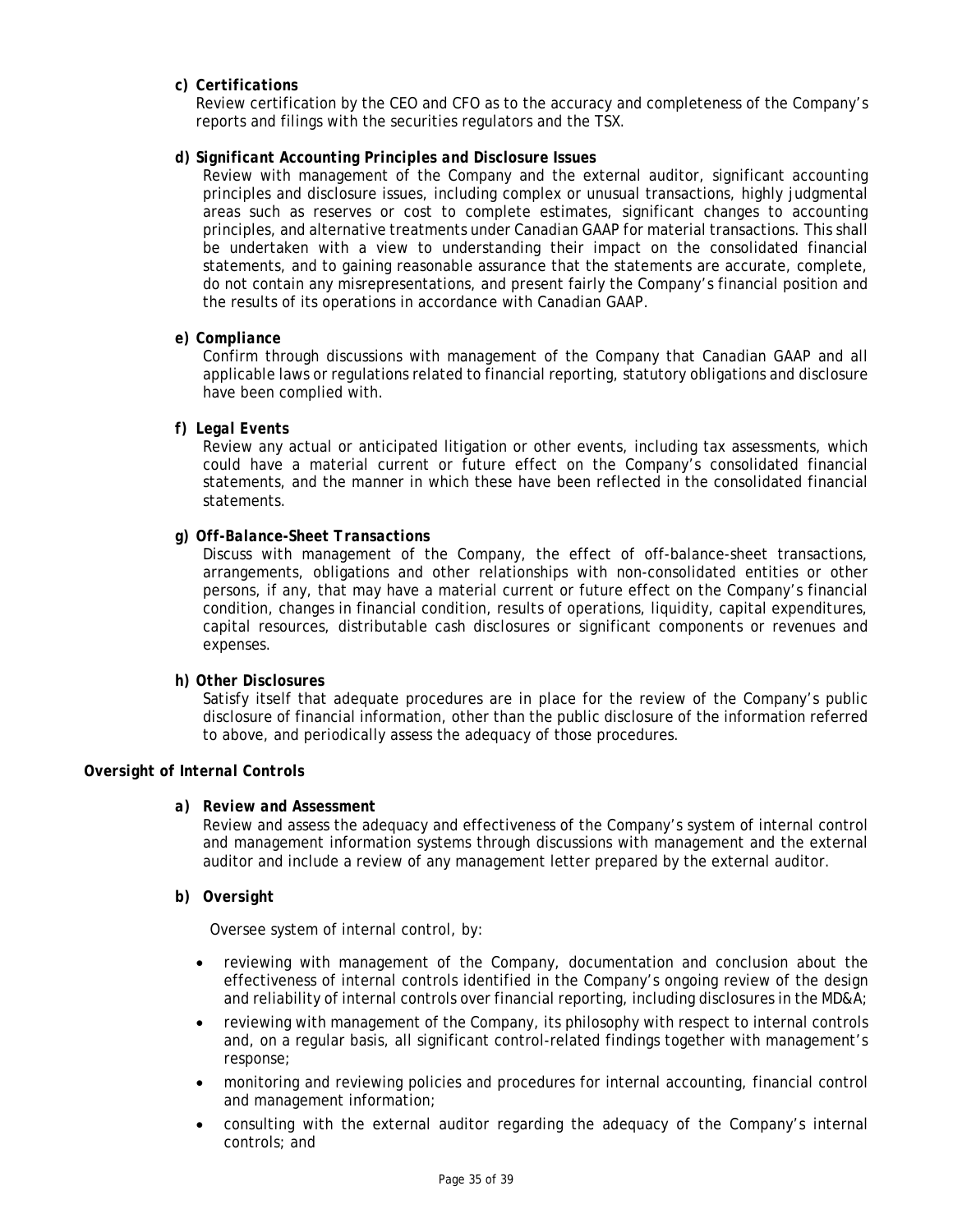obtaining from management of the Company adequate assurances that all statutory payments and withholdings have been made.

#### *c) Fraud*

Confirm investigations of alleged fraud and illegality relating to the Company's finances.

- *d) Complaints* 
	- Confirm with management of the Company that appropriate procedures exist for the receipt, retention and treatment of complaints received by the Company regarding accounting, internal accounting controls or auditing matters, the confidential, anonymous submission by employees of concerns regarding questionable accounting or auditing matters, and for the protection from retaliation of those who report such complaints in good faith.
	- Reviewing any complaints received by the Audit Committee Chair pursuant to the Company's Whistleblower Policy.

#### *External Audit*

#### *a) Appointment or Replacement*

Recommend the appointment or replacement of the Company's external auditor to the Board, who will consider the recommendation prior to submitting the nomination to the shareholders for their approval.

#### *b) Compensation*

Review with management of the Company, and make recommendations to the Board, regarding the compensation of the external auditor. In making a recommendation with respect to compensation, the Committee shall consider the number and nature of reports issued by the external auditor, the quality of internal controls, the size, complexity and financial condition of the Company, and the extent of internal audit, if any, and other support provided by the Company to the external auditor.

#### *c) Reporting Relationships*

The external auditor will report directly to the Company's Audit Committee.

#### *d) Performance*

Review with management of the Company, on a regular basis, the terms of the external auditor's engagement, accountability, experience, qualifications and performance. Evaluate the performance of the external auditor.

#### *e) Transition*

Review management's plans for an orderly transition to a new external auditor, if required.

#### *f) Audit Plan*

Review the audit plan and scope of the external audit with the external auditor and management of the Company.

#### *g) Audit Plan Changes*

Discuss with the external auditor any significant changes required in the approach or scope of their audit plan, management's handling of any proposed adjustments identified by the external auditor, and any actions or inactions by management that limited or restricted the scope of their work.

#### *h) Review of Results*

Review, in the absence of management of the Company, the results of the annual external audit, the audit report thereon, the auditor's review of the related MD&A, AIF, MIC and any management letter prepared by the external auditor, and discuss with the external auditor the quality (not just the acceptability) of accounting principles used, major risk factors, any alternative treatments of financial information that have been discussed with management, the ramification of their use and the auditor's preferred treatment, and any other material communications with management. The auditors shall confirm to the Committee that no limitations were placed on the scope or nature of their audit procedures.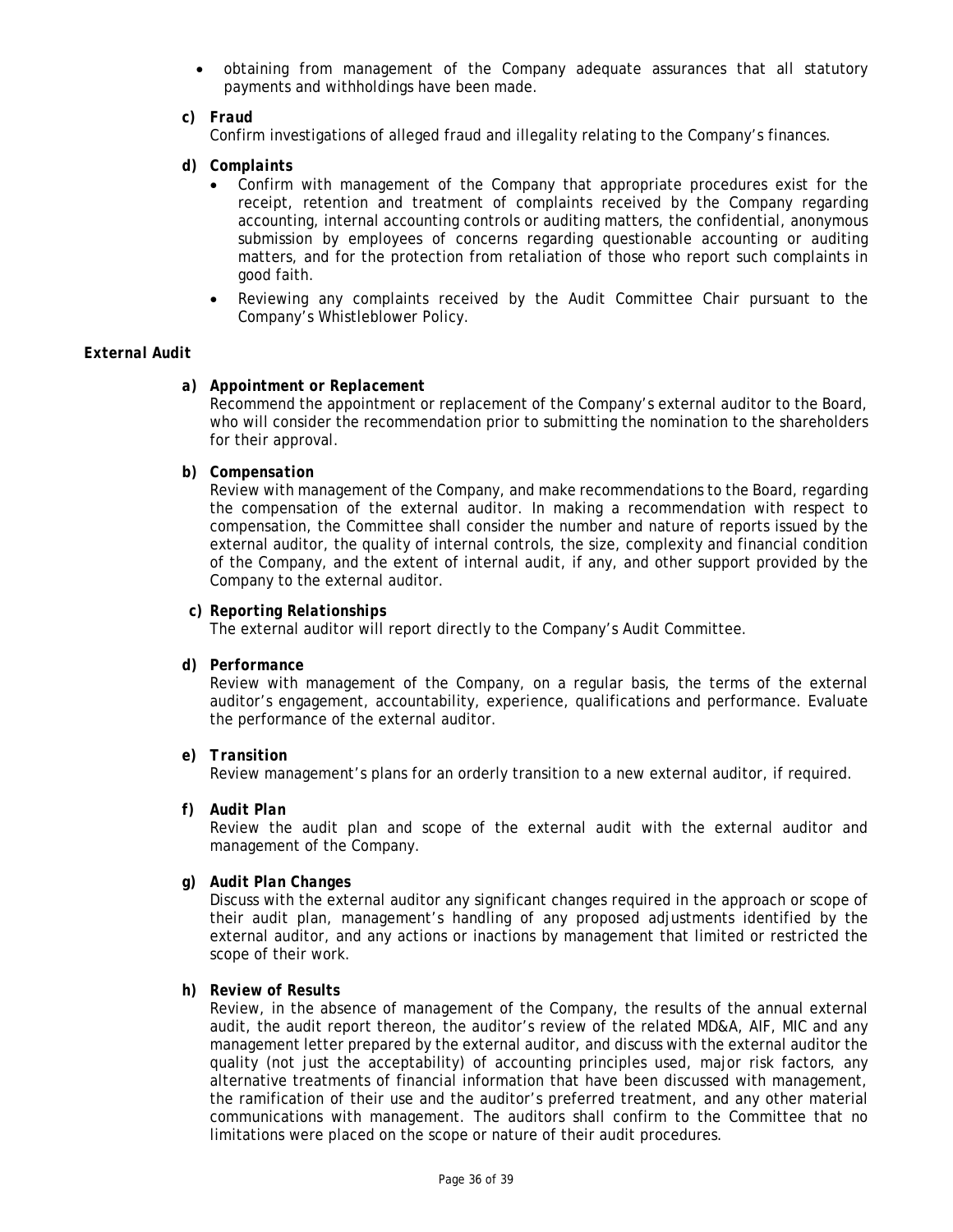#### *i) Disagreements with Management*

Resolve any disagreements between management of the Company and the external auditor regarding financial reporting.

### *j) Material Written Communications*

Review all other material written communications between the external auditor and management of the Company, including the post-audit management letter containing the recommendations of the external auditor, management's response and, subsequently, follow up identified weaknesses.

#### *k) Other Audit Matters*

Review any other matters related to the external audit that are to be communicated to the Committee under generally accepted auditing standards.

#### *l) Meeting with External Auditor*

Meet with the external auditor in the absence of management of the Company at least annually to discuss and review specific issues, as appropriate, as well as any significant matters that the auditor may wish to bring to the Committee for its consideration.

# *m) Correspondence*

Review with management of the Company and the external auditor any correspondence with regulators or governmental agencies, employee complaints or published reports that raise material issues regarding the Company's consolidated financial statements or accounting policies.

#### *n) Independence*

At least annually, and before the external auditor issues its report on the annual consolidated financial statements, review and confirm the independence of the external auditor through discussions with the auditor on their relationship with the Company, including details of all non-audit services provided. Consider the safeguards implemented by the external auditor to minimize any threats to their independence, and take action to eliminate all factors that might impair, or be perceived to impair, the independence of the external auditor. Consider the number of years the lead audit partner has been assigned to the Company, and consider whether it is appropriate to recommend to the Board a policy of rotating the lead audit partner.

#### *o) Non-Audit/Audit Services*

Pre-approve any non-audit services to be provided to the Company by the external auditor, with reference to compatibility of the service with the external auditor's independence.

#### *p) Hiring Policies*

Review and approve the hiring policies of the Company regarding partners, employees and former partners and employees of the present or former external auditor.

*q) Personnel* 

Discuss with the external auditors, the competency of the Company's financial and accounting personnel.

### *r) Management's Comments*

Review with management of the Company, the responsiveness of the auditors to the Company's needs.

# *Internal Audit*

Review and approve management's decision relating to any potential need for internal auditing, including whether this function should be outsourced and if such function is outsourced, approve the supplier of such service.

#### *Risk Management*

#### *Adequacy of Policies and Procedures*

Review and assess annually, the adequacy of the Company's major financial risk management policies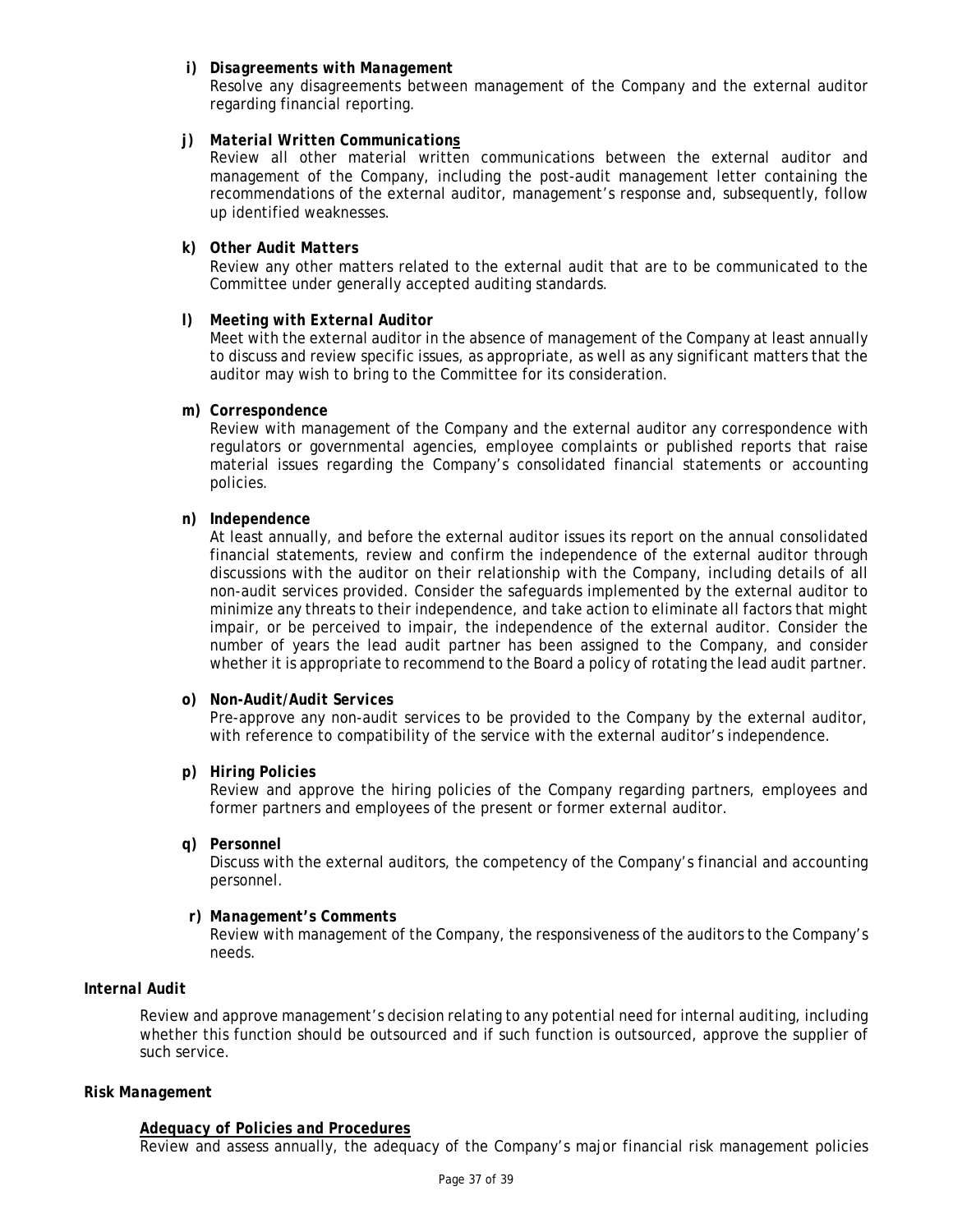and procedures with regard to identification of the Company's major financial risks. Review and assess the adequacy of the implementation of appropriate systems to mitigate and manage the risks, and report regularly to the Board.

#### *Compliance*

#### *a) Filings with Regulatory Authorities*

Review with management of the Company, the Company's relationship with regulators, and the timeliness and accuracy of Company filings with regulatory authorities.

*b) Code of Ethics* 

Review the Board's Code of Ethics and the Company's Employee Code of Ethics and confirm that adequate and effective systems are in place to enforce compliance.

#### *Communication*

*a) Communication Channels* 

Establish and maintain direct communication channels with management of the Company, the external auditor and the Board to discuss and review specific issues as appropriate.

*b) Coordination with Management* 

The Committee will coordinate with management of the Company on audit and financial matters, and will:

- meet privately with management of the Company at least quarterly to discuss any areas of concern to the Committee or management; and
- review expenses incurred by the Chair of the Board and CEO of the Company. Ensure that the CEO reviews all expenses incurred by direct executive reports of the CEO.

#### *Related Party Transactions*

Review with management of the Company all related party transactions and the development of policies and procedures related to those transactions.

#### *Board Relationship and Reporting*

*a) Adequacy of Charter* 

Review and assess the adequacy of the Audit Committee Charter annually and submit such amendments as the Committee propose to the Board.

*b) Disclosure* 

Oversee appropriate disclosure of the Audit Committee Charter, and other information required to be disclosed by applicable legislation, in the Company's AIF, MD&A and MIC and all other applicable disclosure documents.

*c) Reporting* 

Report regularly to the Board on Committee activities, issues and related recommendations.

#### **Chair**

The Board will in each year appoint the Chair of its Committee. The Chair shall have accounting or related financial expertise. In the Chair's absence, or if the position is vacant, the Committee may select another member as Chair. The Chair will have the right to exercise all powers of the Committee between meetings but will attempt to involve all other members as appropriate prior to the exercise of any powers and will, in any event, advise all other members of any decisions made or powers exercised.

# **Meetings**

The Committee shall meet at the request of its Chair, but in any event they will meet at least four times a year and as many additional times as the Committee deems necessary. Notices calling meetings shall be sent to all Committee members, to the CEO and CFO of the Company, to the Chair of the Board and to all other Directors.